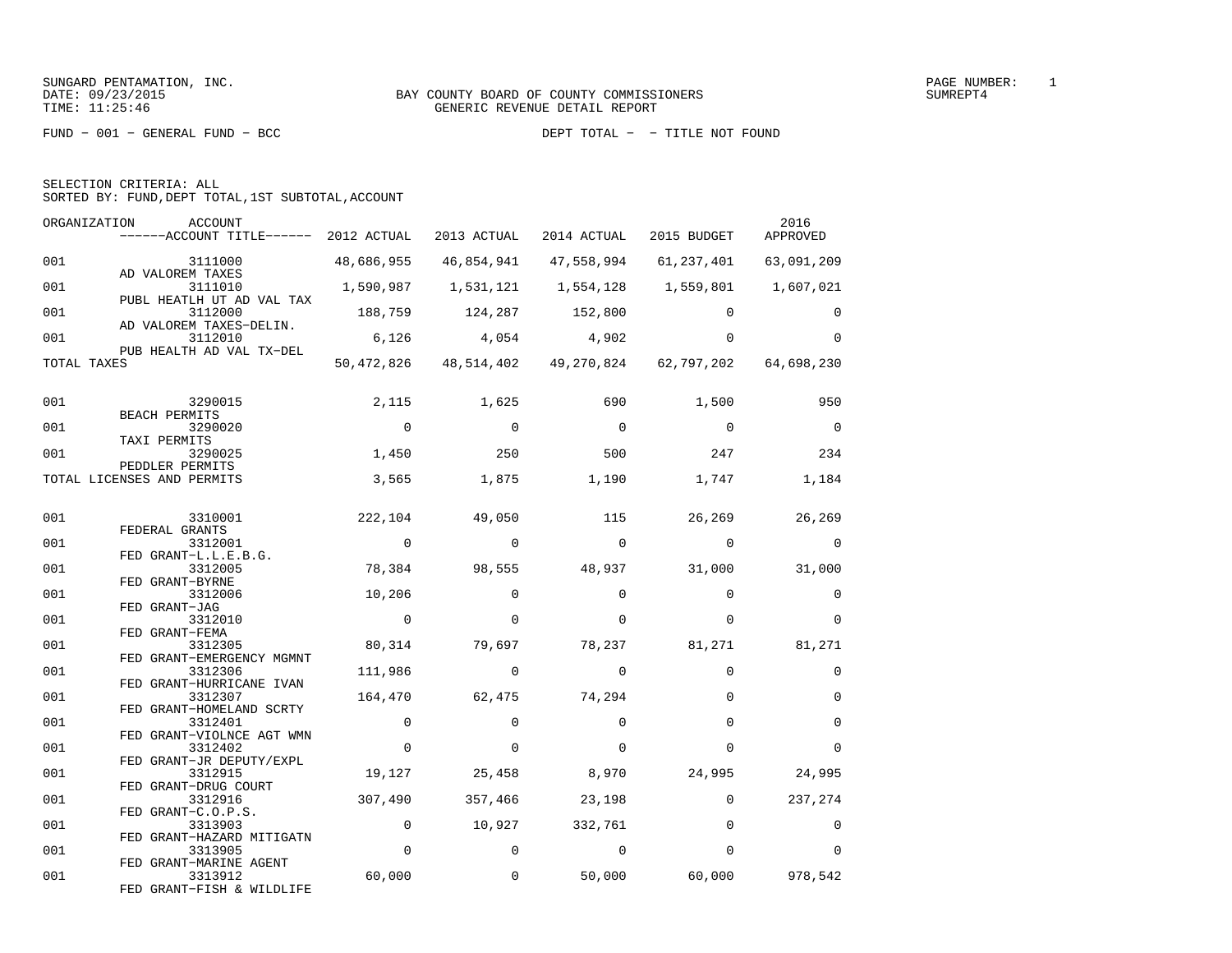| ------ACCOUNT TITLE------ 2012 ACTUAL<br>2013 ACTUAL<br>2014 ACTUAL<br>2015 BUDGET<br>001<br>169,654<br>462,943<br>3315001<br>1,141,405<br>$\Omega$<br>FED GRANT-CDBG<br>$\mathbf 0$<br>001<br>3315009<br>$\Omega$<br>$\Omega$<br>$\Omega$<br>FED GRANT-FEMA FLOOD<br>001<br>$\mathbf 0$<br>$\Omega$<br>$\Omega$<br>3316901<br>$\Omega$<br>FED GRANT-CSBG<br>$\Omega$<br>001<br>3316903<br>$\Omega$<br><sup>0</sup><br>$\Omega$<br>FED GRANT-CHILD HOME SOC<br>001<br>$\Omega$<br>3317001<br>$\Omega$<br>$\Omega$<br>0<br>FED GRANT-PIER<br>270,566<br>$-262, 159$<br>254,201<br>001<br>3330001<br>$\Omega$<br>FED PMT IN LIEU OF TAXES<br>$\mathbf 0$<br>335,715<br>34,987<br>001<br>$\Omega$<br>3340001<br>STATE GRANTS<br>$\mathbf 0$<br>001<br>$\Omega$<br>$\Omega$<br>$\Omega$<br>3341001<br>ST GRANT-CIV TRAFFIC OFFC<br>$\mathbf 0$<br>001<br>3342006<br>$\Omega$<br>$\Omega$<br>0<br>ST GRANT-MUTUAL AID/HURR |             |
|-----------------------------------------------------------------------------------------------------------------------------------------------------------------------------------------------------------------------------------------------------------------------------------------------------------------------------------------------------------------------------------------------------------------------------------------------------------------------------------------------------------------------------------------------------------------------------------------------------------------------------------------------------------------------------------------------------------------------------------------------------------------------------------------------------------------------------------------------------------------------------------------------------------------------|-------------|
|                                                                                                                                                                                                                                                                                                                                                                                                                                                                                                                                                                                                                                                                                                                                                                                                                                                                                                                       | APPROVED    |
|                                                                                                                                                                                                                                                                                                                                                                                                                                                                                                                                                                                                                                                                                                                                                                                                                                                                                                                       | $\Omega$    |
|                                                                                                                                                                                                                                                                                                                                                                                                                                                                                                                                                                                                                                                                                                                                                                                                                                                                                                                       | $\mathbf 0$ |
|                                                                                                                                                                                                                                                                                                                                                                                                                                                                                                                                                                                                                                                                                                                                                                                                                                                                                                                       | $\Omega$    |
|                                                                                                                                                                                                                                                                                                                                                                                                                                                                                                                                                                                                                                                                                                                                                                                                                                                                                                                       | $\Omega$    |
|                                                                                                                                                                                                                                                                                                                                                                                                                                                                                                                                                                                                                                                                                                                                                                                                                                                                                                                       | $\Omega$    |
|                                                                                                                                                                                                                                                                                                                                                                                                                                                                                                                                                                                                                                                                                                                                                                                                                                                                                                                       |             |
|                                                                                                                                                                                                                                                                                                                                                                                                                                                                                                                                                                                                                                                                                                                                                                                                                                                                                                                       | $\Omega$    |
|                                                                                                                                                                                                                                                                                                                                                                                                                                                                                                                                                                                                                                                                                                                                                                                                                                                                                                                       | 98,094      |
|                                                                                                                                                                                                                                                                                                                                                                                                                                                                                                                                                                                                                                                                                                                                                                                                                                                                                                                       | 0           |
|                                                                                                                                                                                                                                                                                                                                                                                                                                                                                                                                                                                                                                                                                                                                                                                                                                                                                                                       | $\Omega$    |
| 001<br>$\mathbf 0$<br>14,050<br>132,791<br>$\mathbf 0$<br>3342007                                                                                                                                                                                                                                                                                                                                                                                                                                                                                                                                                                                                                                                                                                                                                                                                                                                     | 4,000       |
| ST GRANT-EMERGENCY MANGMT<br>$\mathbf 0$<br>$\mathbf 0$<br>0<br>29,575<br>001<br>3342008                                                                                                                                                                                                                                                                                                                                                                                                                                                                                                                                                                                                                                                                                                                                                                                                                              | 29,575      |
| ST GRANT-VICTIMS OF CRIME<br>$\mathbf 0$<br>001<br>3342009<br>$\mathbf 0$<br>$\Omega$<br>$\mathbf 0$                                                                                                                                                                                                                                                                                                                                                                                                                                                                                                                                                                                                                                                                                                                                                                                                                  | 0           |
| ST GRANT-DRUG CONTROL                                                                                                                                                                                                                                                                                                                                                                                                                                                                                                                                                                                                                                                                                                                                                                                                                                                                                                 |             |
| 001<br>3342011<br>$\Omega$<br>$\Omega$<br>$\Omega$<br>0<br>ST GRANT-EOC BUILDING                                                                                                                                                                                                                                                                                                                                                                                                                                                                                                                                                                                                                                                                                                                                                                                                                                      | $\Omega$    |
| 100,170<br>106,213<br>105,806<br>001<br>3342016<br>104,884<br>ST GRANT-EM ASSISTANCE                                                                                                                                                                                                                                                                                                                                                                                                                                                                                                                                                                                                                                                                                                                                                                                                                                  | 105,806     |
| 001<br>3347001<br>$\mathbf 0$<br>$\mathbf 0$<br>$\Omega$<br>$\Omega$                                                                                                                                                                                                                                                                                                                                                                                                                                                                                                                                                                                                                                                                                                                                                                                                                                                  | $\mathbf 0$ |
| ST GRANT-BAY CO LIBRARY<br>001<br>$\mathbf 0$<br>3347005<br>0<br>0<br>$\Omega$                                                                                                                                                                                                                                                                                                                                                                                                                                                                                                                                                                                                                                                                                                                                                                                                                                        | $\mathbf 0$ |
| ST GRANT-FRDAP<br>$\Omega$<br>001<br>$\Omega$<br>3347010<br>0<br>$\Omega$                                                                                                                                                                                                                                                                                                                                                                                                                                                                                                                                                                                                                                                                                                                                                                                                                                             | $\Omega$    |
| ST GRANT-HP WALK TRAIL<br>$\mathbf 0$<br>001<br>3347015<br>$\Omega$<br>$\Omega$<br><sup>0</sup>                                                                                                                                                                                                                                                                                                                                                                                                                                                                                                                                                                                                                                                                                                                                                                                                                       | $\Omega$    |
| ST GRANT-BOATING IMPRV<br>$\mathsf{O}\xspace$<br>001<br>3347906<br>$\mathbf 0$<br>19,900<br>$\Omega$                                                                                                                                                                                                                                                                                                                                                                                                                                                                                                                                                                                                                                                                                                                                                                                                                  | $\mathbf 0$ |
| ST GRANT-FISH & WILDLIFE                                                                                                                                                                                                                                                                                                                                                                                                                                                                                                                                                                                                                                                                                                                                                                                                                                                                                              |             |
| 001<br>3349005<br>$\Omega$<br>0<br>$\Omega$<br>$\Omega$<br>ST GRANT-CSS OP CENTER                                                                                                                                                                                                                                                                                                                                                                                                                                                                                                                                                                                                                                                                                                                                                                                                                                     | $\Omega$    |
| 3, 211, 349 3, 413, 917 3, 607, 298 3, 533, 047<br>001<br>3351200<br>ST REV SHARING PROCEEDS                                                                                                                                                                                                                                                                                                                                                                                                                                                                                                                                                                                                                                                                                                                                                                                                                          | 3,822,187   |
| 37,532<br>44,273<br>42,068<br>41,800<br>001<br>3351300<br>LICENSES-INSURANCE AGENTS                                                                                                                                                                                                                                                                                                                                                                                                                                                                                                                                                                                                                                                                                                                                                                                                                                   | 41,800      |
| 20,059 20,264 21,364<br>19,000<br>001<br>3351400                                                                                                                                                                                                                                                                                                                                                                                                                                                                                                                                                                                                                                                                                                                                                                                                                                                                      | 19,000      |
| LICENSES-MOBILE HOME<br>001<br>95,293<br>103,910<br>101,684<br>97,850<br>3351500                                                                                                                                                                                                                                                                                                                                                                                                                                                                                                                                                                                                                                                                                                                                                                                                                                      | 97,850      |
| LICENSES-ALCOHOLIC BEVRGE<br>235,417<br>235,417<br>235,417 235,418<br>001<br>3351601<br>PARI MUTUEL TAXES                                                                                                                                                                                                                                                                                                                                                                                                                                                                                                                                                                                                                                                                                                                                                                                                             | 235,600     |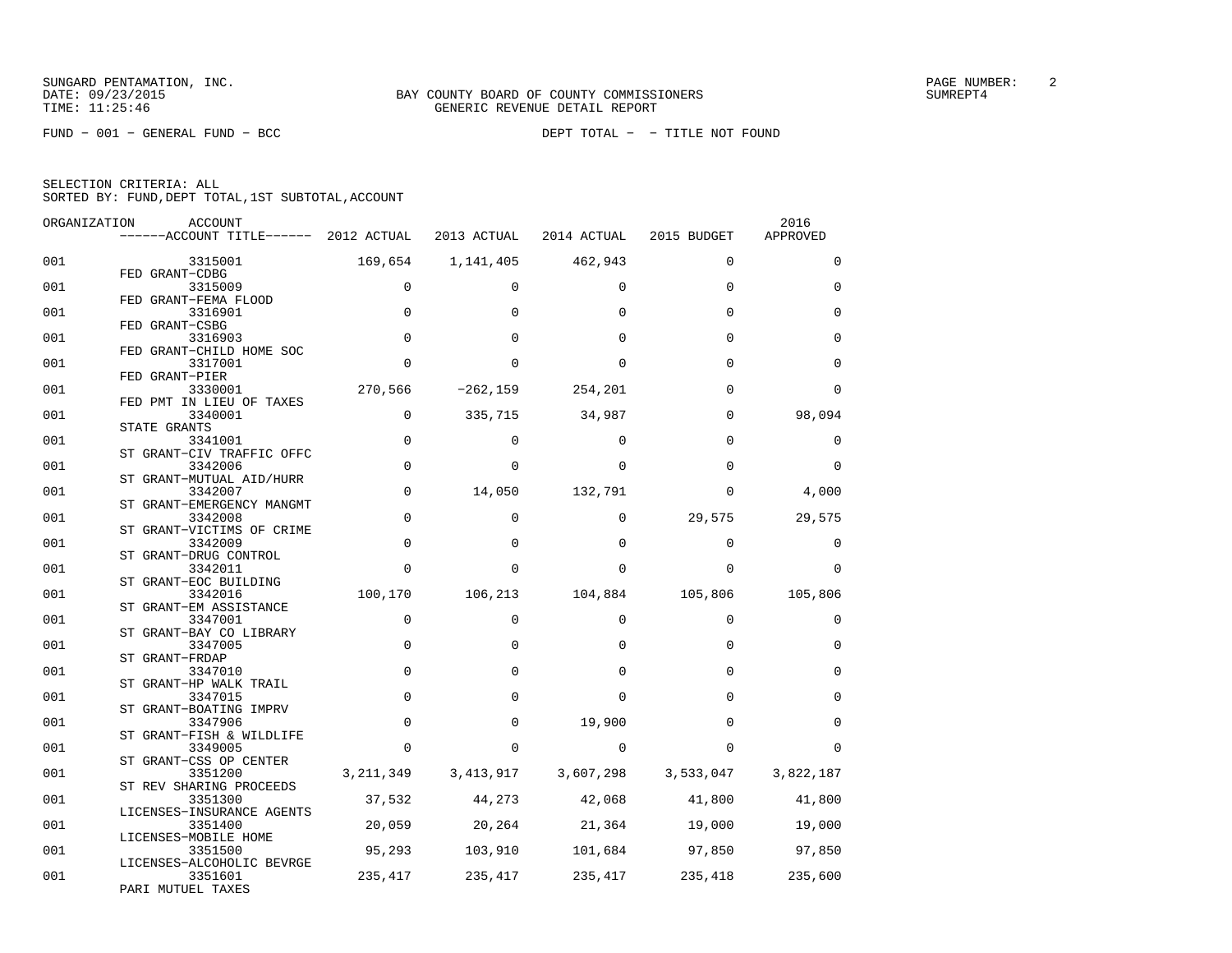| SELECTION CRITERIA: ALL |  |  |                                                    |  |
|-------------------------|--|--|----------------------------------------------------|--|
|                         |  |  | SORTED BY: FUND, DEPT TOTAL, 1ST SUBTOTAL, ACCOUNT |  |

| ORGANIZATION | <b>ACCOUNT</b><br>------ACCOUNT TITLE------ 2012 ACTUAL |                          | 2013 ACTUAL     | 2014 ACTUAL       | 2015 BUDGET                                                 | 2016<br>APPROVED |
|--------------|---------------------------------------------------------|--------------------------|-----------------|-------------------|-------------------------------------------------------------|------------------|
| 001          | 3351800                                                 | 9,916,743                | 10,594,619      | 11,325,809        | 11,257,150                                                  | 11,504,003       |
| 001          | SALES TAX-LCL GOV/1/2 CEN<br>3351905                    | $\overline{0}$           | $\Omega$        | $\Omega$          | $\Omega$                                                    | $\Omega$         |
| 001          | ST INCENTIVE PAY TITLEIVD<br>3351920                    |                          | 33,376 35,884   | 31,337            | 35,000                                                      | 35,000           |
| 001          | ST REIMB-SRV OF PRCSS/SHF<br>3354902                    | $\overline{\phantom{0}}$ | $\Omega$        | $\Omega$          | $\Omega$                                                    | $\Omega$         |
| 001          | MOTOR FUEL USE TAX<br>3355010                           | 163,214                  |                 | $331,653$ -68,903 | 65,000                                                      | 65,000           |
| 001          | S.H.I.P. PROGRAM<br>3355012                             | 145,554                  | 66,390          | $\Omega$          | 66,500                                                      | 66,500           |
| 001          | REIMB-S.H.I.P. FUNDS<br>3355014<br>REIMB-NSP FUNDS      | $\Omega$                 | 11,723          | $\Omega$          | $\Omega$                                                    | $\Omega$         |
| 001          | 3356010<br>ST SHARED REV-CHOOSE LIFE                    | $\Omega$                 | $\Omega$        | $\Omega$          | $\Omega$                                                    | $\Omega$         |
| 001          | 3357001<br>FLA BOATING IMPRV PROGRAM                    | 94,574                   | 93,465          | 91,602            | 95,000                                                      | 95,000           |
| 001          | 3359001<br>ST REIMB-DEPENDENCY CASES                    | $\mathbf 0$              | $\Omega$        | $\Omega$          | $\Omega$                                                    | $\mathbf 0$      |
| 001          | 3360001<br>STATE PMT IN LIEU OF TXS                     | $\Omega$                 | $\Omega$        | $\Omega$          | 88,250                                                      | 88,250           |
|              | TOTAL INTERGOVERNMENTAL REVENUE                         |                          |                 |                   | 15,547,583  16,970,367  17,013,894  15,892,931  17,687,016  |                  |
| 001          | 3413000                                                 |                          |                 |                   | 2, 210, 004 1, 954, 187 2, 050, 371 2, 217, 102 2, 581, 360 |                  |
| 001          | CHRGS ADMIN FEES<br>3413005                             | $\mathbf 0$              | $\overline{0}$  | 66,794            | $\Omega$                                                    | $\Omega$         |
| 001          | CHRGS-NON ADV ASSESS FEE<br>3415101                     | $\mathbf 0$              | 1,131           | $\Omega$          | $\Omega$                                                    | $\Omega$         |
| 001          | FEES-UNCLAIMED TX CERTIF.<br>3415105                    | 38,795                   | 6,709           | $\Omega$          | 9,500                                                       | 9,500            |
| 001          | FEES-TAX DEED EXCESS<br>3415201                         | 222,789                  | 228,499         | 235,188           | 228,000                                                     | 228,000          |
| 001          | CHRGS FOR SRV/SHERIFF/CIV<br>3415401                    | $\overline{0}$           | $\Omega$        | $\Omega$          | $\Omega$                                                    | $\Omega$         |
| 001          | FEES-COUNTY & CIRCUIT CRT<br>3415406                    | 7,740                    | 8,523           | 6,258             | 10,000                                                      | 10,000           |
| 001          | FEES-PARTICIPANT/DRUG CRT<br>3419002<br>COPIES          | 194                      | 405             | 901               | 150                                                         | 150              |
| 001          | 3419010<br><b>VAB FEE (\$15)</b>                        | 13,084                   | 7,025           | 4,290             | 7,000                                                       | 7,000            |
| 001          | 3421005<br>CHRGS FOR SRV-SHERIFF/SRO                    |                          | 523,376 557,880 | 685,045           | 735,045 685,045                                             |                  |
| 001          | 3421010<br>CHRGS FOR SRV-SHER/CALLWY                    |                          |                 |                   | 1, 244, 372   1, 306, 591   1, 339, 256   1, 406, 219       | 1,476,530        |
| 001          | 3421012<br>CHRGS FOR SRV-SHER/BOOT                      | 0                        | $\Omega$        | $\Omega$          | $\Omega$                                                    | $\Omega$         |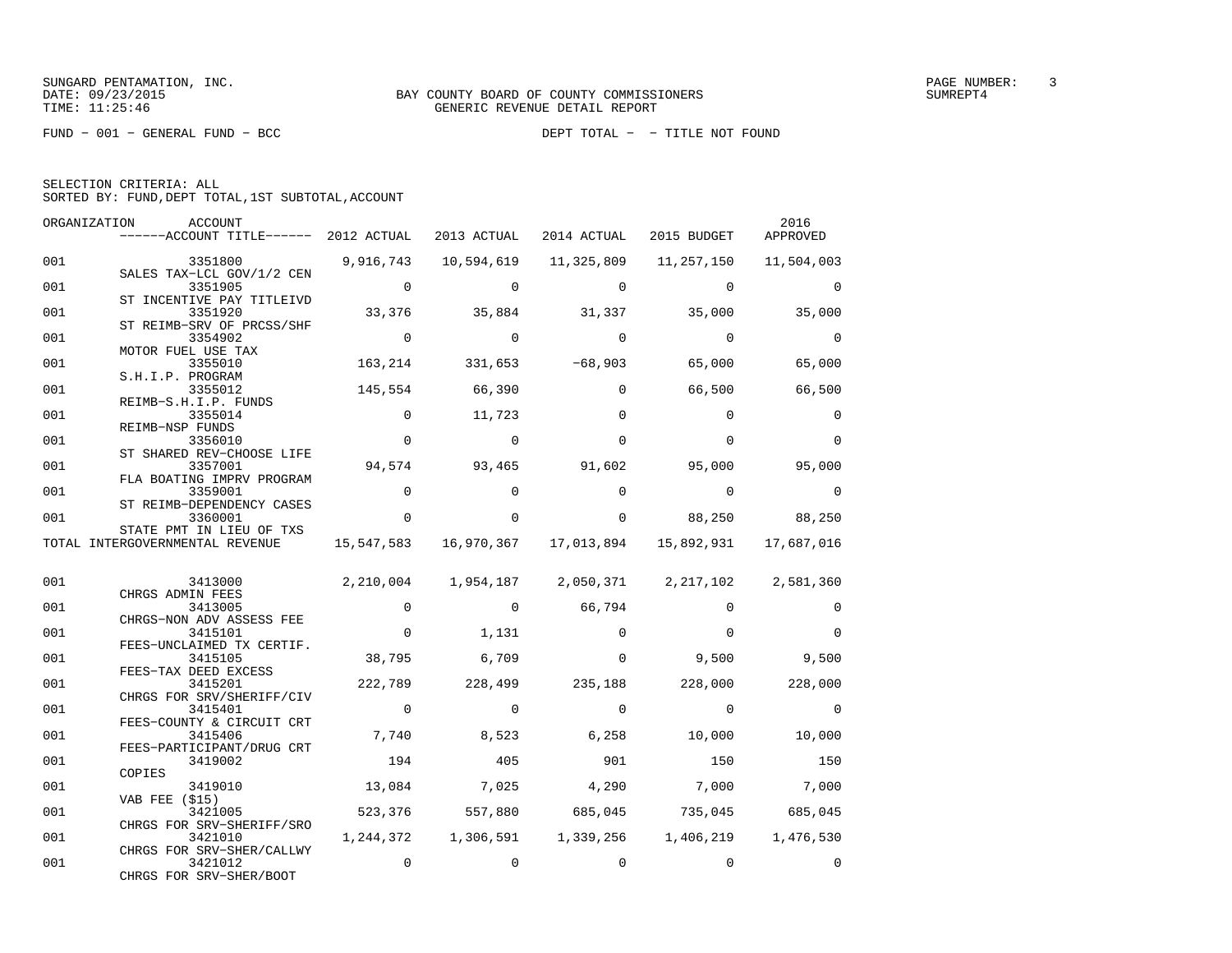| SELECTION CRITERIA: ALL |  |                                                    |  |
|-------------------------|--|----------------------------------------------------|--|
|                         |  | SORTED BY: FUND, DEPT TOTAL, 1ST SUBTOTAL, ACCOUNT |  |

| ORGANIZATION | <b>ACCOUNT</b>                                                            |                |                |                         |                | 2016            |
|--------------|---------------------------------------------------------------------------|----------------|----------------|-------------------------|----------------|-----------------|
|              | ------ACCOUNT TITLE------ 2012 ACTUAL 2013 ACTUAL 2014 ACTUAL 2015 BUDGET |                |                |                         |                | APPROVED        |
| 001          | 3421015                                                                   | $\mathbf{0}$   | $\circ$        | $\overline{0}$          | $\overline{0}$ | $\Omega$        |
|              | CHRGS FOR SRV-SHERIFF                                                     |                |                |                         |                |                 |
| 001          | 3423000                                                                   |                |                | 489,844 508,445 334,116 | 500,000        | 500,000         |
|              | CHRGS FOR SRV-FED PRISNRS                                                 |                |                |                         |                |                 |
| 001          | 3429015                                                                   |                | 91,411 83,472  | 80,426                  | 75,000         | 75,000          |
|              | CHRG FOR SRV-COMM PLANNG                                                  |                |                |                         |                |                 |
| 001          | 3429016<br>CHRG FOR SRV-GIS                                               | 235,790        |                | 158,041 103,760         | 74,340         | 66,269          |
| 001          | 3429018                                                                   | 7,500          | 9,000          | 8,750                   | 9,000          | 9,000           |
|              | CHRGS FOR SRV-EMG PLAN RV                                                 |                |                |                         |                |                 |
| 001          | 3449005                                                                   | $\overline{0}$ | $\overline{0}$ | $\bigcirc$              | $\bigcirc$     | $\Omega$        |
|              | CHRGS FOR SERVICES-TRANSP                                                 |                |                |                         |                |                 |
| 001          | 3464010                                                                   | 549,322        |                | 617,535 665,048         |                | 742,639 754,489 |
|              | FEES-ANIMAL CONTROL                                                       |                |                |                         |                |                 |
| 001          | 3464012<br>FEES-ANIMAL CNTRL SURCHRG                                      | $\mathbf{0}$   | $\overline{0}$ | 500                     | $\overline{0}$ | $\Omega$        |
| 001          | 3469010                                                                   | 325,110        | 332,719        | 301,533                 | 302,150        | 301,880         |
|              | FEES-MEDICAL EXAMINER                                                     |                |                |                         |                |                 |
| 001          | 3469020                                                                   | $\overline{0}$ | $\overline{0}$ | $\overline{0}$          | $\overline{0}$ | $\Omega$        |
|              | FEES-MORGUE USE                                                           |                |                |                         |                |                 |
| 001          | 3472903                                                                   | 399,777        | 414,217        | 491,229                 | 597,607        | 502,455         |
|              | FEES - PIER                                                               |                |                |                         |                |                 |
| 001          | 3472905                                                                   | 11,515         | 12,665         | 15,825                  | 20,000         | 18,800          |
| 001          | FEES-LEAGUE/HARDERS PARK<br>3472907                                       | 48,350         | 63,231         | 46,936                  | 55,000         | 46,900          |
|              | FEES-FIELD USAGE                                                          |                |                |                         |                |                 |
| 001          | 3472909                                                                   | $\overline{0}$ | $\overline{0}$ | 46,525                  | 5,000          | 3,000           |
|              | FEES-HARDER'S CONCESSION                                                  |                |                |                         |                |                 |
| 001          | 3472910                                                                   | 2,750          | 1,000          | $\overline{0}$          | $\overline{0}$ | $\Omega$        |
|              | LEASE PAYMENT-HARDERS PRK                                                 |                |                |                         |                |                 |
| 001          | 3472911                                                                   | 33,600         | 33,600         | 39,890                  | 33,600         | 33,600          |
|              | LEASE-COUNTY PIER                                                         |                |                |                         |                |                 |
| 001          | 3472912                                                                   | 2,750          | 3,800          | 9,142                   | 2,400          | 2,400           |
| 001          | LEASE-ADMIN CAFE<br>3472915                                               | 51,430         | 66,473         | 65,743                  | 60,000         | 60,000          |
|              | RENTALS-NSP                                                               |                |                |                         |                |                 |
| 001          | 3472916                                                                   | $\overline{0}$ | 7,800          | $\overline{0}$          | 7,800          | 7,800           |
|              | RENTALS-SHIP                                                              |                |                |                         |                |                 |
| 001          | 3475905                                                                   | 4,500          | 3,675          | 3,450                   | 3,600          | 3,000           |
|              | RENTAL FEES-COMMUNITY BLD                                                 |                |                |                         |                |                 |
| 001          | 3481303                                                                   | 21,734         | 23,996         | 22,493                  | 20,000         | 20,000          |
|              | FEES-CTY CT/CRM/INCARCRTN                                                 |                | $\overline{0}$ |                         |                |                 |
| 001          | 3481401<br>FEES-CJTF/CTY.CT./CRML                                         | $\overline{0}$ |                | $\overline{0}$          | $\overline{0}$ | $\Omega$        |
| 001          | 3481402                                                                   | 22,724         | 21,485         | 25,831                  | 20,000         | 20,000          |
|              | FEES-DRUG ABUSE/CO CT/CRM                                                 |                |                |                         |                |                 |
| 001          | 3482201                                                                   | $\mathbf 0$    | $\Omega$       | $\Omega$                | $\Omega$       | $\mathbf 0$     |
|              | FEES-CIR. CT./CRIMINAL                                                    |                |                |                         |                |                 |
| 001          | 3482305                                                                   | $\Omega$       | $\Omega$       | 0                       | 0              | $\mathbf 0$     |
|              | CHRGS SVC-CT REP/CIR/CRM                                                  |                |                |                         |                |                 |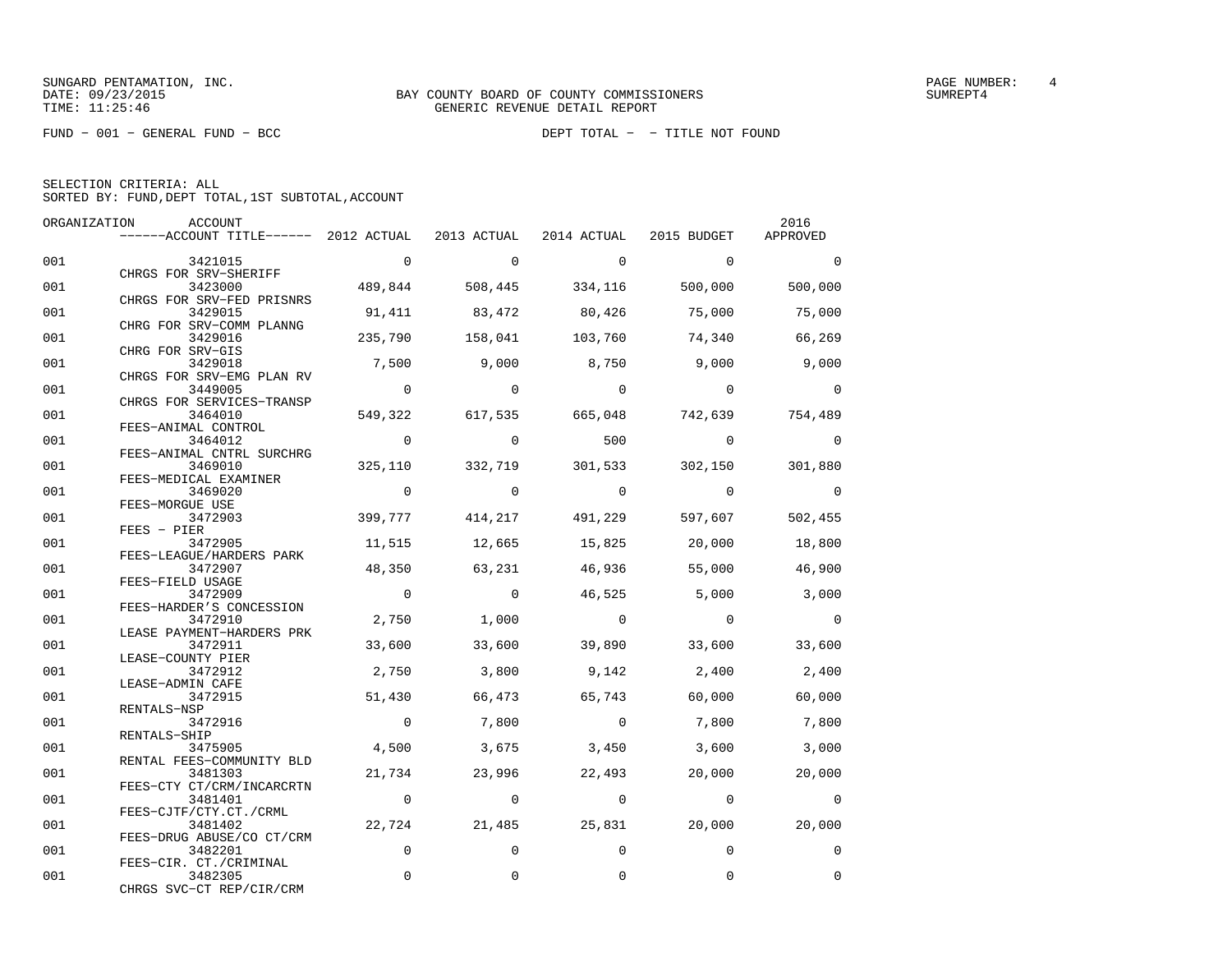| SELECTION CRITERIA: ALL |  |  |                                                    |  |
|-------------------------|--|--|----------------------------------------------------|--|
|                         |  |  | SORTED BY: FUND, DEPT TOTAL, 1ST SUBTOTAL, ACCOUNT |  |

|     | ORGANIZATION<br>ACCOUNT<br>$---ACCOUNT$ TITLE $--- 2012$ ACTUAL   |                | 2013 ACTUAL         | 2014 ACTUAL | 2015 BUDGET | 2016<br>APPROVED |
|-----|-------------------------------------------------------------------|----------------|---------------------|-------------|-------------|------------------|
| 001 | 3482401<br>FEES-CJTF/CIR.CT./CRML                                 | $\Omega$       | $\Omega$            | $\Omega$    | $\Omega$    | $\Omega$         |
| 001 | 3482402<br>FEES-DRUG ABUSE/CIRCT/CRM                              | 10,745         | 12,150              | 10,818      | 12,150      | 12,150           |
| 001 | 3485401<br>FEES-CJTF/TRAFFIC                                      | $\Omega$       | $\Omega$            | $\Omega$    | $\Omega$    | $\Omega$         |
| 001 | 3486501<br>REIMB-CONFLICT CASES                                   | $\mathbf 0$    | $\Omega$            | $\Omega$    | $\Omega$    | $\Omega$         |
| 001 | 3489315<br>FINES CRT COSTS-TRAFFIC                                | $\mathbf 0$    | 63,718              | 65,063      | 60,000      | 60,000           |
| 001 | 3490001<br>OTHER CHARGES FOR SERVICE                              | 3,040          | 38                  | 1,608       | $\Omega$    | $\Omega$         |
|     | TOTAL CHARGES FOR SERVICES                                        | 6,572,246      | 6,508,010           | 6,726,791   | 7,213,302   | 7,494,328        |
| 001 | 3489201                                                           | 314,464        | 388,944             | 329,702     | 333,000     | 332,975          |
| 001 | FEES-PUBLIC RECORDS (\$2)<br>3489310<br>CRT COST-INNV CRT PG(25%) | 65,938         | 67,300              | 70,183      | 70,000      | 70,000           |
| 001 | 3489320<br>CRT COST-LEGAL AID (25%)                               | 65,938         | 67,300              | 70,183      | 70,000      | 70,000           |
| 001 | 3489330<br>CRT COST-LAW LIBRARY (25%)                             | 65,938         | 67,300              | 70,183      | 70,000      | 70,000           |
| 001 | 3489340<br>CRT COST-TEEN COURT (25%)                              | 65,938         | 67,300              | 70,183      | 70,000      | 70,000           |
| 001 | 3489390<br>CRT COST-CRIME PREVENTION                              | 99,731         | 102,054             | 108,062     | 96,900      | 96,900           |
| 001 | 3489501<br>CRT FACILITY SURCHRG(\$15)                             | 867,580        | 779,895             | 797,662     | 757,150     | 757,150          |
| 001 | 3489504<br>COURT FACILITY FUNDS                                   | $\overline{0}$ | $\Omega$            | $\circ$     | $\Omega$    | $\Omega$         |
|     | TOTAL COURT RELATED REVENUES                                      |                | 1,545,526 1,540,094 | 1,516,158   | 1,467,050   | 1,467,025        |
| 001 | 3511000                                                           | $\mathbf 0$    | $\Omega$            | $\Omega$    | $\Omega$    | $\Omega$         |
| 001 | COURT CASES-FINES & FORE.<br>3511010                              | $\overline{0}$ | $\Omega$            | $\Omega$    | $\Omega$    | $\Omega$         |
| 001 | FINES-SCHOOL CROSSING GRD<br>3512001<br>CONFISCATED PROPERTY      | 116,988        | 47,692              | 177,600     | 45,000      | 45,000           |
| 001 | 3540005<br>FINES-CODE ENFORCEMENT                                 | 52,551         | 12,938              | 37,958      | 10,000      | 10,000           |
| 001 | 3591000<br>RESTITUTION-COURT ORDERED                              | 9,790          | 6,396               | 7,905       | 5,000       | 5,000            |
|     | TOTAL FINES & FORFEITS                                            | 179,328        | 67,026              | 223,463     | 60,000      | 60,000           |
| 001 | 3620010<br>RENT INCOME                                            | 17,334         | 17,304              | 17,304      | 15,000      | 15,000           |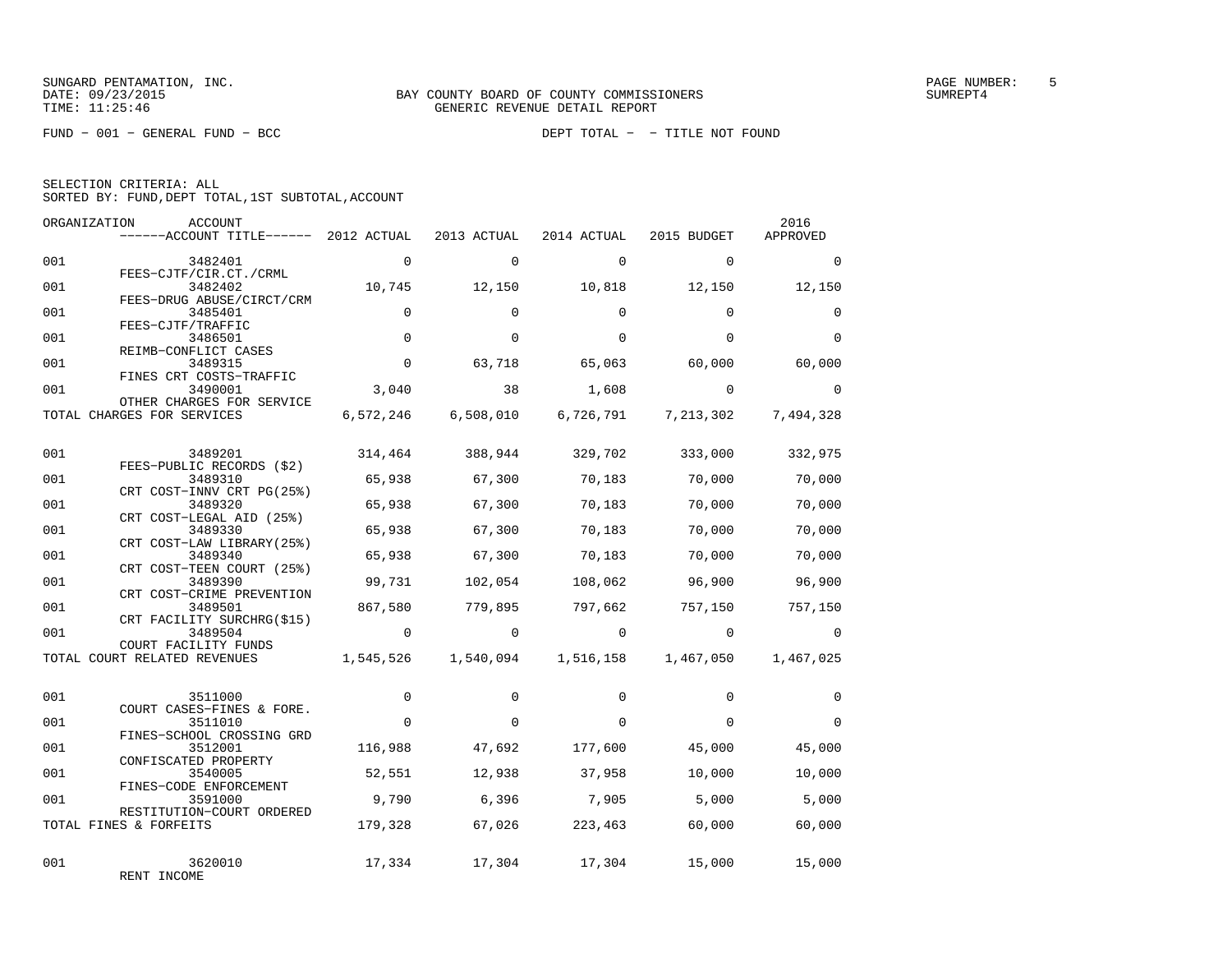| SELECTION CRITERIA: ALL |  |  |                                                    |  |
|-------------------------|--|--|----------------------------------------------------|--|
|                         |  |  | SORTED BY: FUND, DEPT TOTAL, 1ST SUBTOTAL, ACCOUNT |  |

| ORGANIZATION | ACCOUNT<br>------ACCOUNT TITLE------ 2012 ACTUAL 2013 ACTUAL 2014 ACTUAL 2015 BUDGET |                |                |                                         |                | 2016<br>APPROVED |
|--------------|--------------------------------------------------------------------------------------|----------------|----------------|-----------------------------------------|----------------|------------------|
| 001          | 3640010                                                                              | 66,039         | 46,995         | 1,916                                   | $\Omega$       | $\Omega$         |
| 001          | SALE OF FIXED ASSETS<br>3649018<br>SALE OF SURPLUS LAND                              | $\sim$ 0       | $\mathbf 0$    | 431,283                                 | $\Omega$       | $\Omega$         |
| 001          | 3660001<br>CONTRIBUTIONS-PRIVATE SRC                                                 | 2,755          | $\Omega$       | 44,209                                  | $\Omega$       | $\Omega$         |
| 001          | 3660007<br>CONTRIB-OTHER GOVT UNITS                                                  | $\mathbf 0$    | 509,400        | 38,457                                  | 300,000        | 300,000          |
| 001          | 3660100<br>DONATION-ANIMAL CNTRL                                                     | $\Omega$       | $\Omega$       | $\Omega$                                | $\Omega$       | $\Omega$         |
| 001          | 3670001<br>GAIN/LOSS ON SALE INVSTMT                                                 | 113,874        | 3,285          | $\Omega$                                | 1,500          | 1,500            |
| 001          | 3699001<br>OTHER MISC REVENUE                                                        | 86,888         | 38,037         | 51,337                                  | 38,000         | 58,000           |
| 001          | 3699003<br>MISC REV-LAW LIBRARY                                                      | 8,880          | 8,567          | 11,558                                  | 8,500          | 8,500            |
| 001          | 3699004<br>REFUND PRIOR YR EXPENSE                                                   | 646,709        | 545            | $\Omega$                                | $\Omega$       | $\mathbf 0$      |
| 001          | 3699007<br>HOUSING AUTHORITY PGM FEE                                                 | $\overline{0}$ | $\overline{0}$ | 0                                       | $\mathbf{0}$   | $\Omega$         |
| 001          | 3699010<br>TELEPHONE COMMISSIONS                                                     | 293,389        | 328,357        | 330,254                                 | 250,000        | 250,000          |
| 001          | 3699012<br>INSURANCE PROCEEDS                                                        | 12,168         | 6,040          | 4,300                                   | $\overline{0}$ | $\overline{0}$   |
| 001          | 3699015<br>CHARGES ATTORNEY                                                          | 282,992        |                | 273,772 278,469                         | 305,337        | 319,518          |
|              | TOTAL MISCELLANEOUS REVENUE                                                          |                |                | 1,531,028    1,232,301    1,209,086     | 918,337        | 952,518          |
| 001          | 3611100<br>INTEREST-POOL                                                             |                |                | 107,534 192,719 103,045 150,000 198,550 |                |                  |
| 001          | 3611112<br>INTEREST-MORTGAGE                                                         | 7,712          | 15,478         | 23,870                                  | 15,000         | 15,000           |
| 001          | 3611120<br>INTEREST-NOTES RECEIVABLE                                                 | $\sim$ 0       | $\overline{0}$ | $\overline{0}$                          | $\Omega$       | $\mathbf 0$      |
| 001          | 3613005<br>UNREALZD GAIN/LOSS INVEST                                                 |                |                | 25,568 19,282 -59,555                   | $\Omega$       | $\Omega$         |
|              | TOTAL INTEREST EARNINGS                                                              | 140,814        | 227,480        |                                         | 67,359 165,000 | 213,550          |
| 001          | 3632705<br>IMPACT FEES-LIBRARY                                                       |                |                | $19,304$ 29,305 34,155 29,000           |                | 29,000           |
| 001          | 3632707<br>IMPACT FEES-PARKS                                                         | 76,978         | 116,827        | 136,213                                 | 115,000        | 115,000          |
|              | TOTAL SPECIAL ASSESSMENTS                                                            | 96,282         | 146,132        | 170,368                                 | 144,000        | 144,000          |
| 001          | 3810001<br>TRNSF FRM GENERAL FD(001)                                                 | $\mathbf 0$    | 0              | $\Omega$                                | 0              | 0                |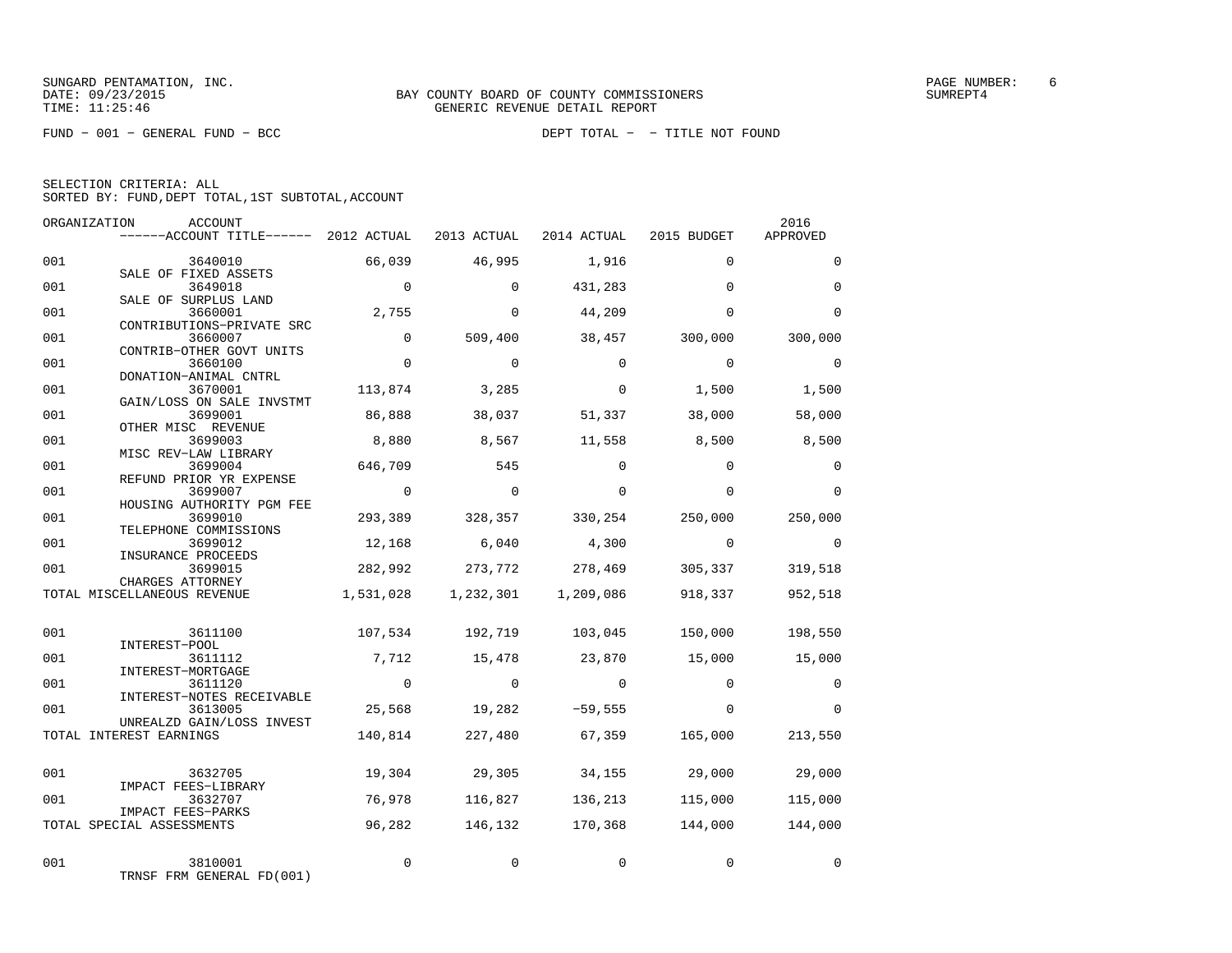FUND − 001 − GENERAL FUND − BCC DEPT TOTAL − − TITLE NOT FOUND

| ORGANIZATION | ACCOUNT<br>$----ACCOUNT$ TITLE $--- 2012$ ACTUAL                  |                | 2013 ACTUAL  | 2014 ACTUAL | 2015 BUDGET  | 2016<br>APPROVED |
|--------------|-------------------------------------------------------------------|----------------|--------------|-------------|--------------|------------------|
| 001          | 3810130                                                           | 0              | 0            | 0           | $\mathbf 0$  | 0                |
| 001          | TRNSF FRM PUB SAFETY (130)<br>3810167                             | $\mathbf 0$    | $\Omega$     | 0           | $\Omega$     | $\Omega$         |
| 001          | TRNSF FRM MSBU (167)<br>3810303                                   | $\overline{0}$ | $\mathbf 0$  | $\mathbf 0$ | $\Omega$     | $\mathbf 0$      |
| 001          | TRNSF FRM SALES TX 2002<br>3810304                                | $\mathbf 0$    | $\Omega$     | $\Omega$    | $\Omega$     | $\Omega$         |
| 001          | TRNSF FRM JAIL 06 BND PRJ<br>3810305                              | $\Omega$       | $\Omega$     | $\Omega$    | $\Omega$     | $\Omega$         |
| 001          | TRNSF FRM CAP IMP 07<br>3810380                                   | $\mathbf 0$    | $\Omega$     | $\Omega$    | $\Omega$     | $\Omega$         |
| 001          | TRNSF FRM C G GEN FUND<br>3810383                                 | $\Omega$       | <sup>0</sup> | $\Omega$    | $\cap$       | $\Omega$         |
| 001          | TRNSF FRM CG CRA<br>3810430                                       | $\mathbf 0$    | $\Omega$     | $\Omega$    | $\Omega$     | $\Omega$         |
| 001          | TRNSF FRM SOLID WSTE(430)<br>3810440                              | $\mathbf 0$    | <sup>0</sup> | 0           | $\Omega$     | $\Omega$         |
| 001          | TRNSF FRM BLDG SAFETY-440<br>3810501<br>TRNSF FRM INTRNL SVC(501) | $\mathbf 0$    | $\Omega$     | 286,917     | $\Omega$     | $\Omega$         |
| 001          | 3810505<br>TRNSF FRM WORK COMP (505)                              | $\mathbf 0$    | $\Omega$     | $\Omega$    | $\Omega$     | $\Omega$         |
| 001          | 3810506<br>TRNSF FRM INSUR TRST(506)                              | $\mathbf 0$    | <sup>0</sup> | $\Omega$    | <sup>0</sup> | $\Omega$         |
| 001          | 3830001<br>PRINCIPAL-MORTGAGE                                     | $\mathsf 0$    | 6,297        | $-6,297$    | 6,200        | 6,200            |
| 001          | 3840005<br><b>LOAN PROCEEDS</b>                                   | $\mathbf 0$    | 0            | $\Omega$    | $\Omega$     | $\Omega$         |
| 001          | 3840010<br><b>BOND PROCEEDS</b>                                   | $\mathbf 0$    | $\Omega$     | 0           | $\Omega$     | $\Omega$         |
| 001          | 3862000<br>EXCESS FEES-CLERK OF CRT                               | $\mathbf 0$    | 49,140       | 56,863      | 10,000       | 30,000           |
| 001          | 3864000<br>EXCESS FEES-SHERIFF                                    | $\mathsf 0$    | 8,958        | 13,286      | 5,000        | 5,000            |
| 001          | 3866000<br>EXCESS FEES-PROP APPRAISR                              | $\mathbf 0$    | 17,778       | 4,467       | 10,000       | 5,000            |
| 001          | 3867000<br>EXCESS FEES-TAX COLLECTOR                              | 24,241         | 2,171,477    | 1,987,004   | 2,100,000    | 2,100,000        |
| 001          | 3868000<br>EXCESS FEES-SUP OF ELECTN                              | 0              | 68,175       | 65,566      | 10,000       | 20,000           |
| 001          | 3899995<br>RESERVE RELEASE-CASH FWD                               | $\mathbf 0$    | 0            | $\Omega$    | 0            | $\Omega$         |
| 001          | 3899996<br>RESERVE RELEASE                                        | $\mathbf 0$    | 0            | 0           | 590,431      | 1,172,959        |
| 001          | 3899998<br>BALANCE FWD-BOND PROCEEDS                              | $\mathbf 0$    | 0            | 0           | 0            | $\Omega$         |
| 001          | 3899999<br>BALANCE FWD-CASH FORWARD                               | 0              | 0            | 0           | 8,000,000    | 10,500,000       |
|              | TOTAL OTHER REVENUE SOURCES                                       | 24,241         | 2,321,825    | 2,407,806   | 10,731,631   | 13,839,159       |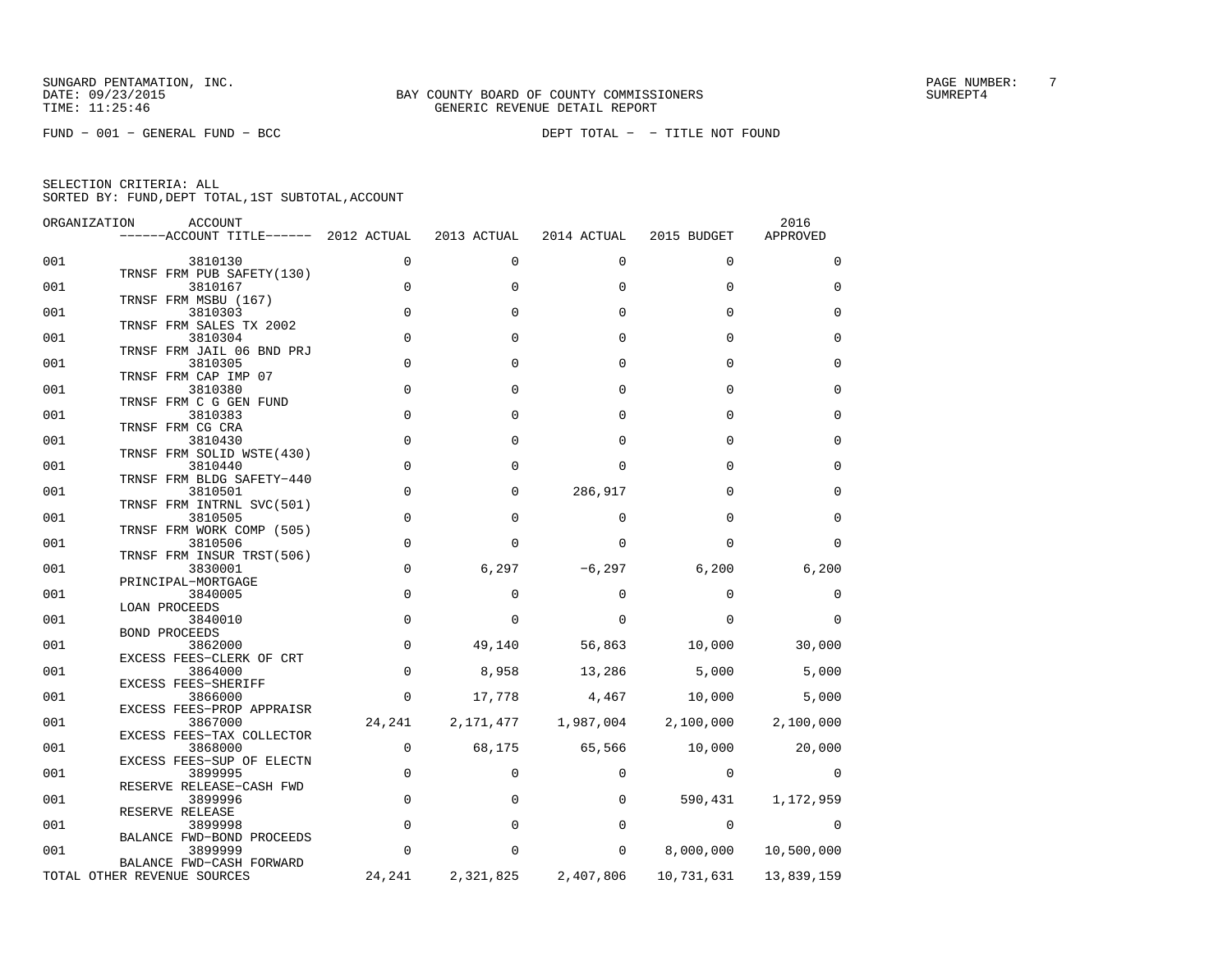FUND − 001 − GENERAL FUND − BCC DEPT TOTAL − − TITLE NOT FOUND

| ORGANIZATION             | ACCOUNT<br>$---ACCOUNT$ TITLE $---2012$ ACTUAL 2013 ACTUAL |            |            | 2014 ACTUAL | 2015 BUDGET | 2016<br>APPROVED       |
|--------------------------|------------------------------------------------------------|------------|------------|-------------|-------------|------------------------|
| TOTAL TITLE NOT FOUND    |                                                            | 76,113,439 | 77,529,512 | 78,606,937  |             |                        |
| TOTAL GENERAL FUND - BCC |                                                            | 76,113,439 | 77,529,512 | 78,606,937  |             | 99,391,200 106,557,010 |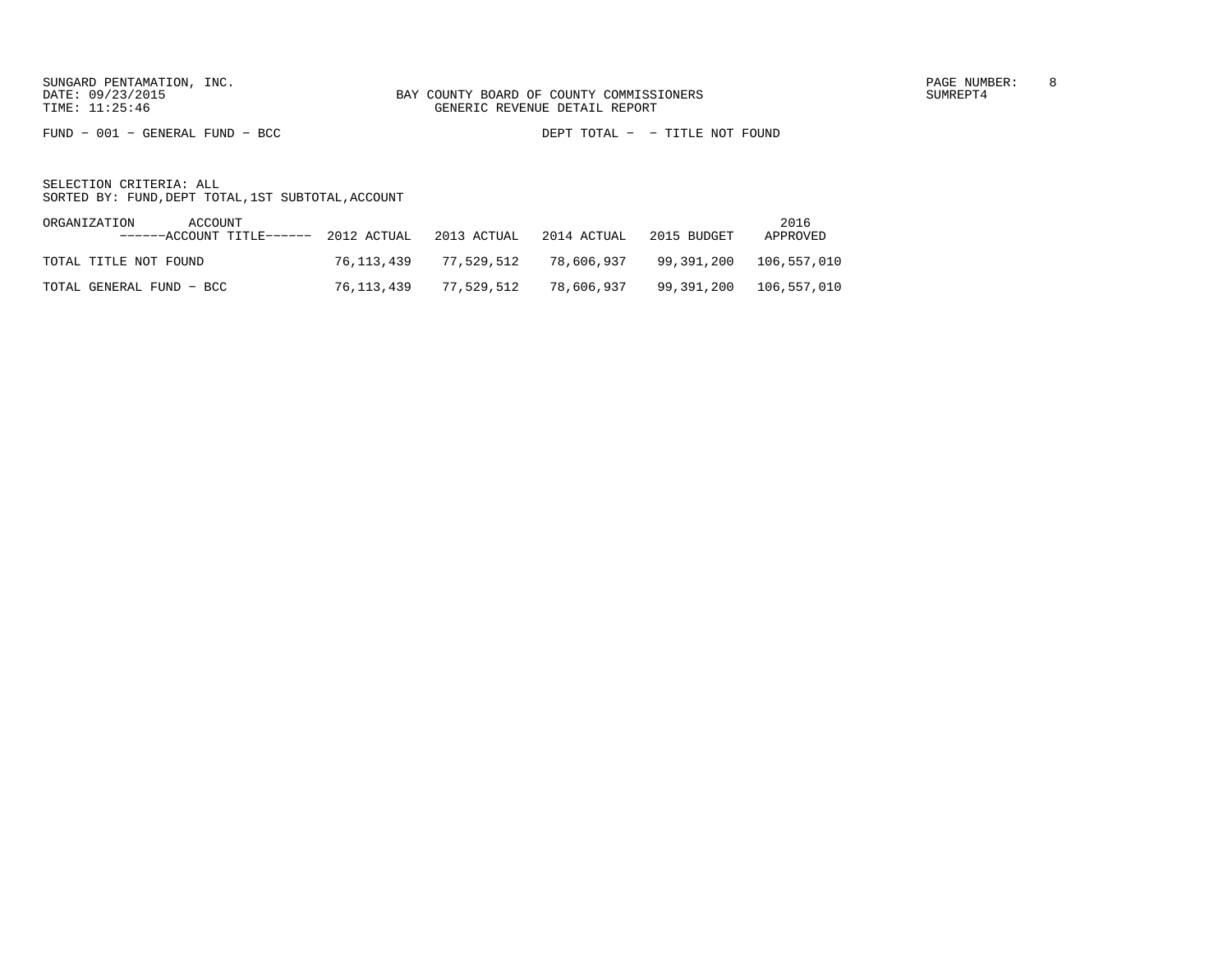|  | SELECTION CRITERIA: ALL |  |                                                    |  |
|--|-------------------------|--|----------------------------------------------------|--|
|  |                         |  | SORTED BY: FUND, DEPT TOTAL, 1ST SUBTOTAL, ACCOUNT |  |
|  |                         |  |                                                    |  |

| ORGANIZATION | ACCOUNT<br>$----ACCOUNT$ TITLE $--- 2012$ ACTUAL |                | 2013 ACTUAL | 2014 ACTUAL               | 2015 BUDGET  | 2016<br>APPROVED |
|--------------|--------------------------------------------------|----------------|-------------|---------------------------|--------------|------------------|
| 101          | 3800000                                          | $\Omega$       | $\Omega$    | $\Omega$                  | $\Omega$     | $\Omega$         |
|              | OTHER REVENUE SOURCES                            | $\Omega$       | $\Omega$    | $\Omega$                  | $\Omega$     | $\Omega$         |
|              | TOTAL TITLE NOT FOUND                            |                |             |                           |              |                  |
| 101          | 3123001<br>CO GAS TAX-NINTH CENT                 | 981,792        | 1,012,887   | 1,025,603                 | 1,000,000    | 1,016,313        |
| 101          | 3124101                                          | 2,207,874      | 2,198,914   | 2, 245, 248               | 2,200,000    | 2,281,343        |
| 101          | LOCAL OPT GAS TAX/1ST-4TH<br>3124102             | 551,969        | 1,099,457   | 1,122,624                 | 1,100,000    | 1,140,672        |
| 101          | LOCAL OPT GAS TAX/5TH-6TH<br>3124201             | 678            | 952         | 114                       | 912          | 912              |
| 101          | LOCAL ALT FUEL USER FEE<br>3150001               | 1,001,461      |             | 1,055,219 976,077 985,000 |              | 929,898          |
| TOTAL TAXES  | COMMUNICATION SVC TAX                            | 4,743,774      | 5,367,428   | 5,369,666                 | 5,285,912    | 5,369,138        |
|              |                                                  |                |             |                           |              |                  |
| 101          | 3310001<br>FEDERAL GRANTS                        | 1,276,873      | 326,675     | 841,204                   | 1,663,000    | 1,213,000        |
| 101          | 3312003<br>FED GRANT-EPA                         | $\overline{0}$ | 374,907     | 974,775                   | 753,350      | 753,350          |
| 101          | 3312010<br>FED GRANT-FEMA                        | $\Omega$       | $\Omega$    | $\Omega$                  | 270,000      | 270,000          |
| 101          | 3312306                                          | 166,812        | $\Omega$    | $\Omega$                  | $\Omega$     | $\Omega$         |
| 101          | FED GRANT-HURRICANE IVAN<br>3313903              | 187,297        | 227,009     | 0                         | $\mathbf{0}$ | 1,717,000        |
| 101          | FED GRANT-HAZARD MITIGATN<br>3314902             | $\mathbf 0$    | $\Omega$    | 160,758                   | 2,181,911    | $\Omega$         |
| 101          | FED GRANT-BALDWIN WIDEN<br>3314903               | $\Omega$       | $\Omega$    | $\Omega$                  | $\Omega$     | $\Omega$         |
| 101          | FED GRANT-TRAFFIC<br>3314905                     | 893,490        | 0           | $\Omega$                  | $\Omega$     | $\Omega$         |
| 101          | FED GRANT-GRAND LAGOON<br>3314907                | 485,107        | 92,048      | 1,191,863                 | $\Omega$     | $\Omega$         |
| 101          | FED GRANT-PEDESTRIAN SDWK<br>3314909             | 156,438        | 275,412     | 1,542,645                 | $\Omega$     | $\Omega$         |
| 101          | FED GRANT-WEST BAY BRDG<br>3314910               | $\mathbf 0$    | $\Omega$    | 90,883                    | $\Omega$     | $\Omega$         |
|              | FED GRANT-THOMAS DR SDWLK                        |                |             |                           | $\Omega$     | $\mathbf 0$      |
| 101          | 3315009<br>FED GRANT-FEMA FLOOD                  | 251,720        | $\mathbf 0$ | 26,646                    |              |                  |
| 101          | 3340001<br>STATE GRANTS                          | $\mathbf 0$    | 3,227       | $\Omega$                  | $\Omega$     | $\Omega$         |
| 101          | 3342006<br>ST GRANT-MUTUAL AID/HURR              | 14,790         | $\mathbf 0$ | $\Omega$                  | $\Omega$     | $\Omega$         |
| 101          | 3343106<br>ST GRANT-FLA ENTERPRISE               | 23,380         | 62,067      | 196,157                   | $\Omega$     | $\Omega$         |
| 101          | 3344902<br>ST GRANT-FDOT TRF SAFETY              | $\mathbf 0$    | $\mathbf 0$ | $\Omega$                  | 960,000      | $\Omega$         |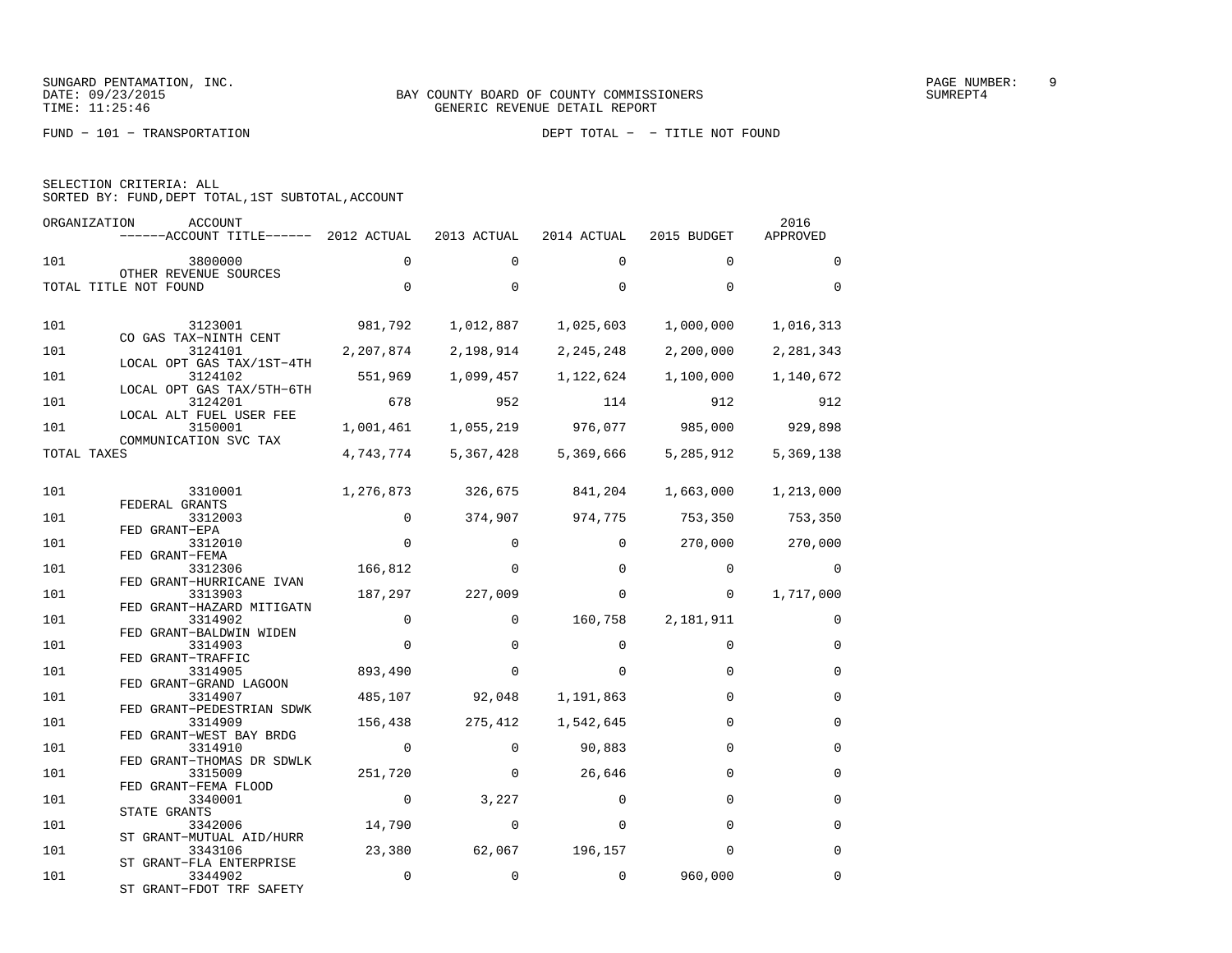|  | SELECTION CRITERIA: ALL |                                                    |
|--|-------------------------|----------------------------------------------------|
|  |                         | SORTED BY: FUND, DEPT TOTAL, 1ST SUBTOTAL, ACCOUNT |

| ORGANIZATION | ACCOUNT<br>------ACCOUNT TITLE------ 2012 ACTUAL                  |                | 2013 ACTUAL   | 2014 ACTUAL                     | 2015 BUDGET                                                 | 2016<br>APPROVED  |
|--------------|-------------------------------------------------------------------|----------------|---------------|---------------------------------|-------------------------------------------------------------|-------------------|
| 101          | 3344903                                                           | $\Omega$       | $\Omega$      | 432,099                         | $\Omega$                                                    | $\Omega$          |
| 101          | ST GRANT-ADPT TRF SGNL<br>3344908                                 | $\mathbf 0$    | $\Omega$      | $\Omega$                        | $\Omega$                                                    | $\Omega$          |
| 101          | ST GRANT-NW FL WTR MGT<br>3344913                                 | $\Omega$       | $\Omega$      | $\Omega$                        | $\Omega$                                                    | $\Omega$          |
| 101          | ST GRANT-SCOTTS FERRY RD<br>3344920                               | 2,627,243      | 898,282       | 62,500                          | $\Omega$                                                    | 450,000           |
| 101          | ST GRANT-INTELL TRNSP SYS<br>3344922                              | $\overline{0}$ | $\Omega$      | $\Omega$                        | $\Omega$                                                    | $\Omega$          |
| 101          | ST GRANT-BALDWIN PHS 3<br>3345020                                 | 41,953         | $\Omega$      | $\Omega$                        | $\Omega$                                                    | $\Omega$          |
| 101          | ST GRANT-DISASTER RELIEF<br>3354901                               | 138,350        | 135,048       | 147,987                         | 146,000                                                     | 144,145           |
| 101          | MOTOR FUEL TAX REBATE<br>3354902<br>MOTOR FUEL USE TAX            | 6,514          | 4,449         | 4,725                           | 7,790                                                       | 7,790             |
| 101          | 3354905<br>CONSTITUTIONAL GAS TX-20%                              |                |               |                                 | 434,844 430,912 449,377 470,000 433,412                     |                   |
| 101          | 3354906<br>CONSTITUTIONAL GAS TX-80%                              |                |               |                                 | $1,739,378$ $1,723,647$ $1,797,508$ $1,880,000$ $1,733,649$ |                   |
| 101          | 3354910<br>CO. GAS TAX-POUR OVER/7TH                              | 936,662        | 950,213       | 973,123                         |                                                             | 1,000,000 961,307 |
| 101          | 3354915<br>CO GAS TX-9TH CENT DIESEL                              | $\mathbf 0$    | $\Omega$      | $\Omega$                        | $\Omega$                                                    | $\Omega$          |
| 101          | 3354920<br>STATE ALT. FUEL USER FEE                               | 152            | 242           | 8                               | $\Omega$                                                    | $\Omega$          |
| 101          | 3360001<br>STATE PMT IN LIEU OF TXS                               | $\Omega$       | $\Omega$      | $\Omega$                        | $\Omega$                                                    | $\Omega$          |
|              | TOTAL INTERGOVERNMENTAL REVENUE                                   |                |               |                                 | 9,381,003 5,504,138 8,892,258 9,332,051                     | 7,683,653         |
| 101          | 3413005                                                           |                | 50,734 51,335 | $\Omega$                        | $\Omega$                                                    | $\Omega$          |
| 101          | CHRGS-NON ADV ASSESS FEE<br>3449010                               |                |               |                                 | 306,156 270,457 326,794 300,000 500,000                     |                   |
| 101          | CHRGS FOR SRV-SIGNS/SIGNL<br>3490001<br>OTHER CHARGES FOR SERVICE |                |               |                                 | 27,976 41,191 41,942 40,000                                 | 50,000            |
|              | TOTAL CHARGES FOR SERVICES                                        |                |               | 384,866 362,983 368,736 340,000 |                                                             | 550,000           |
| 101          | 3640010                                                           |                |               | 120,334 393,551 121,543         | $\Omega$                                                    | 0                 |
| 101          | SALE OF FIXED ASSETS<br>3659010                                   |                |               | 7,837 9,564 10,263              | $\Omega$                                                    | $\Omega$          |
| 101          | SALE OF SURPLUS OR SCRAP<br>3660007                               | $\overline{0}$ |               | 7,500 536,620 450,000           |                                                             | $\Omega$          |
| 101          | CONTRIB-OTHER GOVT UNITS<br>3699001                               | 41,387         | 5,574         | 11                              | 510                                                         | $\Omega$          |
| 101          | OTHER MISC REVENUE<br>3699004<br>REFUND PRIOR YR EXPENSE          | $\mathbf 0$    | 1,858         | $\Omega$                        | $\Omega$                                                    | $\Omega$          |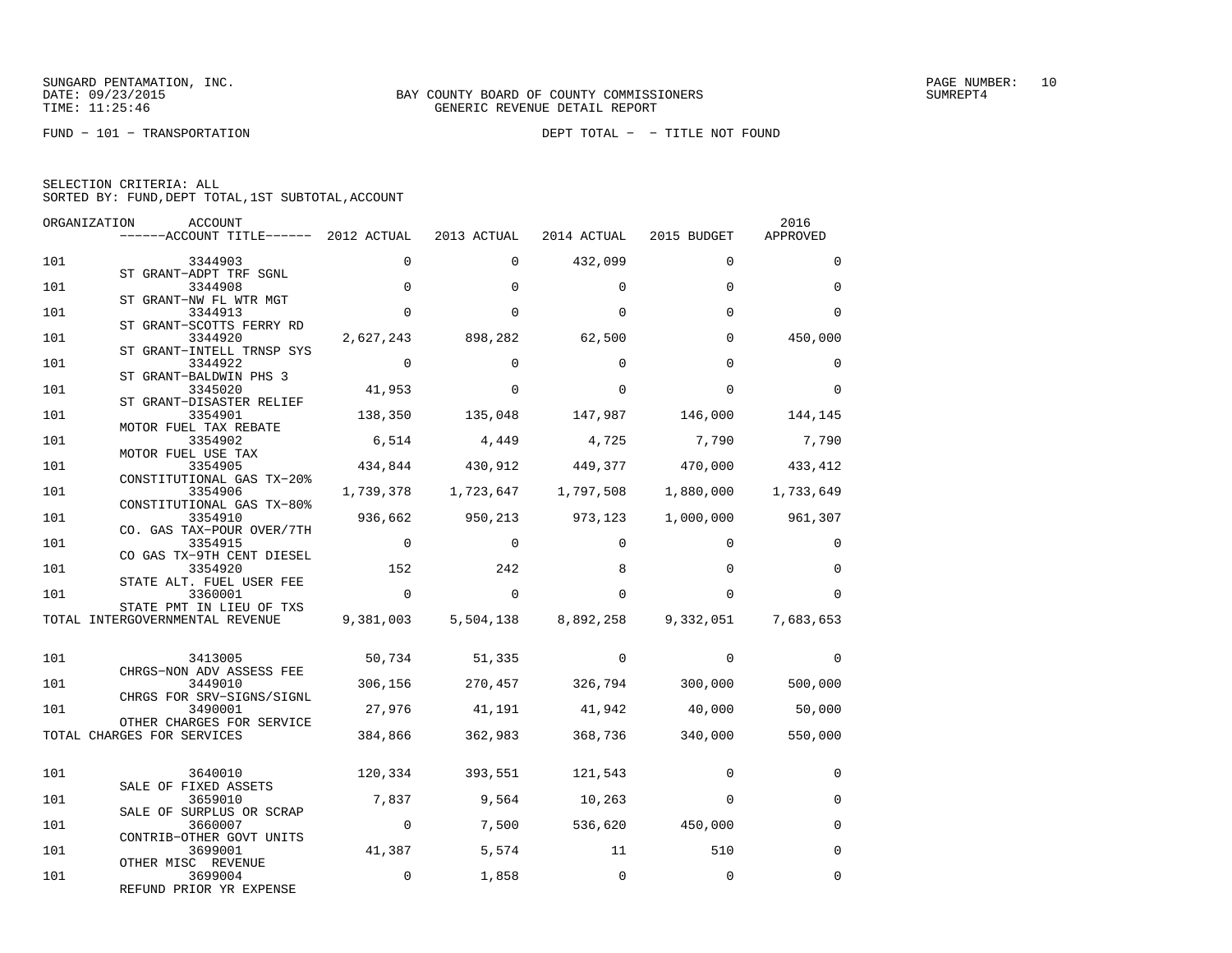| SELECTION CRITERIA: ALL |  |  |                                                    |  |
|-------------------------|--|--|----------------------------------------------------|--|
|                         |  |  | SORTED BY: FUND, DEPT TOTAL, 1ST SUBTOTAL, ACCOUNT |  |

| ORGANIZATION | <b>ACCOUNT</b><br>------ACCOUNT TITLE------         | 2012 ACTUAL | 2013 ACTUAL | 2014 ACTUAL | 2015 BUDGET | 2016<br>APPROVED |
|--------------|-----------------------------------------------------|-------------|-------------|-------------|-------------|------------------|
| 101          | 3699012                                             | 3,786       | 97,088      | 85,195      | $\mathbf 0$ | $\Omega$         |
|              | INSURANCE PROCEEDS<br>TOTAL MISCELLANEOUS REVENUE   | 173,343     | 515,134     | 753,632     | 450,510     | $\Omega$         |
| 101          | 3611100<br>INTEREST-POOL                            | 16,682      | 29,432      | 6,838       | 23,750      | 6,500            |
| 101          | 3611135<br>INTEREST-PART. PAVING                    | $\mathbf 0$ | 8,421       | 13,985      | 8,075       | 14,000           |
| 101          | 3613005<br>UNREALZD GAIN/LOSS INVEST                | 12,651      | 4,051       | $-3,058$    | $\Omega$    | $\Omega$         |
| TOTAL        | INTEREST EARNINGS                                   | 29,333      | 41,904      | 17,765      | 31,825      | 20,500           |
| 101          | 3631005<br>SPEC ASSESS-PART. PAVING                 | $\Omega$    | 38,184      | 12,406      | 38,000      | 38,000           |
| 101          | 3631007                                             | $\Omega$    | 0           | $\Omega$    | $\Omega$    | $\Omega$         |
| 101          | MSBU-ADMINISTRATIVE FEES<br>3631010                 | 1,709,355   | 1,674,178   | 1,682,498   | 1,744,400   | 1,700,000        |
|              | STORMWATER UTIL ASSESS<br>TOTAL SPECIAL ASSESSMENTS | 1,709,355   | 1,712,362   | 1,694,904   | 1,782,400   | 1,738,000        |
| 101          | 3810001<br>TRNSF FRM GENERAL FD(001)                | 3,300,000   | 1,499,679   | 2,617,200   | 3,650,000   | 3,169,038        |
| 101          | 3810380<br>TRNSF FRM C G GEN FUND                   | 0           | $\Omega$    | 0           | $\Omega$    | 0                |
| 101          | 3840005                                             | $\Omega$    | $\Omega$    | $\Omega$    | $\Omega$    | $\Omega$         |
| 101          | LOAN PROCEEDS<br>3899996                            | 0           | 0           | $\Omega$    | $\Omega$    | $\Omega$         |
| 101          | RESERVE RELEASE<br>3899999                          | $\Omega$    | 0           | $\Omega$    | 220,000     | 1,000,000        |
| TOTAL        | BALANCE FWD-CASH FORWARD<br>OTHER REVENUE SOURCES   | 3,300,000   | 1,499,679   | 2,617,200   | 3,870,000   | 4,169,038        |
|              | TOTAL TITLE NOT FOUND                               | 19,721,674  | 15,003,629  | 19,714,161  | 21,092,698  | 19,530,329       |
|              | TOTAL TRANSPORTATION                                | 19,721,674  | 15,003,629  | 19,714,161  | 21,092,698  | 19,530,329       |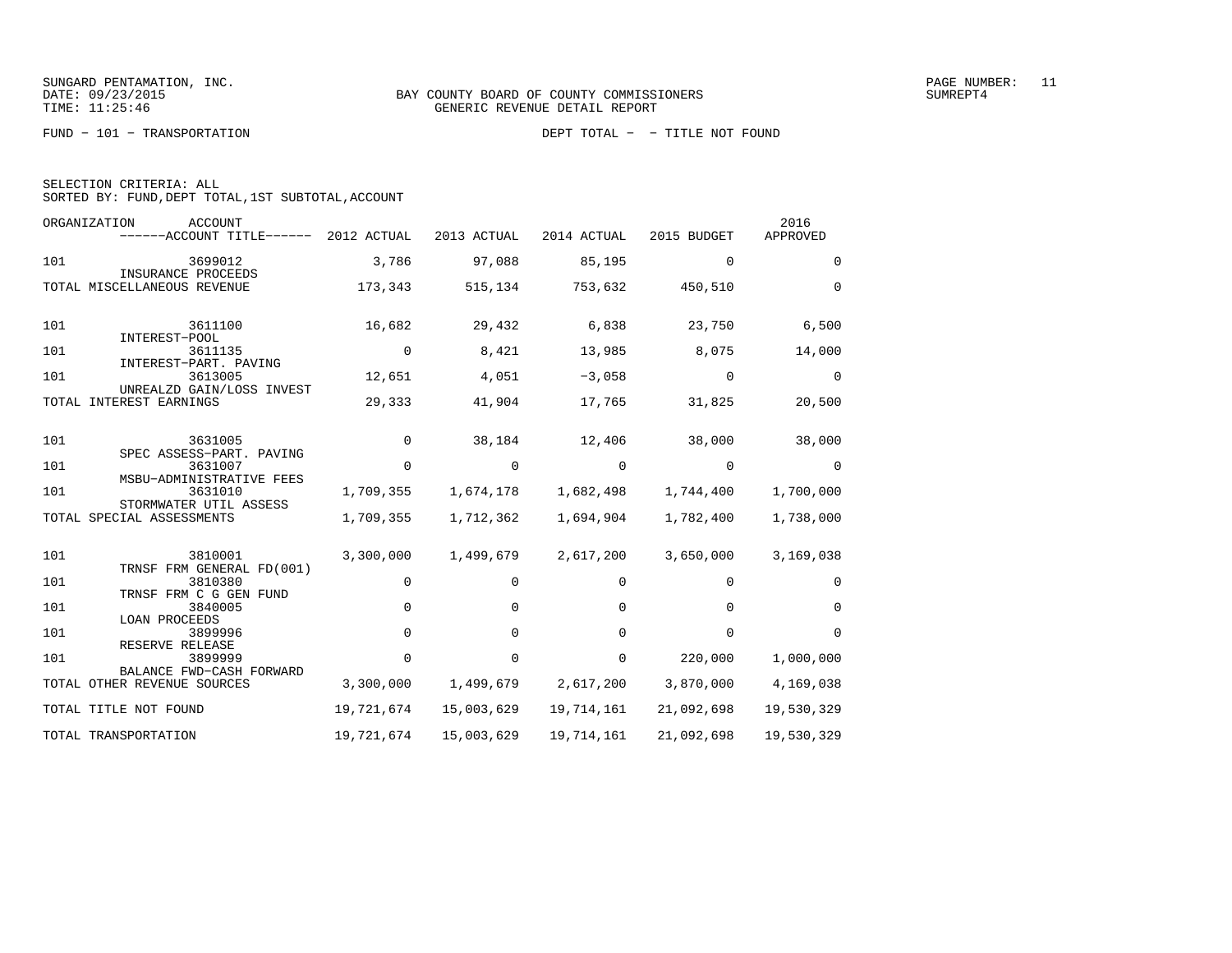FUND − 110 − TRANSPORTATION−PRT PAVING DEPT TOTAL − − TITLE NOT FOUND

| SELECTION CRITERIA: ALL |  |  |                                                    |  |
|-------------------------|--|--|----------------------------------------------------|--|
|                         |  |  | SORTED BY: FUND, DEPT TOTAL, 1ST SUBTOTAL, ACCOUNT |  |

|     | ORGANIZATION<br><b>ACCOUNT</b><br>------ACCOUNT TITLE------ 2012 ACTUAL |          | 2013 ACTUAL  | 2014 ACTUAL | 2015 BUDGET | 2016<br>APPROVED |
|-----|-------------------------------------------------------------------------|----------|--------------|-------------|-------------|------------------|
| 110 | 3124102                                                                 | 551,969  | $\Omega$     | $\mathbf 0$ | $\mathbf 0$ | 0                |
|     | LOCAL OPT GAS TAX/5TH-6TH<br>TOTAL TAXES                                | 551,969  | $\Omega$     | $\Omega$    | $\Omega$    | $\Omega$         |
| 110 | 3344907<br>ST GRANT-TRANSPORTATION                                      | $\Omega$ | <sup>0</sup> | $\Omega$    | $\Omega$    | 0                |
|     | TOTAL INTERGOVERNMENTAL REVENUE                                         | $\Omega$ | $\Omega$     | $\Omega$    | $\Omega$    | 0                |
| 110 | 3660001<br>CONTRIBUTIONS-PRIVATE SRC                                    | $\Omega$ | $\Omega$     | $\Omega$    | $\Omega$    | 0                |
| 110 | 3660007<br>CONTRIB-OTHER GOVT UNITS                                     | $\Omega$ | $\Omega$     | $\Omega$    | $\Omega$    | $\Omega$         |
| 110 | 3699001                                                                 | 524      | $\Omega$     | $\Omega$    | $\Omega$    | 0                |
|     | OTHER MISC REVENUE<br>TOTAL MISCELLANEOUS REVENUE                       | 524      | $\mathbf 0$  | $\mathbf 0$ | $\mathbf 0$ | 0                |
| 110 | 3611100<br>INTEREST-POOL                                                | 7,202    | $\Omega$     | $\Omega$    | $\mathbf 0$ | 0                |
| 110 | 3611135<br>INTEREST-PART. PAVING                                        | 7,114    | $\Omega$     | $\Omega$    | $\Omega$    | 0                |
| 110 | 3613005                                                                 | 1,798    | $\Omega$     | $\Omega$    | $\mathbf 0$ | 0                |
|     | UNREALZD GAIN/LOSS INVEST<br>TOTAL INTEREST EARNINGS                    | 16,114   | $\Omega$     | $\Omega$    | $\Omega$    | $\Omega$         |
| 110 | 3631005<br>SPEC ASSESS-PART. PAVING                                     | $\Omega$ | $\Omega$     | $\Omega$    | $\Omega$    | $\Omega$         |
| 110 | 3631007                                                                 | $\Omega$ | $\Omega$     | $\Omega$    | $\Omega$    | 0                |
|     | MSBU-ADMINISTRATIVE FEES<br>TOTAL SPECIAL ASSESSMENTS                   | $\Omega$ | $\Omega$     | $\Omega$    | $\Omega$    | $\Omega$         |
| 110 | 3810001<br>TRNSF FRM GENERAL FD(001)                                    | $\Omega$ | $\Omega$     | $\Omega$    | $\Omega$    | $\Omega$         |
| 110 | 3899999                                                                 | $\Omega$ | $\Omega$     | $\Omega$    | $\Omega$    | 0                |
|     | BALANCE FWD-CASH FORWARD<br>TOTAL OTHER REVENUE SOURCES                 | $\Omega$ | $\Omega$     | $\Omega$    | $\mathbf 0$ | 0                |
|     | TOTAL TITLE NOT FOUND                                                   | 568,606  | $\Omega$     | 0           | $\Omega$    | $\Omega$         |
|     | TOTAL TRANSPORTATION-PRT PAVING                                         | 568,606  | $\Omega$     | $\Omega$    | $\Omega$    | $\Omega$         |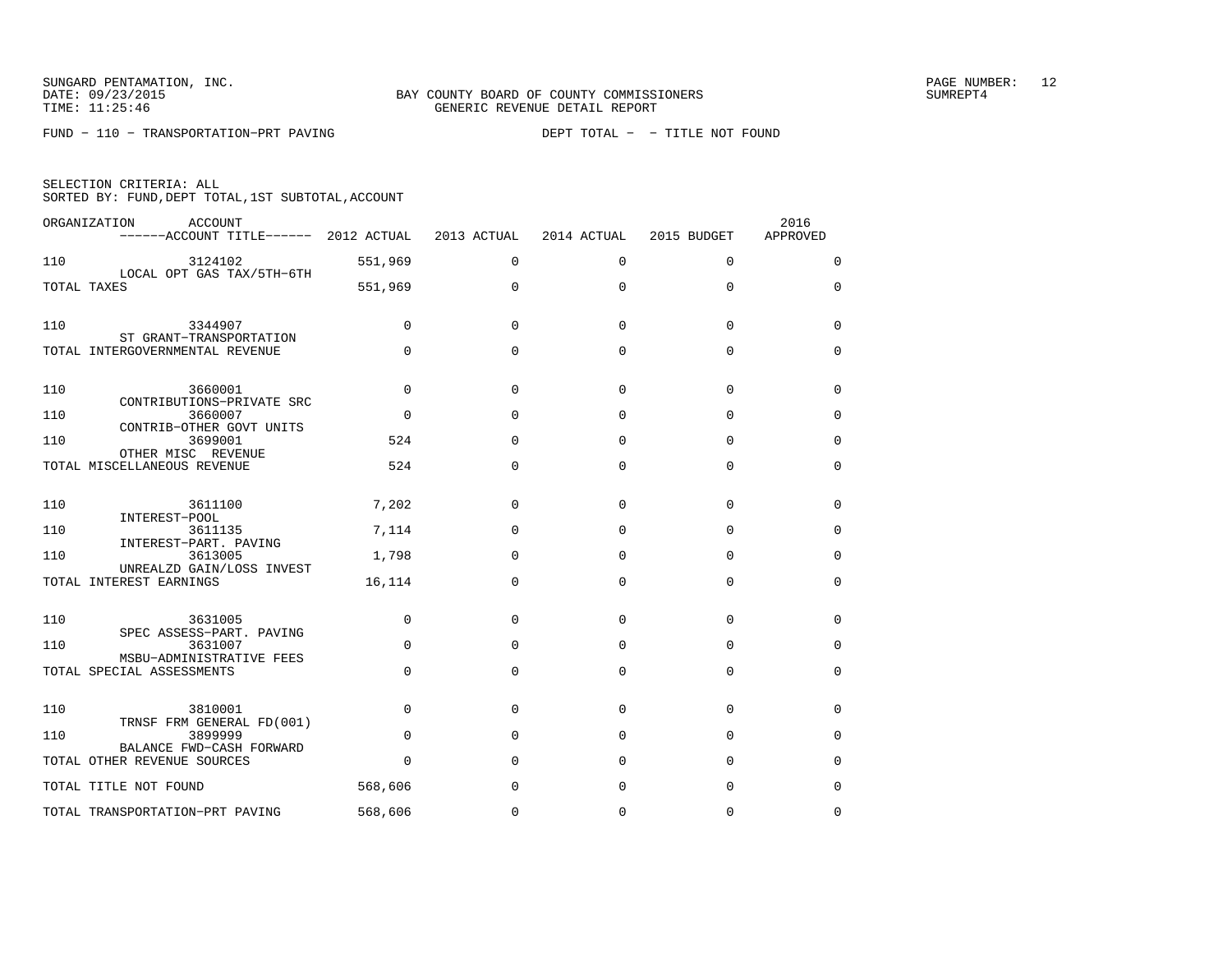FUND − 111 − ROAD IMPACT−BEACH/AIRPORT DEPT TOTAL − − TITLE NOT FOUND

| SELECTION CRITERIA: ALL |  |  |                                                    |  |
|-------------------------|--|--|----------------------------------------------------|--|
|                         |  |  | SORTED BY: FUND, DEPT TOTAL, 1ST SUBTOTAL, ACCOUNT |  |

| ORGANIZATION | <b>ACCOUNT</b><br>------ACCOUNT TITLE------             | 2012 ACTUAL | 2013 ACTUAL | 2014 ACTUAL | 2015 BUDGET | 2016<br>APPROVED |
|--------------|---------------------------------------------------------|-------------|-------------|-------------|-------------|------------------|
| 111          | 3611100                                                 | 906         | 955         | 469         | 0           | 0                |
| 111          | INTEREST-POOL<br>3613005                                | 290         | 119         | $-264$      | $\Omega$    | $\Omega$         |
| TOTAL        | UNREALZD GAIN/LOSS INVEST<br>INTEREST EARNINGS          | 1,196       | 1,073       | 204         | 0           | $\Omega$         |
| 111          | 3632401                                                 |             |             | 0           | 0           | $\Omega$         |
|              | IMPACT FEES-ROADS<br>TOTAL SPECIAL ASSESSMENTS          |             | $\Omega$    | $\Omega$    | $\Omega$    | $\Omega$         |
| 111          | 3899999                                                 |             | $\Omega$    | 0           | 189,047     | 189,075          |
|              | BALANCE FWD-CASH FORWARD<br>TOTAL OTHER REVENUE SOURCES |             |             | 0           | 189,047     | 189,075          |
|              | TOTAL TITLE NOT FOUND                                   | 1,196       | 1,073       | 204         | 189,047     | 189,075          |
|              | TOTAL ROAD IMPACT-BEACH/AIRPORT                         | 1,196       | 1,073       | 204         | 189,047     | 189,075          |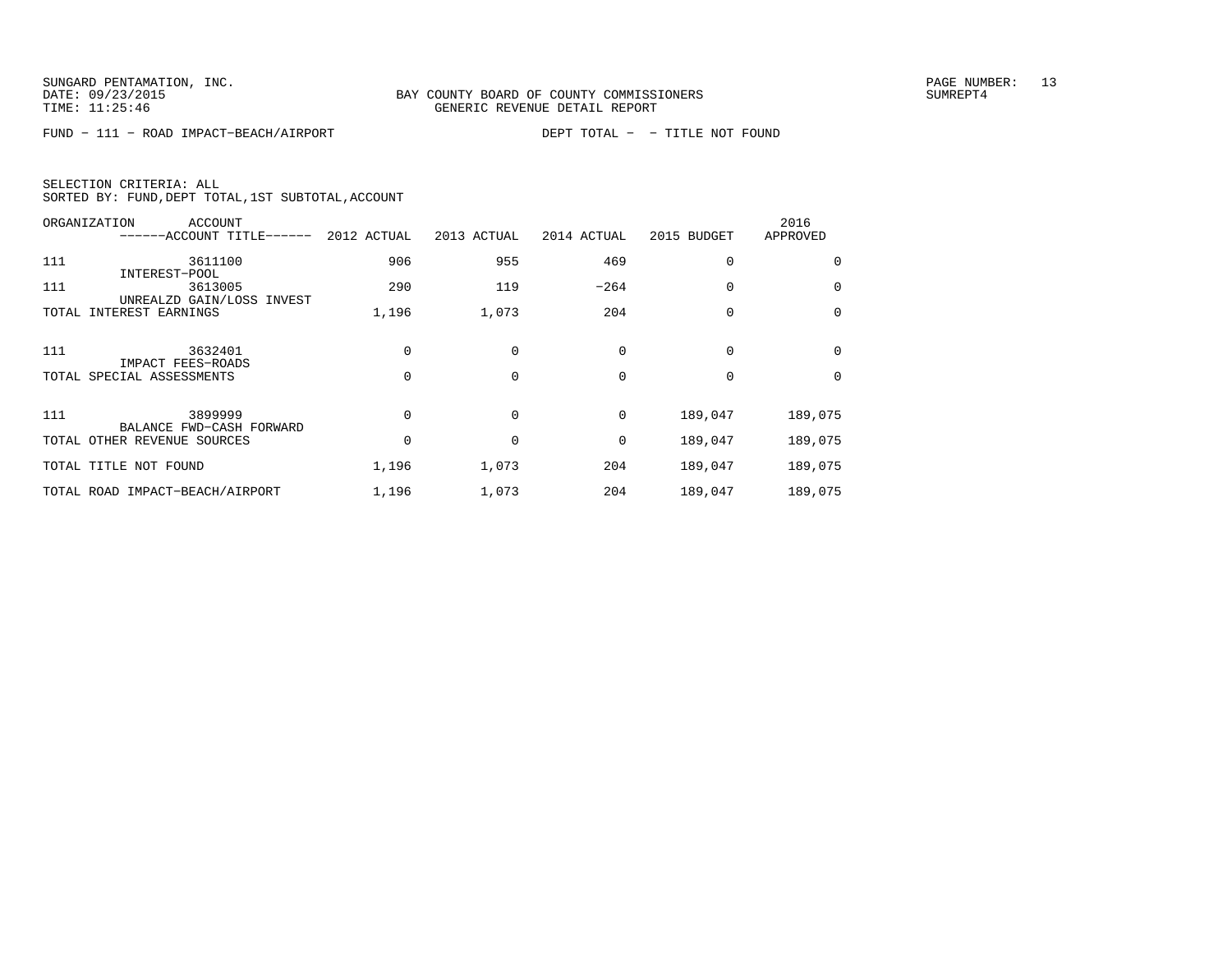FUND − 112 − ROAD IMPACT−EAST BAY CTY DEPT TOTAL − − TITLE NOT FOUND

| SELECTION CRITERIA: ALL |  |                                                    |  |
|-------------------------|--|----------------------------------------------------|--|
|                         |  | SORTED BY: FUND, DEPT TOTAL, 1ST SUBTOTAL, ACCOUNT |  |

|       | <b>ACCOUNT</b><br>ORGANIZATION<br>------ACCOUNT TITLE------ | 2012 ACTUAL | 2013 ACTUAL | 2014 ACTUAL | 2015 BUDGET | 2016<br>APPROVED |
|-------|-------------------------------------------------------------|-------------|-------------|-------------|-------------|------------------|
| 112   | 3611100<br>INTEREST-POOL                                    | 1,478       | 1,557       | 764         | 0           | $\Omega$         |
| 112   | 3613005<br>UNREALZD GAIN/LOSS INVEST                        | 472         | 193         | $-431$      | 0           | $\Omega$         |
| TOTAL | INTEREST EARNINGS                                           | 1,950       | 1,750       | 333         | 0           | $\Omega$         |
| 112   | 3632401<br>IMPACT FEES-ROADS                                |             |             |             | 0           | $\Omega$         |
|       | TOTAL SPECIAL ASSESSMENTS                                   |             |             | $\Omega$    | $\Omega$    | $\Omega$         |
| 112   | 3899999<br>BALANCE FWD-CASH FORWARD                         |             |             | 0           | 308,204     | 308,250          |
|       | TOTAL OTHER REVENUE SOURCES                                 |             |             | 0           | 308,204     | 308,250          |
|       | TOTAL TITLE NOT FOUND                                       | 1,950       | 1,750       | 333         | 308,204     | 308,250          |
|       | TOTAL ROAD IMPACT-EAST BAY CTY                              | 1,950       | 1,750       | 333         | 308,204     | 308,250          |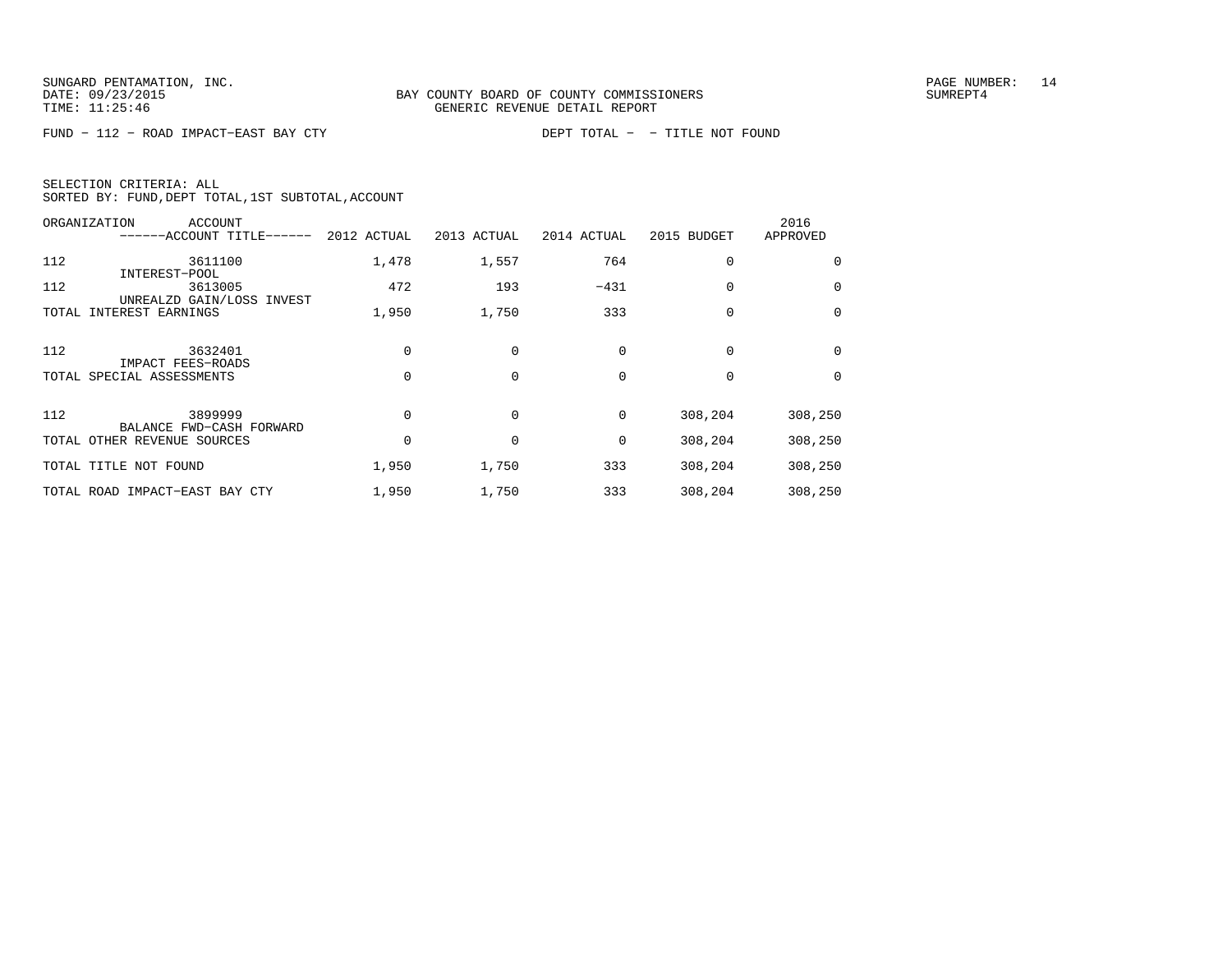FUND − 113 − ROAD IMPACT−PANAMA CITY DEPT TOTAL − − TITLE NOT FOUND

|  | SELECTION CRITERIA: ALL |                                                    |  |
|--|-------------------------|----------------------------------------------------|--|
|  |                         | SORTED BY: FUND, DEPT TOTAL, 1ST SUBTOTAL, ACCOUNT |  |

|              | ORGANIZATION<br>ACCOUNT<br>------ACCOUNT TITLE------ 2012 ACTUAL |              | 2013 ACTUAL | 2014 ACTUAL  | 2015 BUDGET | 2016<br>APPROVED |
|--------------|------------------------------------------------------------------|--------------|-------------|--------------|-------------|------------------|
| 113          | 3314902<br>FED GRANT-BALDWIN WIDEN                               | $\Omega$     | 0           | $\Omega$     | $\Omega$    | 0                |
| 113          | 3314904<br>FED GRANT-390 WIDENING                                | $\Omega$     | $\Omega$    | $\Omega$     | $\Omega$    | $\Omega$         |
| <b>TOTAL</b> | INTERGOVERNMENTAL REVENUE                                        |              | $\Omega$    | $\Omega$     | $\Omega$    | $\Omega$         |
| 113          | 3611100<br>INTEREST-POOL                                         | 1,082        | 839         | 65           | $\Omega$    | $\Omega$         |
| 113          | 3613005<br>UNREALZD GAIN/LOSS INVEST                             | 348          | 79          | $-37$        | $\Omega$    | $\Omega$         |
| TOTAL        | INTEREST EARNINGS                                                | 1,430        | 918         | 29           | $\Omega$    | 0                |
| 113          | 3632401                                                          | $\Omega$     | $\Omega$    | $\Omega$     | $\Omega$    | $\Omega$         |
|              | IMPACT FEES-ROADS<br>TOTAL SPECIAL ASSESSMENTS                   | $\Omega$     | $\Omega$    | $\Omega$     | $\Omega$    | $\Omega$         |
| 113          | 3810001<br>TRNSF FRM GENERAL FD(001)                             | $\Omega$     | 0           | <sup>0</sup> | $\Omega$    | $\Omega$         |
| 113          | 3810105                                                          | $\Omega$     | $\Omega$    | $\Omega$     | $\Omega$    | $\Omega$         |
| 113          | TRNSF FRM ROAD/BRDG (105)<br>3899999<br>BALANCE FWD-CASH FORWARD | $\Omega$     | $\Omega$    | 0            | 26,386      | 26,391           |
|              | TOTAL OTHER REVENUE SOURCES                                      | <sup>0</sup> | $\Omega$    | $\Omega$     | 26,386      | 26,391           |
|              | TOTAL TITLE NOT FOUND                                            | 1,430        | 918         | 29           | 26,386      | 26,391           |
|              | TOTAL ROAD IMPACT-PANAMA CITY                                    | 1,430        | 918         | 29           | 26,386      | 26,391           |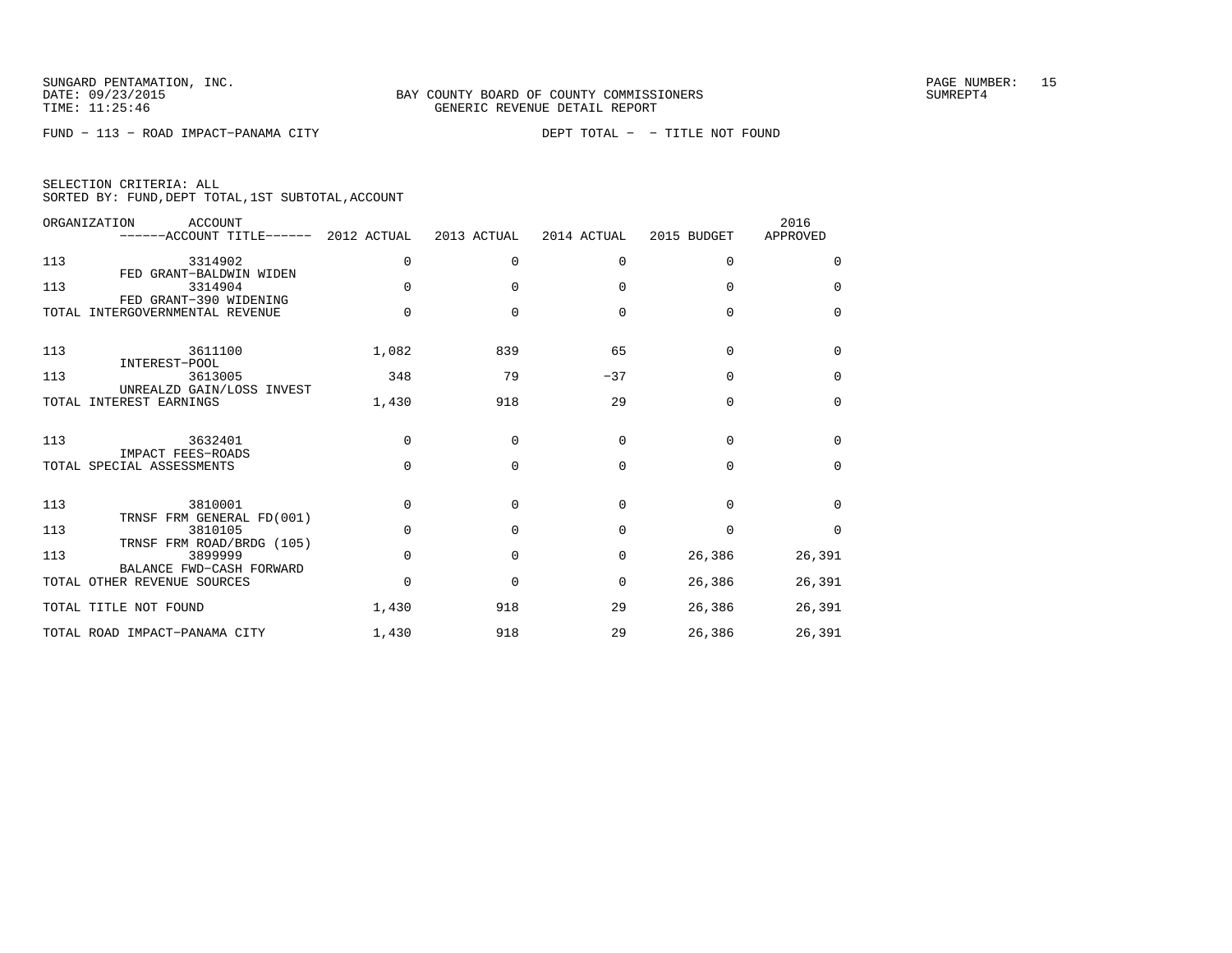FUND − 114 − ROAD IMPACT−S.PORT/S.HILL DEPT TOTAL − − TITLE NOT FOUND

| SELECTION CRITERIA: ALL |                                                    |
|-------------------------|----------------------------------------------------|
|                         | SORTED BY: FUND, DEPT TOTAL, 1ST SUBTOTAL, ACCOUNT |

|       | ORGANIZATION<br>ACCOUNT<br>------ACCOUNT TITLE------ 2012 ACTUAL |          | 2013 ACTUAL | 2014 ACTUAL | 2015 BUDGET | 2016<br>APPROVED |
|-------|------------------------------------------------------------------|----------|-------------|-------------|-------------|------------------|
| 114   | 3344902<br>ST GRANT-FDOT TRF SAFETY                              | $\Omega$ | $\Omega$    | $\Omega$    | $\Omega$    | $\Omega$         |
| TOTAL | INTERGOVERNMENTAL REVENUE                                        | $\Omega$ | $\Omega$    | $\Omega$    | $\Omega$    | 0                |
| 114   | 3611100<br>INTEREST-POOL                                         | 1,024    | 1,079       | 530         | $\Omega$    | $\Omega$         |
| 114   | 3613005<br>UNREALZD GAIN/LOSS INVEST                             | 327      | 134         | $-299$      | 0           | 0                |
| TOTAL | INTEREST EARNINGS                                                | 1,351    | 1,213       | 231         | $\Omega$    | $\Omega$         |
| 114   | 3632401                                                          | $\Omega$ | 6           | $\Omega$    | $\Omega$    | $\Omega$         |
|       | IMPACT FEES-ROADS<br>TOTAL SPECIAL ASSESSMENTS                   | $\Omega$ | 6           | $\Omega$    | $\Omega$    | $\Omega$         |
| 114   | 3899999                                                          | $\Omega$ | $\Omega$    | $\Omega$    | 213,567     | 213,600          |
|       | BALANCE FWD-CASH FORWARD<br>TOTAL OTHER REVENUE SOURCES          | $\Omega$ | $\Omega$    | $\mathbf 0$ | 213,567     | 213,600          |
|       | TOTAL TITLE NOT FOUND                                            | 1,351    | 1,219       | 231         | 213,567     | 213,600          |
|       | TOTAL ROAD IMPACT-S.PORT/S.HILL                                  | 1,351    | 1,219       | 231         | 213,567     | 213,600          |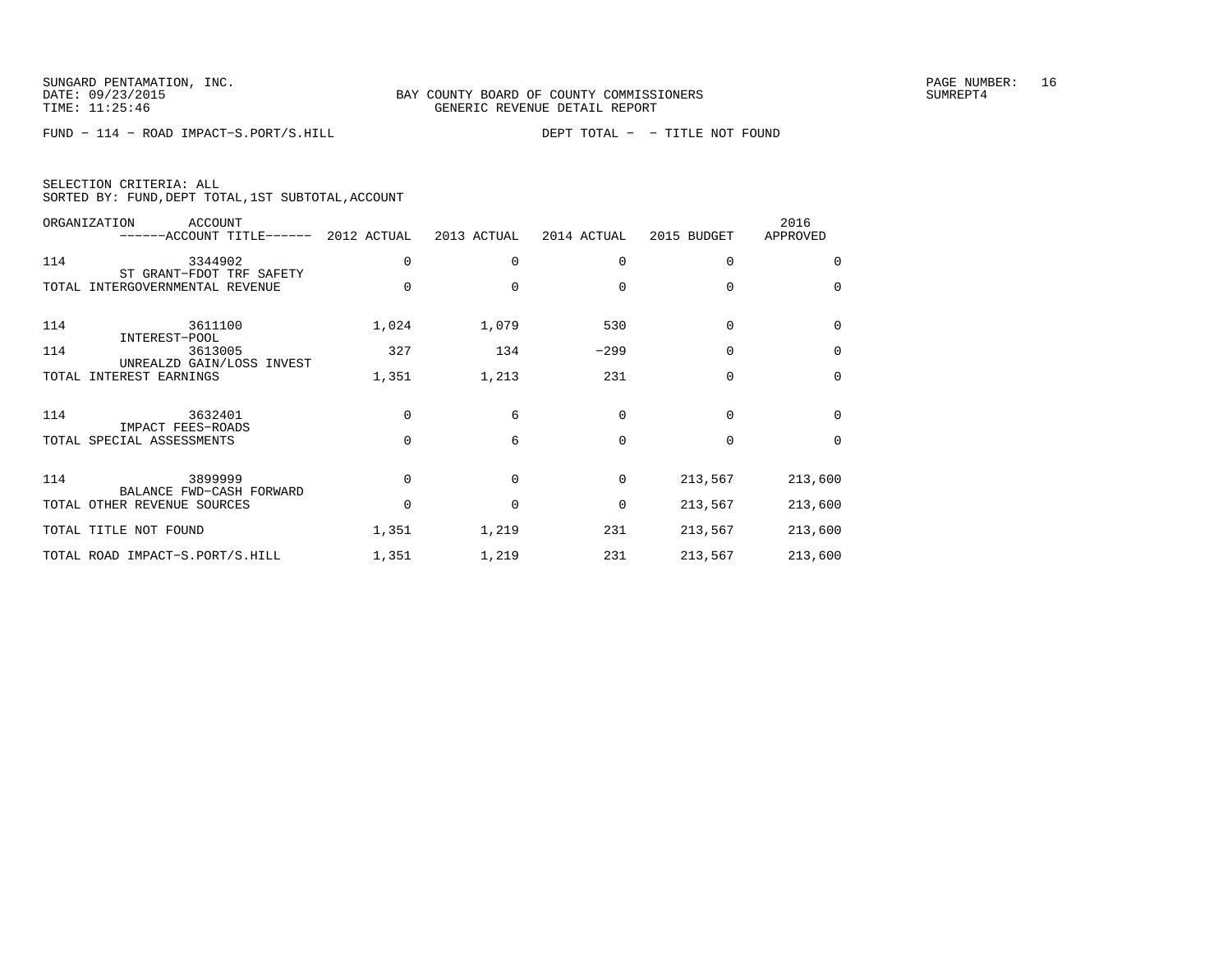FUND − 115 − STORMWATER MANAGEMENT DEPT TOTAL − − TITLE NOT FOUND

|  | SELECTION CRITERIA: ALL |                                                    |
|--|-------------------------|----------------------------------------------------|
|  |                         | SORTED BY: FUND, DEPT TOTAL, 1ST SUBTOTAL, ACCOUNT |

|     | ORGANIZATION<br>ACCOUNT<br>$----ACCOUNT$ TITLE $--- 2012$ ACTUAL |             | 2013 ACTUAL  | 2014 ACTUAL  | 2015 BUDGET  | 2016<br>APPROVED |
|-----|------------------------------------------------------------------|-------------|--------------|--------------|--------------|------------------|
| 115 | 3313903                                                          | $\Omega$    | $\Omega$     | $\Omega$     | $\Omega$     | $\Omega$         |
| 115 | FED GRANT-HAZARD MITIGATN<br>3344908                             | $\Omega$    | $\Omega$     | $\Omega$     | $\Omega$     | $\Omega$         |
|     | ST GRANT-NW FL WTR MGT<br>TOTAL INTERGOVERNMENTAL REVENUE        | $\mathbf 0$ | $\Omega$     | 0            | $\Omega$     | $\mathbf 0$      |
| 115 | 3640010<br>SALE OF FIXED ASSETS                                  | $\Omega$    | $\Omega$     | $\Omega$     | $\Omega$     | 0                |
| 115 | 3660007<br>CONTRIB-OTHER GOVT UNITS                              | $\Omega$    | 0            | $\Omega$     | $\Omega$     | $\Omega$         |
| 115 | 3699001                                                          | $\mathbf 0$ | 0            | $\Omega$     | $\Omega$     | $\Omega$         |
| 115 | OTHER MISC REVENUE<br>3699012                                    | $\Omega$    | <sup>0</sup> | $\Omega$     | $\Omega$     | $\Omega$         |
|     | INSURANCE PROCEEDS<br>TOTAL MISCELLANEOUS REVENUE                | $\Omega$    | 0            | 0            | $\Omega$     | $\mathbf 0$      |
| 115 | 3611100<br>INTEREST-POOL                                         | $\Omega$    | $\Omega$     | $\Omega$     | $\Omega$     | 0                |
| 115 | 3613005                                                          | $\Omega$    | $\Omega$     | $\Omega$     | $\Omega$     | $\Omega$         |
|     | UNREALZD GAIN/LOSS INVEST<br>TOTAL INTEREST EARNINGS             | $\Omega$    | 0            | $\Omega$     | $\Omega$     | 0                |
| 115 | 3631010<br>STORMWATER UTIL ASSESS                                | $\Omega$    | $\Omega$     | $\Omega$     | $\Omega$     | $\Omega$         |
|     | TOTAL SPECIAL ASSESSMENTS                                        | $\Omega$    | 0            | $\Omega$     | $\Omega$     | $\Omega$         |
| 115 | 3810001<br>TRNSF FRM GENERAL FD(001)                             | $\Omega$    | $\Omega$     | $\Omega$     | $\Omega$     | $\Omega$         |
| 115 | 3810101                                                          | $\Omega$    | 0            | $\Omega$     | $\Omega$     | 0                |
| 115 | TRNSF FRM TRANSP (101)<br>3810110                                | $\Omega$    | 0            | $\Omega$     | $\Omega$     | $\Omega$         |
| 115 | TRNSF FRM PART PAVE (110)<br>3899999                             | $\Omega$    | <sup>0</sup> | $\Omega$     | $\Omega$     | $\Omega$         |
|     | BALANCE FWD-CASH FORWARD<br>TOTAL OTHER REVENUE SOURCES          | $\Omega$    | <sup>0</sup> | $\Omega$     | $\Omega$     | $\Omega$         |
|     | TOTAL TITLE NOT FOUND                                            | $\Omega$    | 0            | $\Omega$     | $\Omega$     | $\mathbf 0$      |
|     | TOTAL STORMWATER MANAGEMENT                                      | $\cap$      | <sup>0</sup> | <sup>0</sup> | <sup>0</sup> | $\Omega$         |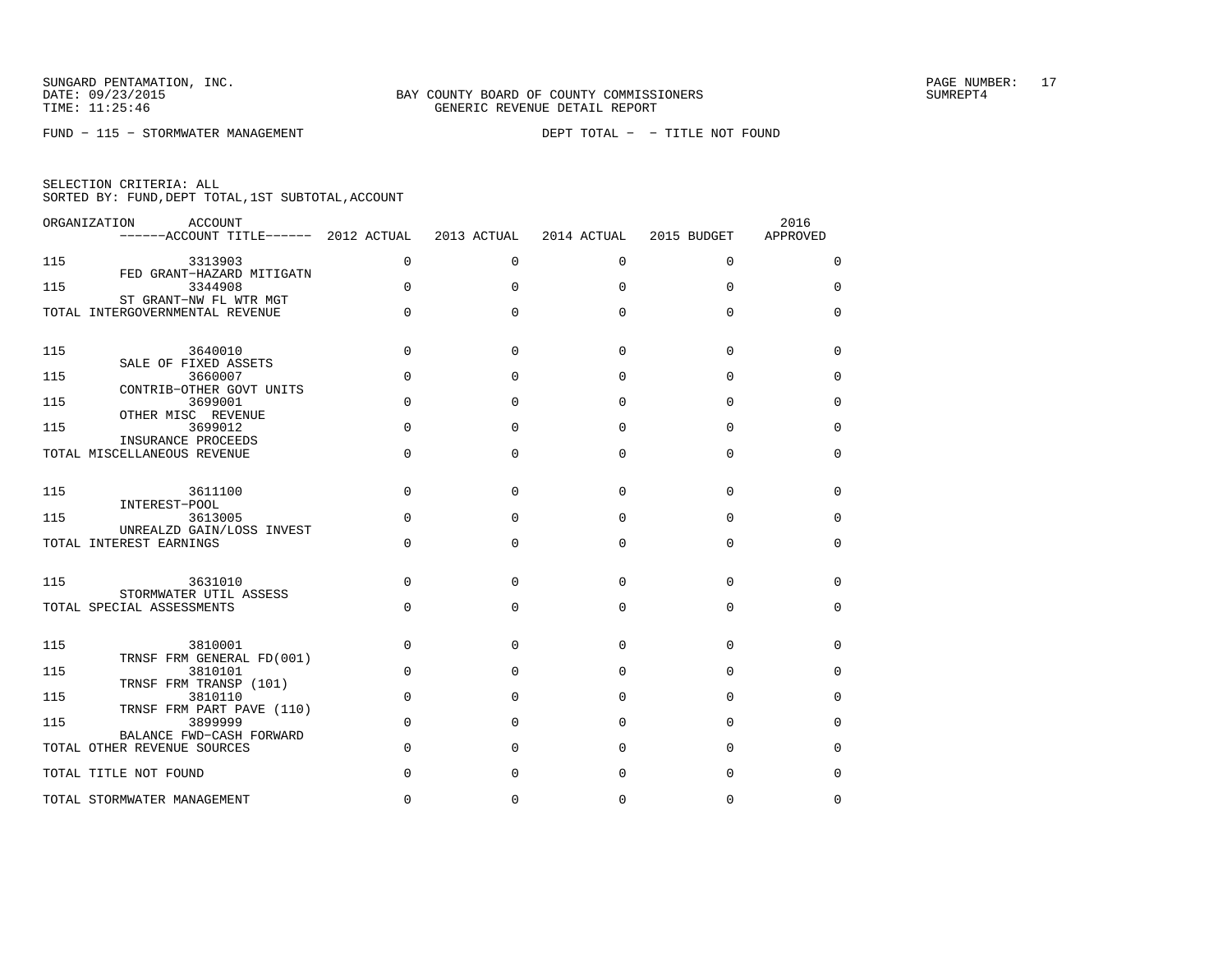FUND − 118 − TRANSIT DEPT TOTAL − − TITLE NOT FOUND

| SELECTION CRITERIA: ALL |  |  |                                                    |  |
|-------------------------|--|--|----------------------------------------------------|--|
|                         |  |  | SORTED BY: FUND, DEPT TOTAL, 1ST SUBTOTAL, ACCOUNT |  |

|            | ORGANIZATION<br>ACCOUNT<br>------ACCOUNT TITLE------ 2012 ACTUAL  |                            | 2013 ACTUAL  | 2014 ACTUAL                | 2015 BUDGET                   | 2016<br>APPROVED    |
|------------|-------------------------------------------------------------------|----------------------------|--------------|----------------------------|-------------------------------|---------------------|
| 118        | 3314201                                                           | $\mathbf 0$                | 0            | 10,987                     | 500,000                       | 3,000,000           |
| 118        | FED GRANT-96-X022-00 ARRA<br>3314202<br>FED GRANT-90-X744-01 5307 | $\mathbf 0$                | 0            | 96,432                     | 165,093                       | 23,139              |
| 118        | 3314203<br>FED GRANT-90-X772-00 5307                              | $\mathbf 0$                | 0            | 240,152                    | 99,674                        | 13,058              |
| 118        | 3314204<br>FED GRANT-90-X796-01 5307                              | $\mathbf 0$                | 0            | 83,272                     | 66,258                        | 176,487             |
| 118        | 3314205<br>FED GRANT-90-X829-00 5307                              | 0                          | 0            | 1,137,613                  | 1,324,349                     | 146,184             |
| 118        | 3314206<br>FED GRANT-90-X823-00 JARC                              | $\mathbf 0$                | 0            | 349,848                    | 285,502                       | 186,969             |
| 118        | 3314207<br>FED GRANT-90-X743-01 JARC                              | $\mathbf 0$                | 0            | 19,304                     | $\overline{0}$                | 0                   |
| 118        | 3314208<br>FED GRANT-04-0078-00 FCLT                              | $\mathbf 0$                | 0            | 364,440                    | 308,805                       | 65,351              |
| 118<br>118 | 3314209<br>FED GRANT-FL-90-X868 5307                              | $\mathbf 0$<br>$\mathbf 0$ | 0<br>0       | $\mathbf 0$<br>$\mathbf 0$ | $\overline{0}$<br>$\mathbf 0$ | 157,981             |
| 118        | 3314210<br>FED GRANT-2014-FLEX-0093<br>3344201                    | $\mathbf 0$                | 0            | 497,121                    | $\mathbf 0$                   | 22,299<br>0         |
| 118        | ST GRANT-AOG39 BLOCK<br>3344202                                   | $\Omega$                   | $\Omega$     | 180,000                    | $\Omega$                      | $\Omega$            |
| 118        | ST GRANT-AOC57 CORRIDOR<br>3345031                                | $\Omega$                   | $\Omega$     | 314,632                    | 138,225                       | 215,460             |
| 118        | ST GRANT-PARA TD<br>3345032                                       | $\Omega$                   | 0            | 312,673                    | 312,452                       | 76,542              |
|            | ST GRANT-PARA ARA68<br>TOTAL INTERGOVERNMENTAL REVENUE            | $\mathbf 0$                | $\Omega$     | 3,606,474                  |                               | 3,200,358 4,083,470 |
| 118        | 3443001                                                           | $\mathbf 0$                | 0            | 100,819                    | 165,275                       | 34,238              |
| 118        | CHRGS FOR SRV-BAY MEDICAL<br>3443010                              | $\mathbf 0$                | 0            | 153,958                    | $\Omega$                      | 340,937             |
| 118        | CHRGS FOR SRV-TROLLEY<br>3443012                                  | $\mathbf 0$                | 0            | 0                          | $\Omega$                      | 92,963              |
| 118        | CHRGS FOR SRV-FARE PASSES<br>3443015<br>CHRGS FOR SRV-BROKER/MED  | $\mathbf 0$                | 0            | 40,340                     | $\mathbf{0}$                  | 66,436              |
|            | TOTAL CHARGES FOR SERVICES                                        | $\mathsf{O}\xspace$        | 0            | 295,118                    | 165,275                       | 534,574             |
| 118        | 3660007                                                           | $\mathbf 0$                | $\mathbf{0}$ | 148,705                    | 394,794                       | 157,081             |
| 118        | CONTRIB-OTHER GOVT UNITS<br>3699012                               | $\mathbf 0$                | $\mathsf{O}$ | 9,671                      | $\Omega$                      | 0                   |
|            | INSURANCE PROCEEDS<br>TOTAL MISCELLANEOUS REVENUE                 | $\Omega$                   | $\Omega$     | 158,376                    | 394,794                       | 157,081             |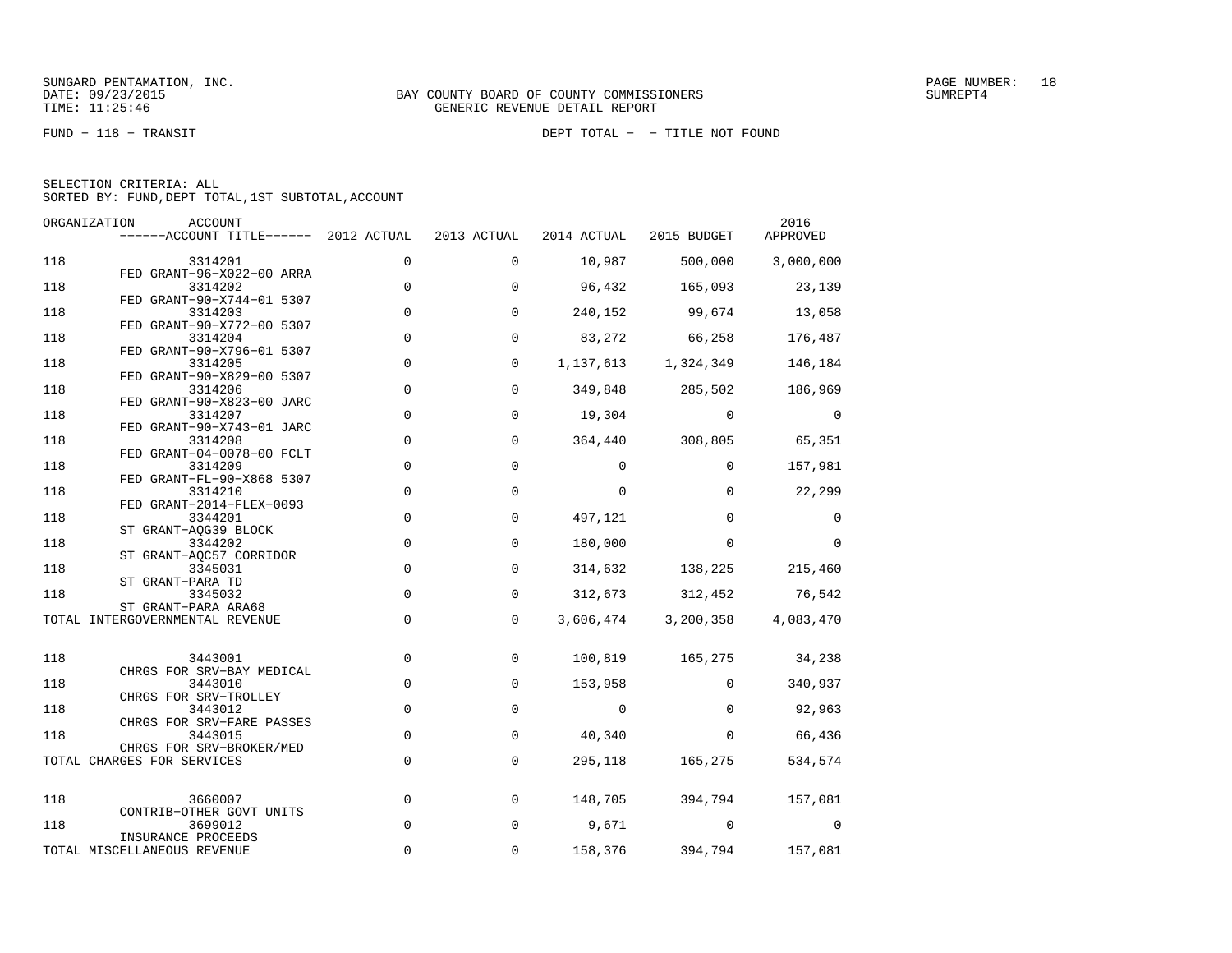FUND − 118 − TRANSIT DEPT TOTAL − − TITLE NOT FOUND

|     | ORGANIZATION<br>ACCOUNT<br>------ACCOUNT TITLE------ | 2012 ACTUAL | 2013 ACTUAL | 2014 ACTUAL | 2015 BUDGET | 2016<br>APPROVED |
|-----|------------------------------------------------------|-------------|-------------|-------------|-------------|------------------|
| 118 | 3611100<br>INTEREST-POOL                             |             |             |             |             | $\Omega$         |
|     | TOTAL INTEREST EARNINGS                              |             |             |             |             | $\Omega$         |
|     | TOTAL TITLE NOT FOUND                                | $\Omega$    |             | 4,059,967   | 3,760,427   | 4,775,125        |
|     | TOTAL TRANSIT                                        |             |             | 4,059,967   | 3,760,427   | 4,775,125        |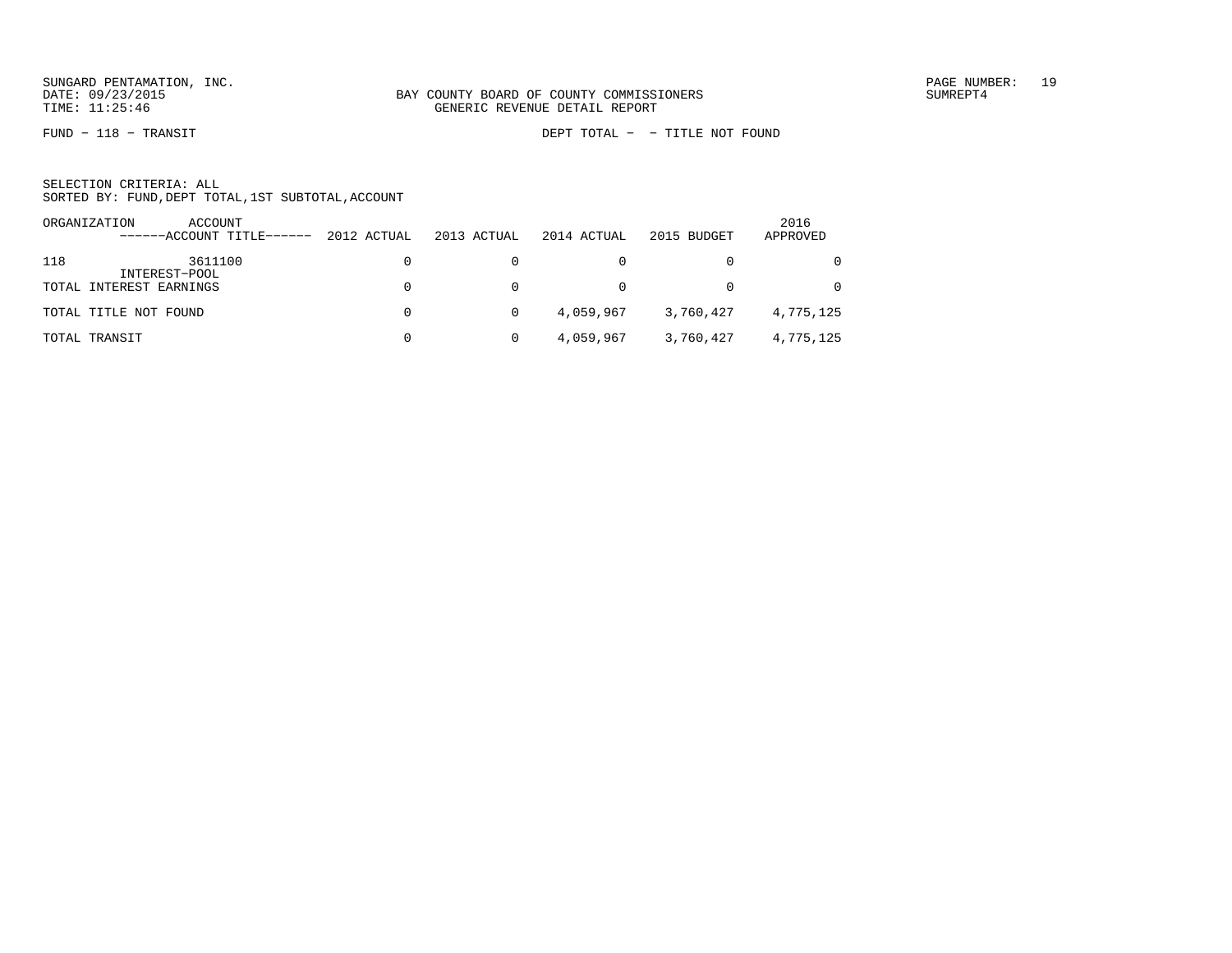FUND − 120 − LIBRARY DEPT TOTAL − − TITLE NOT FOUND

| SELECTION CRITERIA: ALL |  |  |                                                    |  |
|-------------------------|--|--|----------------------------------------------------|--|
|                         |  |  | SORTED BY: FUND, DEPT TOTAL, 1ST SUBTOTAL, ACCOUNT |  |

| ORGANIZATION | ACCOUNT<br>$----ACCOUNT$ TITLE $---2012$ ACTUAL                 |                | 2013 ACTUAL | 2014 ACTUAL   | 2015 BUDGET    | 2016<br>APPROVED         |
|--------------|-----------------------------------------------------------------|----------------|-------------|---------------|----------------|--------------------------|
| 120          | 3347001                                                         | 20,778         | 105,243     | 56,154        | 80,052         | 60,997                   |
| 120          | ST GRANT-BAY CO LIBRARY<br>3347003<br>ST GRANT-MULTICOUNTY      | 343,850        | 365,538     | 394,134       | 350,000        | 350,000                  |
| 120          | 3347006<br>ST GRANT-GULF CO LIBRARY                             | 45,483         | 39,796      | 73,874        | 56,385         | 52,553                   |
| 120          | 3347007<br>ST GRANT-LIBERTY CO LIB                              | 46,833         | 44,573      | 55,595        | 62,606         | 58,365                   |
|              | TOTAL INTERGOVERNMENTAL REVENUE                                 | 456,944        | 555,150     | 579,757       | 549,043        | 521,915                  |
| 120          | 3419002                                                         | 10,872         | 12,290      | 10,473 10,000 |                | 10,000                   |
| 120          | COPIES<br>3471001                                               | $\overline{0}$ | $\circ$     | $\sim$ 0      | $\overline{0}$ | $\overline{\phantom{0}}$ |
| 120          | CHRG FOR SVC-PANAMA CITY<br>3471002                             | 191,295        | 190,833     | 183,394       | 173,499        | 169,470                  |
| 120          | CHRG FOR SVC-PC BEACH<br>3471003                                | 39,652         | 39,298      | 45,052        | 37,543         | 37,343                   |
| 120          | CHRG FOR SVC-PARKER<br>3471004                                  | 121,972        | 127,546     | 129,746       | 121,070        | 110,060                  |
| 120          | CHRG FOR SVC-GULF COUNTY<br>3471005<br>CHRG FOR SVC-PORT ST JOE | 500            | 2,500       | 3,000         | 3,000          | 3,000                    |
| 120          | 3471006<br>CHRG FOR SVC-WEWAHITCHKA                             | 2,250          | 2,250       | 2,250         | 2,250          | 2,250                    |
| 120          | 3471007<br>CHRG FOR SVC-LIBERTY CTY                             | 70,347         | 72,534      | 74,458        | 72,597         | 75,347                   |
| 120          | 3471010<br>SALE OF BOOKS                                        | 24,251         | 21,917      | 20,199        | 22,000         | 22,000                   |
|              | TOTAL CHARGES FOR SERVICES                                      | 461,139        | 469,166     | 468,571       | 441,959        | 429,470                  |
| 120          | 3520005                                                         | 79,782         | 82,726      | 76,947        | 74,000         | 74,000                   |
|              | LIBRARY FINES & FEES<br>TOTAL FINES & FORFEITS                  | 79,782         | 82,726      | 76,947        | 74,000         | 74,000                   |
| 120          | 3640010                                                         | 1,000          | 50          | $\Omega$      | $\Omega$       | 0                        |
| 120          | SALE OF FIXED ASSETS<br>3660001                                 | 27,724         | 28,276      | 115,493       | $\mathbf 0$    | $\mathbf 0$              |
| 120          | CONTRIBUTIONS-PRIVATE SRC<br>3660003                            | $\mathbf 0$    | 2,345       | 6,767         | $\Omega$       | 6,400                    |
| 120          | CONTRIB-FRIEND OF LIBRARY<br>3660004                            | 0              | $\mathbf 0$ | 0             | 0              | $\mathbf 0$              |
| 120          | CONTRIB-BUILDING FUND<br>3660005                                | $\Omega$       | $\Omega$    | $\Omega$      | $\Omega$       | $\Omega$                 |
| 120          | CONTRIB-LITERACY<br>3660008<br>CONTRIB-PRVT SRC-GULF CO         | $\mathbf 0$    | 0           | 0             | 0              | $\mathbf 0$              |
|              |                                                                 |                |             |               |                |                          |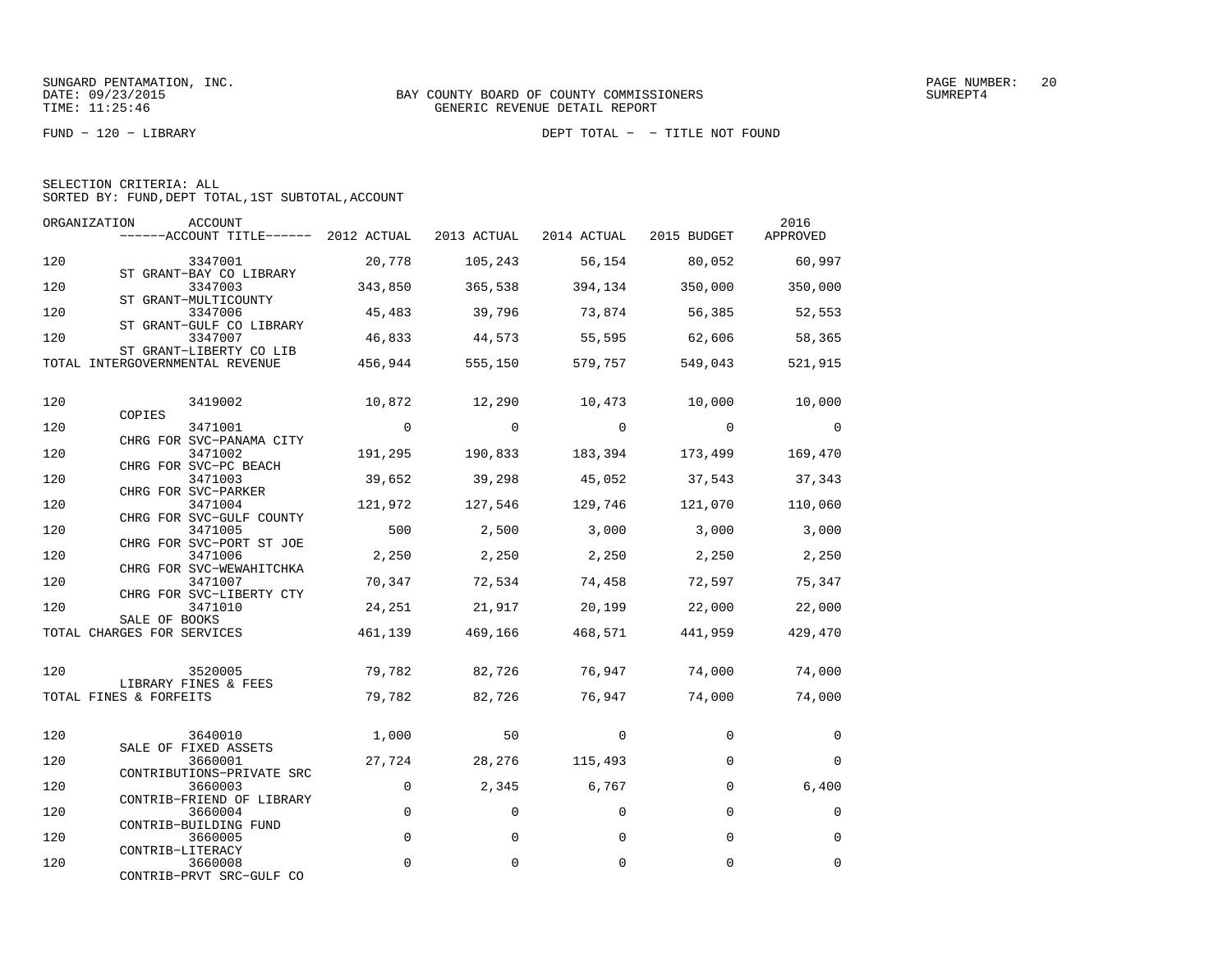FUND − 120 − LIBRARY DEPT TOTAL − − TITLE NOT FOUND

| SELECTION CRITERIA: ALL |                                                    |  |
|-------------------------|----------------------------------------------------|--|
|                         | SORTED BY: FUND, DEPT TOTAL, 1ST SUBTOTAL, ACCOUNT |  |

|       | ORGANIZATION<br><b>ACCOUNT</b><br>------ACCOUNT TITLE------ | 2012 ACTUAL | 2013 ACTUAL  | 2014 ACTUAL | 2015 BUDGET | 2016<br>APPROVED |
|-------|-------------------------------------------------------------|-------------|--------------|-------------|-------------|------------------|
| 120   | 3660009<br>CONTRIB-PRVT SRC-LIBERTY                         | $\mathbf 0$ | 0            | 0           | $\mathbf 0$ | 0                |
| 120   | 3699001<br>OTHER MISC REVENUE                               | 10,469      | 2,621        | 15,493      | 300         | 300              |
| 120   | 3699030<br>VENDING/CONCESSION REV                           | 555         | 727          | 401         | 400         | 400              |
| TOTAL | MISCELLANEOUS REVENUE                                       | 39,748      | 34,020       | 138,154     | 700         | 7,100            |
| 120   | 3611100<br>INTEREST-POOL                                    | 973         | 2,874        | 857         | 1,000       | 1,000            |
| 120   | 3613005<br>UNREALZD GAIN/LOSS INVEST                        | 1,529       | 586          | $-502$      | $\mathbf 0$ | $\Omega$         |
| TOTAL | <b>INTEREST EARNINGS</b>                                    | 2,502       | 3,460        | 356         | 1,000       | 1,000            |
| 120   | 3810001<br>TRNSF FRM GENERAL FD(001)                        | 1,625,000   | 1,495,000    | 2,082,479   | 1,545,000   | 1,545,000        |
| 120   | 3897001<br>CAPITAL CONTRIB-OTHER                            | $\mathbf 0$ | 0            | 0           | $\mathbf 0$ | $\Omega$         |
| 120   | 3899996<br>RESERVE RELEASE                                  | $\Omega$    | <sup>0</sup> | 4,283       | 363,979     | 282,982          |
| 120   | 3899999<br>BALANCE FWD-CASH FORWARD                         | $\Omega$    | $\Omega$     | $\Omega$    | 340,000     | 265,000          |
|       | TOTAL OTHER REVENUE SOURCES                                 | 1,625,000   | 1,495,000    | 2,086,762   | 2,248,979   | 2,092,982        |
|       | TOTAL TITLE NOT FOUND                                       | 2,665,115   | 2,639,522    | 3,350,547   | 3, 315, 681 | 3,126,467        |
|       | TOTAL LIBRARY                                               | 2,665,115   | 2,639,522    | 3,350,547   | 3,315,681   | 3,126,467        |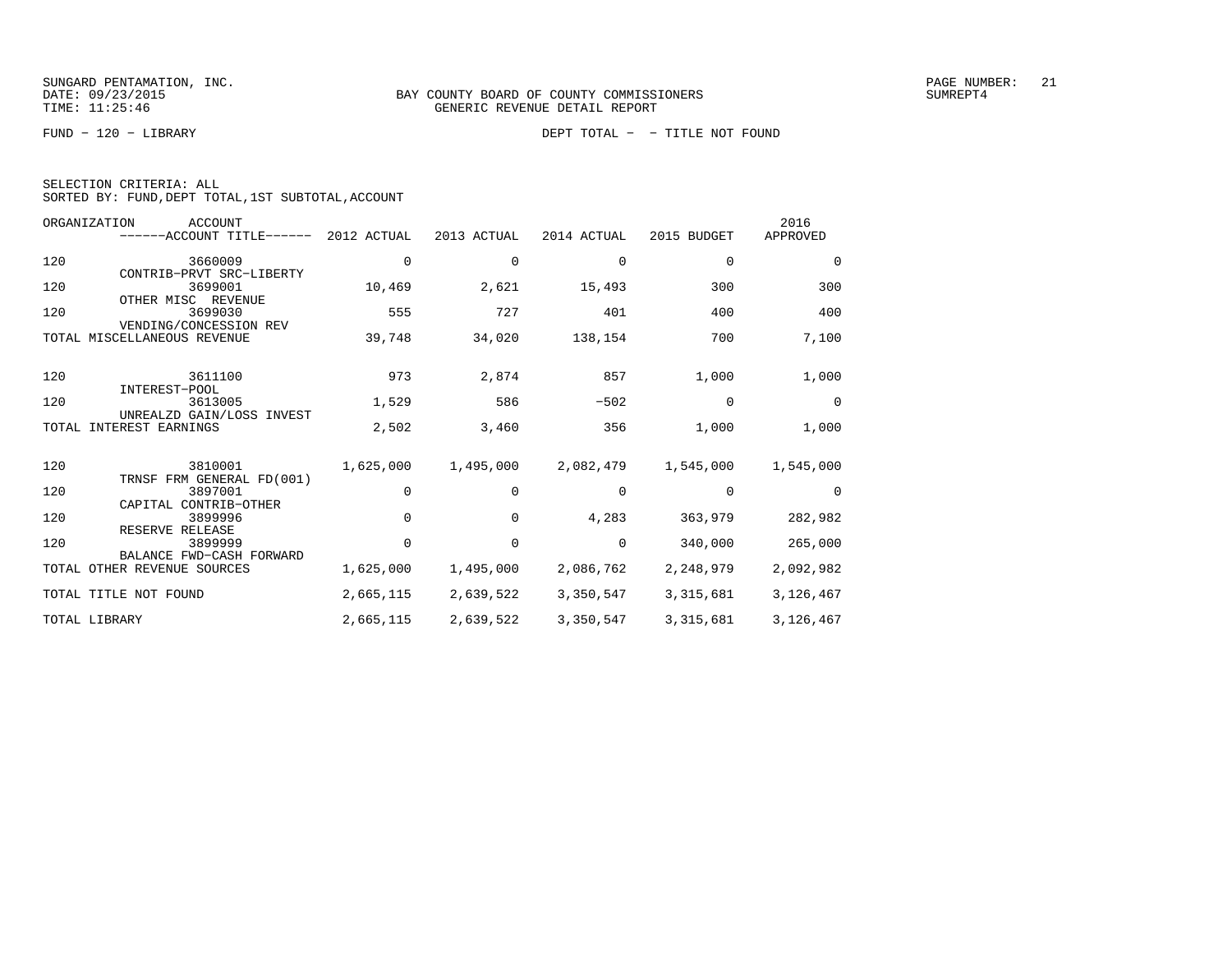FUND − 125 − TOURIST DEVELOPMENT DEPT TOTAL − − TITLE NOT FOUND

| SELECTION CRITERIA: ALL |  |                                                    |  |
|-------------------------|--|----------------------------------------------------|--|
|                         |  | SORTED BY: FUND, DEPT TOTAL, 1ST SUBTOTAL, ACCOUNT |  |

|     | ORGANIZATION<br><b>ACCOUNT</b><br>------ACCOUNT TITLE------ | 2012 ACTUAL | 2013 ACTUAL | 2014 ACTUAL | 2015 BUDGET | 2016<br>APPROVED |
|-----|-------------------------------------------------------------|-------------|-------------|-------------|-------------|------------------|
| 125 | 3121000                                                     | 8,651,023   | 9,302,698   | 10,004,756  | 8,835,000   | 9,975,000        |
|     | SALES & USE TAX-TOURISM<br>TOTAL TAXES                      | 8,651,023   | 9,302,698   | 10,004,756  | 8,835,000   | 9,975,000        |
| 125 | 3312306<br>FED GRANT-HURRICANE IVAN                         | 0           | 0           | 0           | $\mathbf 0$ | $\Omega$         |
| 125 | 3342006                                                     | $\mathbf 0$ | 0           | 0           | 0           | $\mathbf 0$      |
|     | ST GRANT-MUTUAL AID/HURR<br>TOTAL INTERGOVERNMENTAL REVENUE | $\Omega$    | $\Omega$    | $\Omega$    | $\Omega$    | $\Omega$         |
| 125 | 3670001<br>GAIN/LOSS ON SALE INVSTMT                        | 22,787      | 3,679       | 0           | 8,075       | $\Omega$         |
| 125 | 3699001<br>OTHER MISC REVENUE                               | 173         | 230         | 339         | $\Omega$    | $\Omega$         |
| 125 | 3699005<br>PENALTIES                                        | 62,169      | 56,669      | 51,698      | 59,061      | 50,000           |
| 125 | 3699012<br>INSURANCE PROCEEDS                               | $\Omega$    | 0           | 0           | 0           | 0                |
|     | TOTAL MISCELLANEOUS REVENUE                                 | 85,129      | 60,578      | 52,036      | 67,136      | 50,000           |
| 125 | 3611100<br>INTEREST-POOL                                    | 27,753      | 27,082      | 19,027      | 9,500       | 15,000           |
| 125 | 3611108<br>INTEREST-SALES & USE TAX                         | 7,419       | 6,291       | 10,798      | 7,125       | 10,000           |
| 125 | 3613005                                                     | 10,491      | 4,718       | $-10,347$   | 0           | 0                |
|     | UNREALZD GAIN/LOSS INVEST<br>TOTAL INTEREST EARNINGS        | 45,663      | 38,091      | 19,479      | 16,625      | 25,000           |
| 125 | 3899999<br>BALANCE FWD-CASH FORWARD                         | $\Omega$    | $\Omega$    | $\Omega$    | 350,000     | 700,000          |
|     | TOTAL OTHER REVENUE SOURCES                                 | $\Omega$    | 0           | 0           | 350,000     | 700,000          |
|     | TOTAL TITLE NOT FOUND                                       | 8,781,815   | 9,401,367   | 10,076,272  | 9,268,761   | 10,750,000       |
|     | TOTAL TOURIST DEVELOPMENT                                   | 8,781,815   | 9,401,367   | 10,076,272  | 9,268,761   | 10,750,000       |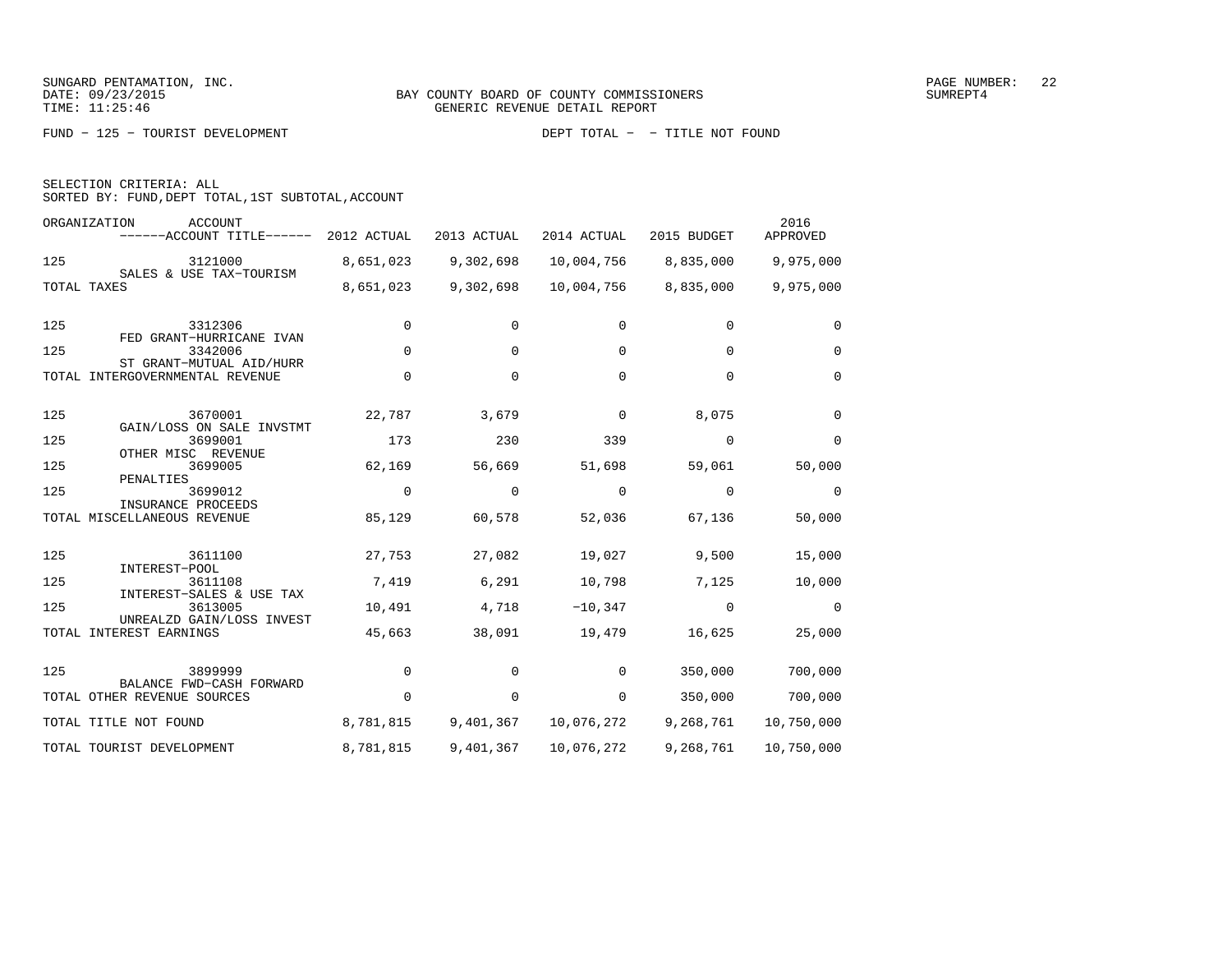FUND − 126 − MEXICO BEACH − TDT DEPT TOTAL − − TITLE NOT FOUND

| SELECTION CRITERIA: ALL |  |  |                                                 |  |
|-------------------------|--|--|-------------------------------------------------|--|
|                         |  |  | SORTED BY: FUND.DEPT TOTAL.1ST SUBTOTAL.ACCOUNT |  |

|       | ORGANIZATION<br><b>ACCOUNT</b><br>------ACCOUNT TITLE------ 2012 ACTUAL |             | 2013 ACTUAL | 2014 ACTUAL | 2015 BUDGET | 2016<br>APPROVED |
|-------|-------------------------------------------------------------------------|-------------|-------------|-------------|-------------|------------------|
| 126   | 3121000<br>SALES & USE TAX-TOURISM                                      | 431,585     | 452,908     | 506,288     | 427,500     | 511,295          |
|       | TOTAL TAXES                                                             | 431,585     | 452,908     | 506,288     | 427,500     | 511,295          |
| 126   | 3340001<br>STATE GRANTS                                                 | $\Omega$    | $\Omega$    | $\Omega$    | $\Omega$    | $\Omega$         |
|       | TOTAL INTERGOVERNMENTAL REVENUE                                         | $\mathbf 0$ | $\mathbf 0$ | $\Omega$    | $\Omega$    | $\Omega$         |
| 126   | 3670001                                                                 | 790         | 127         | $\mathbf 0$ | $\mathbf 0$ | $\mathbf 0$      |
| 126   | GAIN/LOSS ON SALE INVSTMT<br>3699005                                    | 1,880       | 1,052       | 2,656       | 1,710       | 1,710            |
|       | PENALTIES<br>TOTAL MISCELLANEOUS REVENUE                                | 2,669       | 1,179       | 2,656       | 1,710       | 1,710            |
| 126   | 3611100<br>INTEREST-POOL                                                | 591         | 510         | 367         | 561         | 350              |
| 126   | 3611108<br>INTEREST-SALES & USE TAX                                     | 99          | 343         | 65          | 95          | 65               |
| 126   | 3613005                                                                 | 420         | 77          | $-156$      | $\Omega$    | $\Omega$         |
| TOTAL | UNREALZD GAIN/LOSS INVEST<br>INTEREST EARNINGS                          | 1,110       | 930         | 277         | 656         | 415              |
| 126   | 3899994                                                                 | $\mathbf 0$ | $\mathbf 0$ | $\mathbf 0$ | 120,000     | 25,000           |
|       | BAL FWD-CASH FWD-MEX BCH<br>TOTAL OTHER REVENUE SOURCES                 | $\Omega$    | $\Omega$    | $\mathbf 0$ | 120,000     | 25,000           |
|       | TOTAL TITLE NOT FOUND                                                   | 435,364     | 455,017     | 509,220     | 549,866     | 538,420          |
|       | TOTAL MEXICO BEACH - TDT                                                | 435,364     | 455,017     | 509,220     | 549,866     | 538,420          |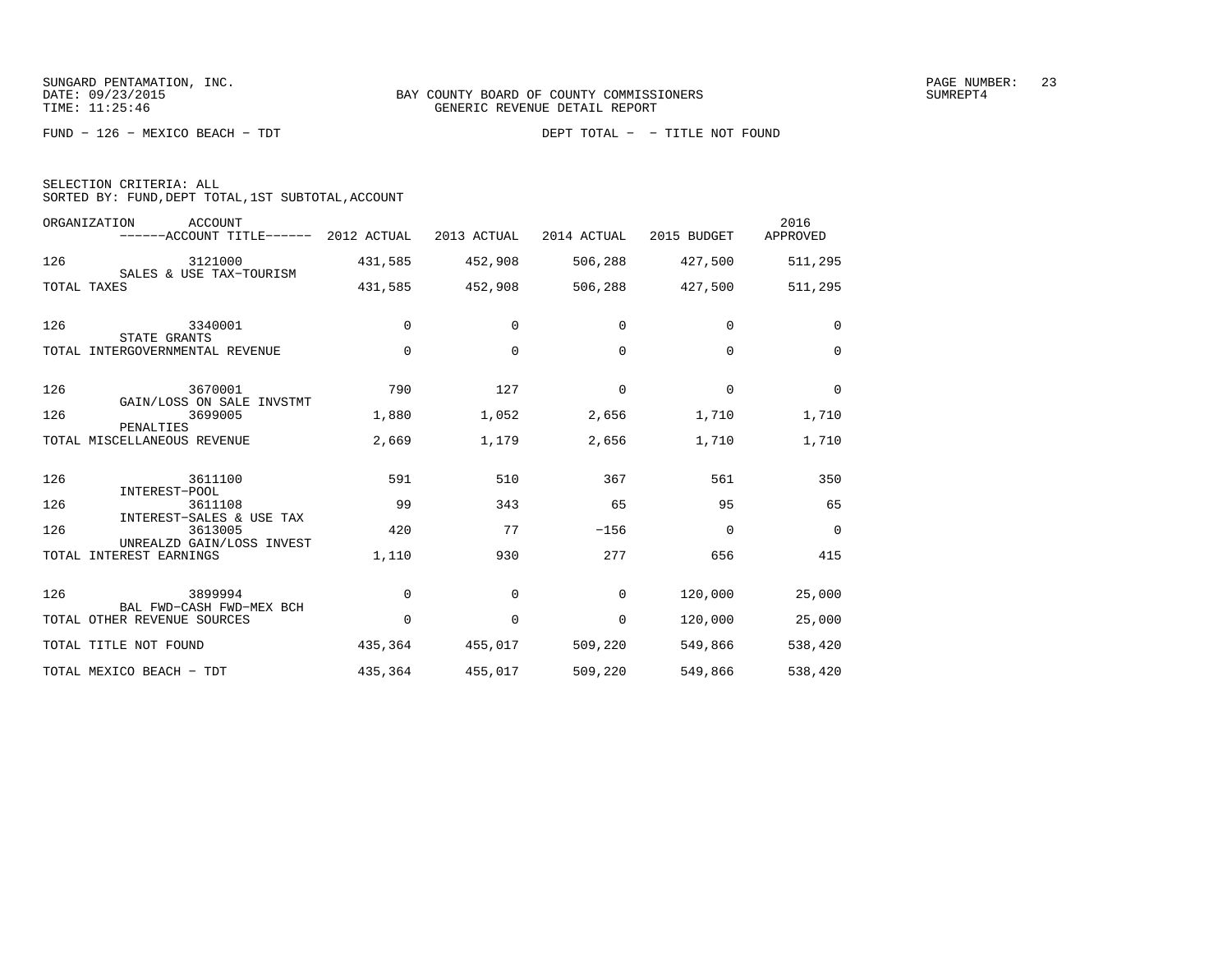FUND − 127 − BEACH NOURISHMENT − TDC DEPT TOTAL − − TITLE NOT FOUND

| SELECTION CRITERIA: ALL |  |                                                    |  |
|-------------------------|--|----------------------------------------------------|--|
|                         |  | SORTED BY: FUND, DEPT TOTAL, 1ST SUBTOTAL, ACCOUNT |  |

|     | ORGANIZATION<br><b>ACCOUNT</b><br>------ACCOUNT TITLE------  | 2012 ACTUAL | 2013 ACTUAL | 2014 ACTUAL | 2015 BUDGET | 2016<br>APPROVED |
|-----|--------------------------------------------------------------|-------------|-------------|-------------|-------------|------------------|
| 127 | 3121000<br>SALES & USE TAX-TOURISM                           | 2,883,745   | 3,100,955   | 3,335,284   | 2,945,000   | 3,325,000        |
|     | TOTAL TAXES                                                  | 2,883,745   | 3,100,955   | 3,335,284   | 2,945,000   | 3,325,000        |
| 127 | 3312010                                                      | 0           | $\Omega$    | $\Omega$    | $\Omega$    | $\Omega$         |
| 127 | FED GRANT-FEMA<br>3312306                                    | $\mathbf 0$ | $\mathbf 0$ | $\mathbf 0$ | $\Omega$    | $\mathbf 0$      |
| 127 | FED GRANT-HURRICANE IVAN<br>3342006                          | $\Omega$    | $\Omega$    | $\Omega$    | $\Omega$    | $\mathbf 0$      |
| 127 | ST GRANT-MUTUAL AID/HURR<br>3345001                          | 46,643      | 44,635      | 36,185      | 0           | $\mathbf 0$      |
| 127 | ST GRANT-BCH NOURISHMENT<br>3345002                          | 709,452     | $\mathbf 0$ | $\Omega$    | $\mathbf 0$ | $\mathbf 0$      |
|     | ST GRANT-CARILLON BCH PRJ<br>TOTAL INTERGOVERNMENTAL REVENUE | 756,095     | 44,635      | 36,185      | $\Omega$    | $\Omega$         |
| 127 | 3660007                                                      | $\Omega$    | $\Omega$    | $\Omega$    | $\Omega$    | $\Omega$         |
| 127 | CONTRIB-OTHER GOVT UNITS<br>3670001                          | 77,205      | 12,464      | $\Omega$    | $\Omega$    | $\Omega$         |
| 127 | GAIN/LOSS ON SALE INVSTMT<br>3699004                         | $\mathbf 0$ | $\Omega$    | $\Omega$    | $\Omega$    | $\Omega$         |
| 127 | REFUND PRIOR YR EXPENSE<br>3699005                           | 20,776      | 18,031      | 17,256      | 19,000      | 19,000           |
|     | PENALTIES<br>TOTAL MISCELLANEOUS REVENUE                     | 97,981      | 30,494      | 17,256      | 19,000      | 19,000           |
| 127 | 3611100                                                      | 76,290      | 94,531      | 63,492      | 72,200      | 60,000           |
|     | INTEREST-POOL                                                |             |             |             |             |                  |
| 127 | 3611108<br>INTEREST-SALES & USE TAX                          | 2,560       | 2,167       | 3,905       | 2,470       | 2,500            |
| 127 | 3613005<br>UNREALZD GAIN/LOSS INVEST                         | 22,936      | 11,959      | $-34,711$   | $\mathbf 0$ | $\Omega$         |
|     | TOTAL INTEREST EARNINGS                                      | 101,786     | 108,657     | 32,686      | 74,670      | 62,500           |
| 127 | 3899999                                                      | 0           | $\Omega$    | $\Omega$    | 24,500,000  | 24,500,000       |
|     | BALANCE FWD-CASH FORWARD<br>TOTAL OTHER REVENUE SOURCES      | $\Omega$    | 0           | $\Omega$    | 24,500,000  | 24,500,000       |
|     | TOTAL TITLE NOT FOUND                                        | 3,839,607   | 3, 284, 742 | 3, 421, 411 | 27,538,670  | 27,906,500       |
|     | TOTAL BEACH NOURISHMENT - TDC                                | 3,839,607   | 3, 284, 742 | 3,421,411   | 27,538,670  | 27,906,500       |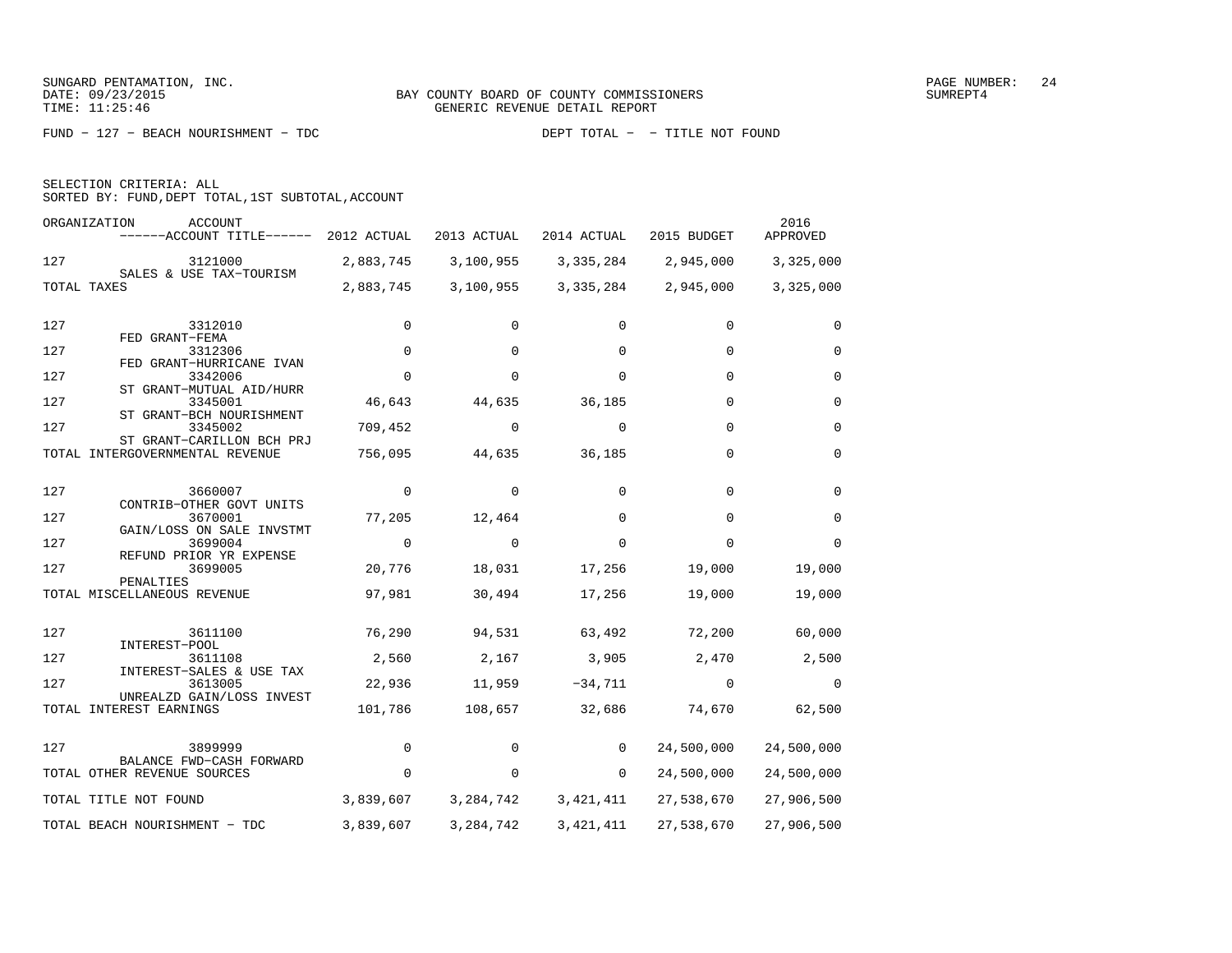FUND − 128 − TDC − 5TH CENT DEPT TOTAL − − TITLE NOT FOUND

| SELECTION CRITERIA: ALL |  |                                                    |
|-------------------------|--|----------------------------------------------------|
|                         |  | SORTED BY: FUND, DEPT TOTAL, 1ST SUBTOTAL, ACCOUNT |

|       | ORGANIZATION<br><b>ACCOUNT</b><br>------ACCOUNT TITLE------      | 2012 ACTUAL | 2013 ACTUAL | 2014 ACTUAL | 2015 BUDGET | 2016<br>APPROVED |
|-------|------------------------------------------------------------------|-------------|-------------|-------------|-------------|------------------|
| 128   | 3121000                                                          | 2,883,609   | 3,100,790   | 3,334,187   | 2,945,000   | 3,325,000        |
|       | SALES & USE TAX-TOURISM<br>TOTAL TAXES                           | 2,883,609   | 3,100,790   | 3,334,187   | 2,945,000   | 3,325,000        |
| 128   | 3699005<br>PENALTIES                                             | 20,530      | 19,749      | 17,166      | 19,475      | 15,000           |
|       | TOTAL MISCELLANEOUS REVENUE                                      | 20,530      | 19,749      | 17,166      | 19,475      | 15,000           |
| 128   | 3611100<br>INTEREST-POOL                                         | 8,223       | 14,453      | 11,299      | 7,885       | 8,000            |
| 128   | 3611108                                                          | 2,307       | 1,957       | 3,010       | 2,185       | 2,000            |
| 128   | INTEREST-SALES & USE TAX<br>3613005<br>UNREALZD GAIN/LOSS INVEST | 2,311       | 2,169       | $-6,508$    | 0           | 0                |
| TOTAL | INTEREST EARNINGS                                                | 12,841      | 18,579      | 7,801       | 10,070      | 10,000           |
| 128   | 3899999<br>BALANCE FWD-CASH FORWARD                              | 0           | 0           | 0           | 0           | 0                |
|       | TOTAL OTHER REVENUE SOURCES                                      | $\mathbf 0$ | $\mathbf 0$ | 0           | 0           | $\Omega$         |
|       | TOTAL TITLE NOT FOUND                                            | 2,916,981   | 3,139,119   | 3,359,154   | 2,974,545   | 3,350,000        |
|       | TOTAL TDC - 5TH CENT                                             | 2,916,981   | 3,139,119   | 3,359,154   | 2,974,545   | 3,350,000        |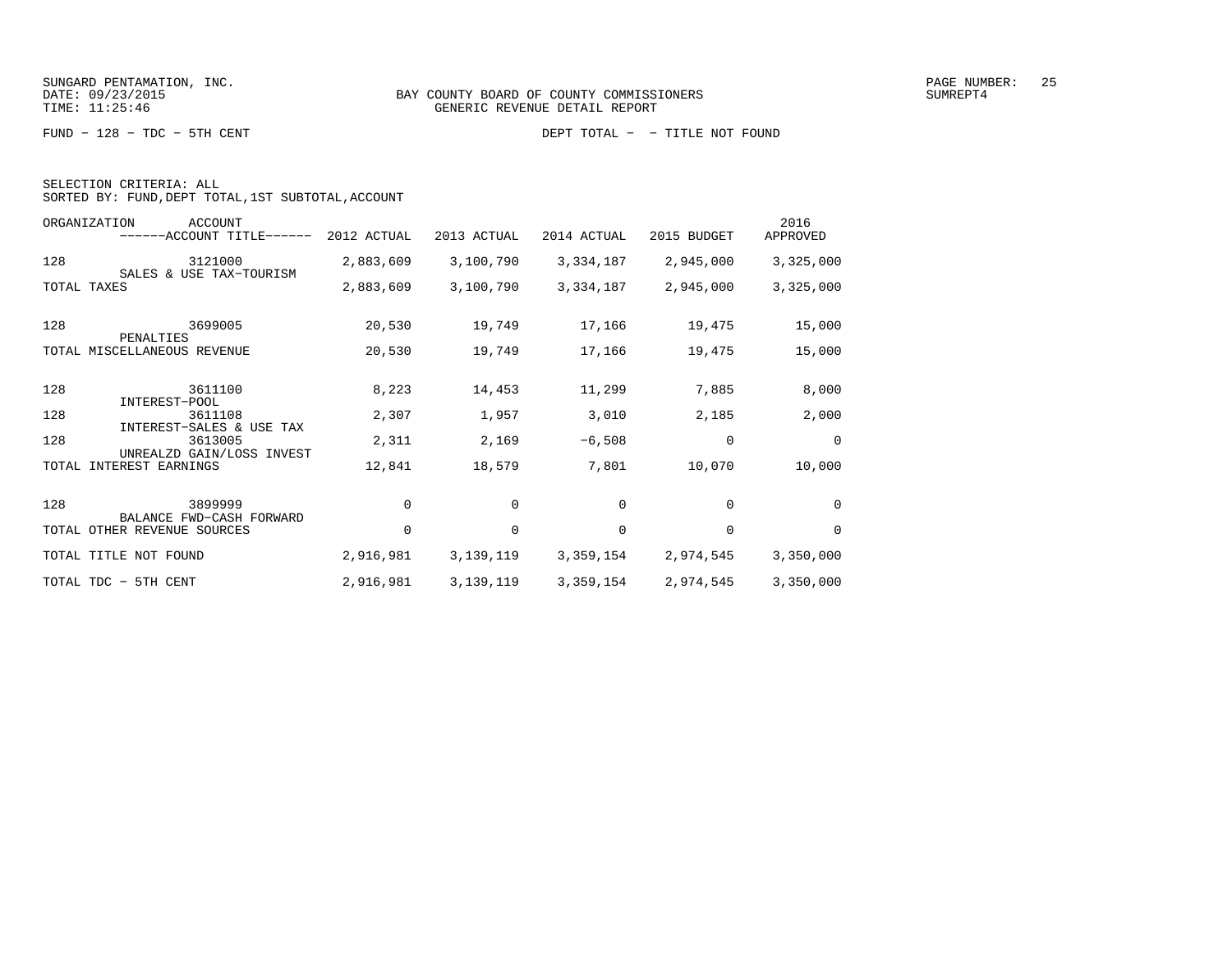FUND − 129 − PANAMA CITY − TDT DEPT TOTAL − − TITLE NOT FOUND

| SELECTION CRITERIA: ALL |  |  |                                                    |  |
|-------------------------|--|--|----------------------------------------------------|--|
|                         |  |  | SORTED BY: FUND, DEPT TOTAL, 1ST SUBTOTAL, ACCOUNT |  |

|       | ORGANIZATION<br>ACCOUNT<br>------ACCOUNT TITLE------ | 2012 ACTUAL | 2013 ACTUAL | 2014 ACTUAL | 2015 BUDGET | 2016<br>APPROVED |
|-------|------------------------------------------------------|-------------|-------------|-------------|-------------|------------------|
| 129   | 3121000                                              |             |             |             | 0           | 1,330,000        |
|       | SALES & USE TAX-TOURISM<br>TOTAL TAXES               |             |             |             | 0           | 1,330,000        |
| 129   | 3699005<br>PENALTIES                                 |             |             |             |             |                  |
|       | TOTAL MISCELLANEOUS REVENUE                          |             |             |             |             |                  |
| 129   | 3611100<br>INTEREST-POOL                             |             |             |             |             |                  |
| 129   | 3611108                                              |             |             |             |             |                  |
| TOTAL | INTEREST-SALES & USE TAX<br>INTEREST EARNINGS        |             |             |             |             |                  |
|       | TOTAL TITLE NOT FOUND                                |             |             |             | 0           | 1,330,000        |
|       | TOTAL PANAMA CITY - TDT                              |             |             |             | 0           | 1,330,000        |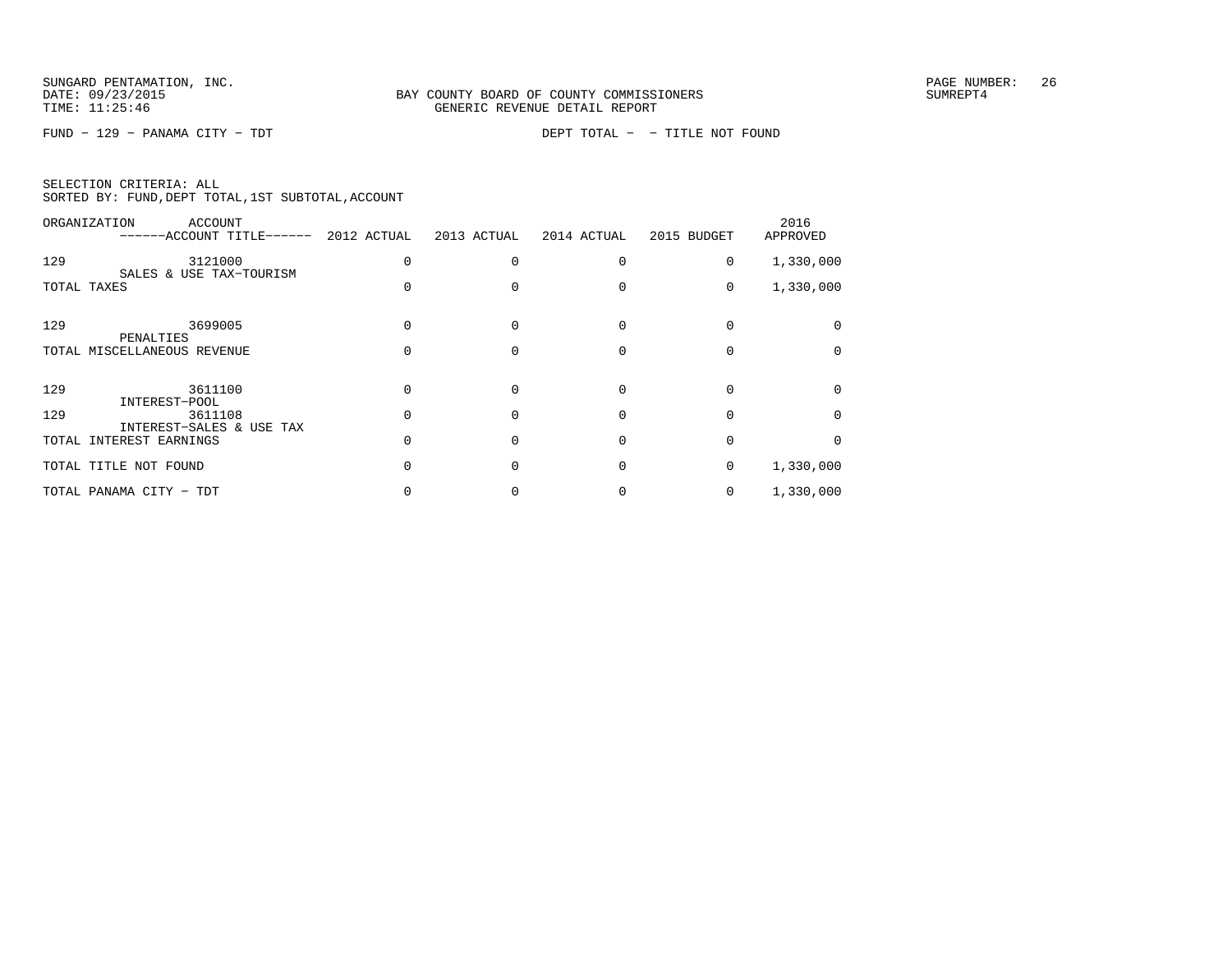FUND − 130 − PUBLIC SAFETY E911 DEPT TOTAL − − TITLE NOT FOUND

| SELECTION CRITERIA: ALL |  |  |                                                    |  |
|-------------------------|--|--|----------------------------------------------------|--|
|                         |  |  | SORTED BY: FUND, DEPT TOTAL, 1ST SUBTOTAL, ACCOUNT |  |

|       | ORGANIZATION<br><b>ACCOUNT</b><br>$----ACCOUNT$ TITLE $----$ 2012 ACTUAL |             | 2013 ACTUAL | 2014 ACTUAL | 2015 BUDGET | 2016<br>APPROVED |
|-------|--------------------------------------------------------------------------|-------------|-------------|-------------|-------------|------------------|
| 130   | 3424001<br>FEES-E911                                                     | 427,959     | 413,837     | 393,735     | 399,837     | 399,837          |
| 130   | 3424002<br>FEES-E911 WIRELESS                                            | 462,046     | 471,666     | 423,861     | 481,665     | 481,665          |
| 130   | 3490001<br>OTHER CHARGES FOR SERVICE                                     | 3,040       | 0           | 0           | 0           | $\Omega$         |
|       | TOTAL CHARGES FOR SERVICES                                               | 893,046     | 885,503     | 817,596     | 881,502     | 881,502          |
| 130   | 3640010                                                                  | 3,200       | 1,200       | $\Omega$    | $\Omega$    | $\Omega$         |
|       | SALE OF FIXED ASSETS<br>TOTAL MISCELLANEOUS REVENUE                      | 3,200       | 1,200       | $\Omega$    | $\Omega$    | $\Omega$         |
| 130   | 3611100<br>INTEREST-POOL                                                 | 11,385      | 9,169       | 5,401       | 8,550       | 8,550            |
| 130   | 3613005<br>UNREALZD GAIN/LOSS INVEST                                     | 1,774       | 1,102       | $-3,058$    | $\mathbf 0$ | $\mathbf 0$      |
| TOTAL | INTEREST EARNINGS                                                        | 13,159      | 10,272      | 2,343       | 8,550       | 8,550            |
| 130   | 3810001                                                                  | $\Omega$    | $\Omega$    | 0           | 0           | $\Omega$         |
| 130   | TRNSF FRM GENERAL FD(001)<br>3899999<br>BALANCE FWD-CASH FORWARD         | $\mathbf 0$ | 0           | 0           | 2,200,000   | 1,000,000        |
|       | TOTAL OTHER REVENUE SOURCES                                              | $\mathbf 0$ | 0           | 0           | 2,200,000   | 1,000,000        |
|       | TOTAL TITLE NOT FOUND                                                    | 909,404     | 896,975     | 819,939     | 3,090,052   | 1,890,052        |
|       | TOTAL PUBLIC SAFETY E911                                                 | 909,404     | 896,975     | 819,939     | 3,090,052   | 1,890,052        |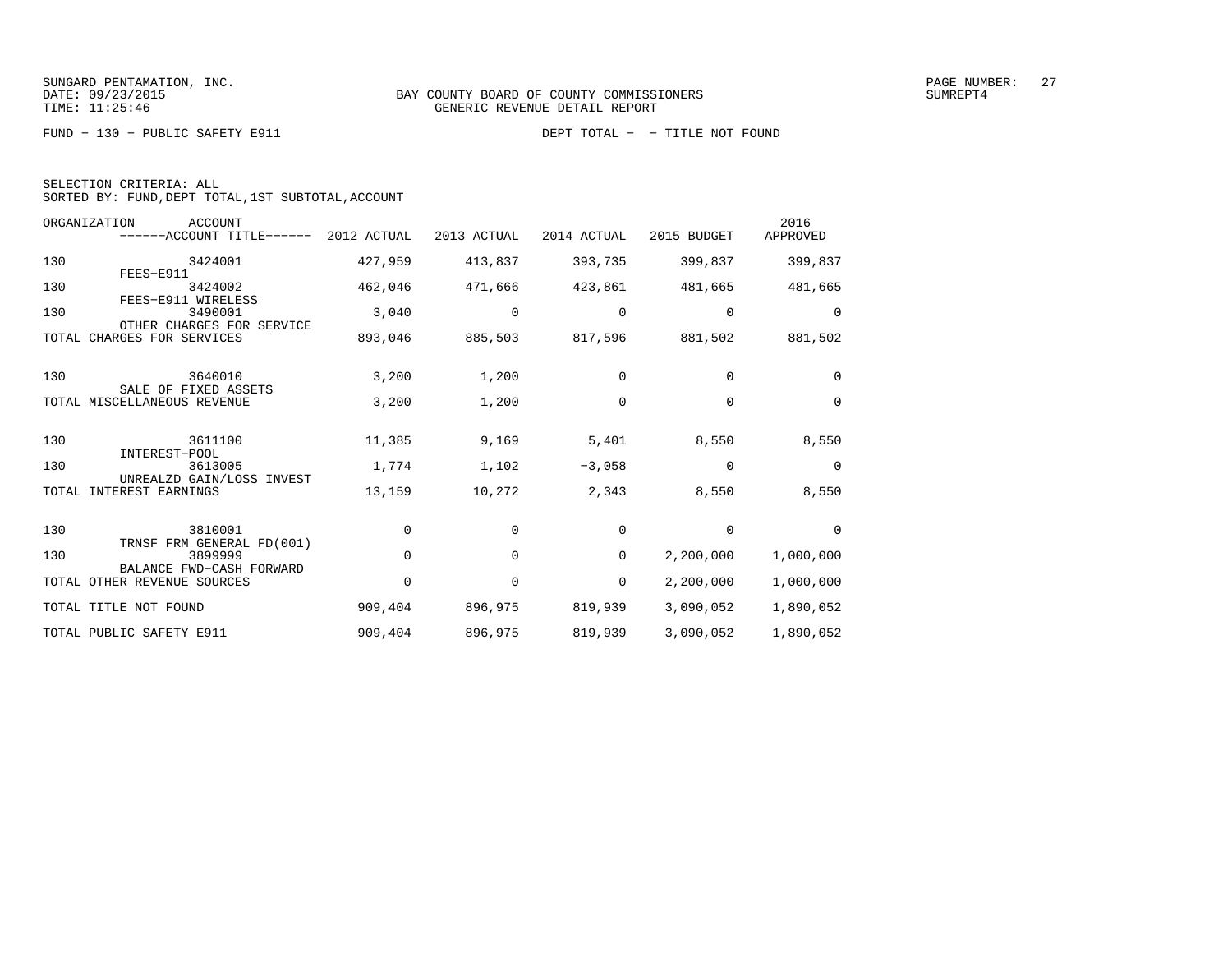FUND − 133 − INTERGOVT RADIO COMM DEPT TOTAL − − TITLE NOT FOUND

| SELECTION CRITERIA: ALL |  |                                                    |  |
|-------------------------|--|----------------------------------------------------|--|
|                         |  | SORTED BY: FUND, DEPT TOTAL, 1ST SUBTOTAL, ACCOUNT |  |

|     | ORGANIZATION<br>ACCOUNT<br>------ACCOUNT TITLE------            | 2012 ACTUAL | 2013 ACTUAL | 2014 ACTUAL | 2015 BUDGET | 2016<br>APPROVED |
|-----|-----------------------------------------------------------------|-------------|-------------|-------------|-------------|------------------|
| 133 | 3312306                                                         | 0           | $\mathbf 0$ | 0           | 0           | $\mathbf 0$      |
| 133 | FED GRANT-HURRICANE IVAN<br>3342006<br>ST GRANT-MUTUAL AID/HURR | $\mathbf 0$ | $\Omega$    | $\Omega$    | $\Omega$    | $\Omega$         |
|     | TOTAL INTERGOVERNMENTAL REVENUE                                 | $\mathbf 0$ | $\Omega$    | $\Omega$    | $\Omega$    | $\Omega$         |
| 133 | 3415405<br>TRAFFIC FINE SURCHARGE                               | 194,566     | 183,832     | 197,549     | 198,500     | 198,500          |
| 133 | 3424010<br>CHRGS FOR SRV-800 MHZ                                | 492,805     | 337,312     | 337,156     | 111,722     | 101,768          |
|     | TOTAL CHARGES FOR SERVICES                                      | 687,371     | 521,145     | 534,705     | 310,222     | 300,268          |
| 133 | 3640010                                                         | $\mathbf 0$ | 3,000       | 0           | $\mathbf 0$ | $\mathbf 0$      |
| 133 | SALE OF FIXED ASSETS<br>3660007<br>CONTRIB-OTHER GOVT UNITS     | 221,606     | $\Omega$    | $\Omega$    | 200,747     | 183,022          |
| 133 | 3699012<br>INSURANCE PROCEEDS                                   | $\mathbf 0$ | $\mathbf 0$ | 0           | $\mathbf 0$ | $\mathbf 0$      |
|     | TOTAL MISCELLANEOUS REVENUE                                     | 221,606     | 3,000       | 0           | 200,747     | 183,022          |
| 133 | 3611100<br>INTEREST-POOL                                        | 2,373       | 2,757       | 1,369       | 2,200       | 1,000            |
| 133 | 3613005                                                         | 1,525       | 359         | $-779$      | $\Omega$    | $\mathbf 0$      |
|     | UNREALZD GAIN/LOSS INVEST<br>TOTAL INTEREST EARNINGS            | 3,898       | 3,116       | 590         | 2,200       | 1,000            |
| 133 | 3810001                                                         | 452,030     | 94,610      | 95,774      | 92,544      | 84,299           |
| 133 | TRNSF FRM GENERAL FD(001)<br>3899999                            | $\Omega$    | $\Omega$    | $\Omega$    | 600,000     | 400,000          |
|     | BALANCE FWD-CASH FORWARD<br>TOTAL OTHER REVENUE SOURCES         | 452,030     | 94,610      | 95,774      | 692,544     | 484,299          |
|     | TOTAL TITLE NOT FOUND                                           | 1,364,905   | 621,871     | 631,069     | 1,205,713   | 968,589          |
|     | TOTAL INTERGOVT RADIO COMM                                      | 1,364,905   | 621,871     | 631,069     | 1,205,713   | 968,589          |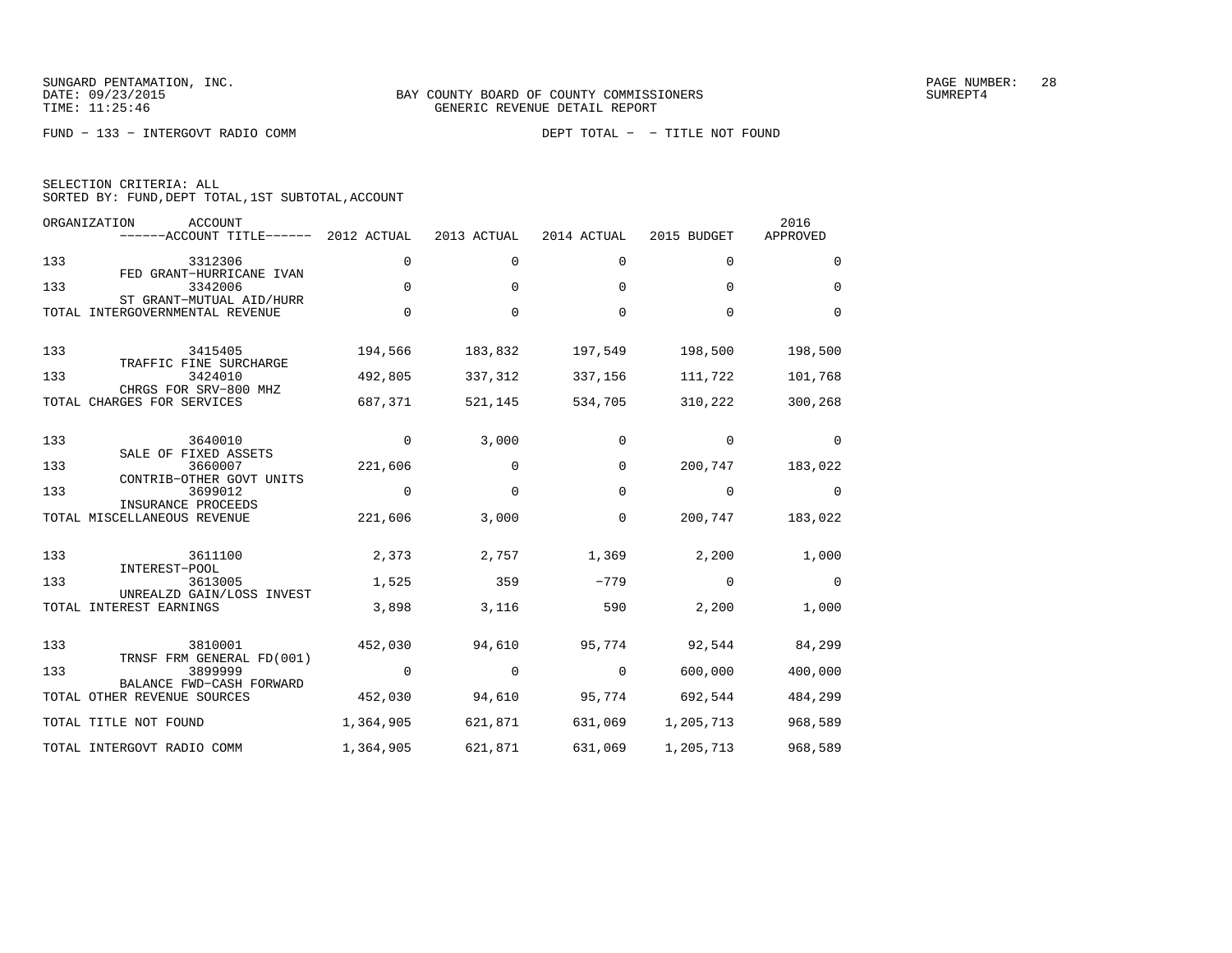FUND − 140 − DISTRICT MOSQUITO CONTROL DEPT TOTAL − − TITLE NOT FOUND

| SELECTION CRITERIA: ALL |  |                                                    |  |
|-------------------------|--|----------------------------------------------------|--|
|                         |  | SORTED BY: FUND, DEPT TOTAL, 1ST SUBTOTAL, ACCOUNT |  |

|     | ORGANIZATION<br><b>ACCOUNT</b><br>------ACCOUNT TITLE------  | 2012 ACTUAL | 2013 ACTUAL | 2014 ACTUAL | 2015 BUDGET | 2016<br>APPROVED |
|-----|--------------------------------------------------------------|-------------|-------------|-------------|-------------|------------------|
| 140 | 3111000                                                      | 893,294     | 871,698     | 876,469     | 1,139,029   | 1,149,217        |
| 140 | AD VALOREM TAXES<br>3112000                                  | 1,977       | 1,158       | 1,687       | $\mathbf 0$ | $\Omega$         |
|     | AD VALOREM TAXES-DELIN.<br>TOTAL TAXES                       | 895,272     | 872,856     | 878,155     | 1,139,029   | 1,149,217        |
| 140 | 3330001<br>FED PMT IN LIEU OF TAXES                          | $\Omega$    | $\Omega$    | 56,596      | $\Omega$    | $\Omega$         |
| 140 | 3346015                                                      | 9,167       | 9,250       | 14,728      | 43,000      | 43,009           |
|     | ST GRANT-MOSOUITO CNTRL I<br>TOTAL INTERGOVERNMENTAL REVENUE | 9,167       | 9,250       | 71,325      | 43,000      | 43,009           |
| 140 | 3490001<br>OTHER CHARGES FOR SERVICE                         | $\mathbf 0$ | $\Omega$    | 0           | 50,000      | 0                |
|     | TOTAL CHARGES FOR SERVICES                                   | $\mathbf 0$ | 0           | 0           | 50,000      | $\mathbf 0$      |
| 140 | 3640010<br>SALE OF FIXED ASSETS                              | 20,775      | 500         | $\Omega$    | $\mathbf 0$ | $\Omega$         |
| 140 | 3699001                                                      | 4,324       | $\Omega$    | $\mathbf 0$ | $\Omega$    | $\mathbf 0$      |
| 140 | OTHER MISC REVENUE<br>3699012                                | $\mathbf 0$ | $\mathbf 0$ | $\Omega$    | $\mathbf 0$ | $\mathbf 0$      |
|     | INSURANCE PROCEEDS<br>TOTAL MISCELLANEOUS REVENUE            | 25,099      | 500         | $\mathbf 0$ | $\mathbf 0$ | $\Omega$         |
| 140 | 3611100<br>INTEREST-POOL                                     | 5,377       | 3,978       | 1,307       | 2,850       | 2,849            |
| 140 | 3613005                                                      | 1,998       | 476         | $-734$      | $\Omega$    | $\Omega$         |
|     | UNREALZD GAIN/LOSS INVEST<br>TOTAL INTEREST EARNINGS         | 7,375       | 4,454       | 574         | 2,850       | 2,849            |
| 140 | 3899999                                                      | $\mathbf 0$ | 0           | 0           | 150,000     | 224,991          |
|     | BALANCE FWD-CASH FORWARD<br>TOTAL OTHER REVENUE SOURCES      | $\mathbf 0$ | $\mathbf 0$ | 0           | 150,000     | 224,991          |
|     | TOTAL TITLE NOT FOUND                                        | 936,912     | 887,060     | 950,054     | 1,384,879   | 1,420,066        |
|     | TOTAL DISTRICT MOSQUITO CONTROL                              | 936,912     | 887,060     | 950,054     | 1,384,879   | 1,420,066        |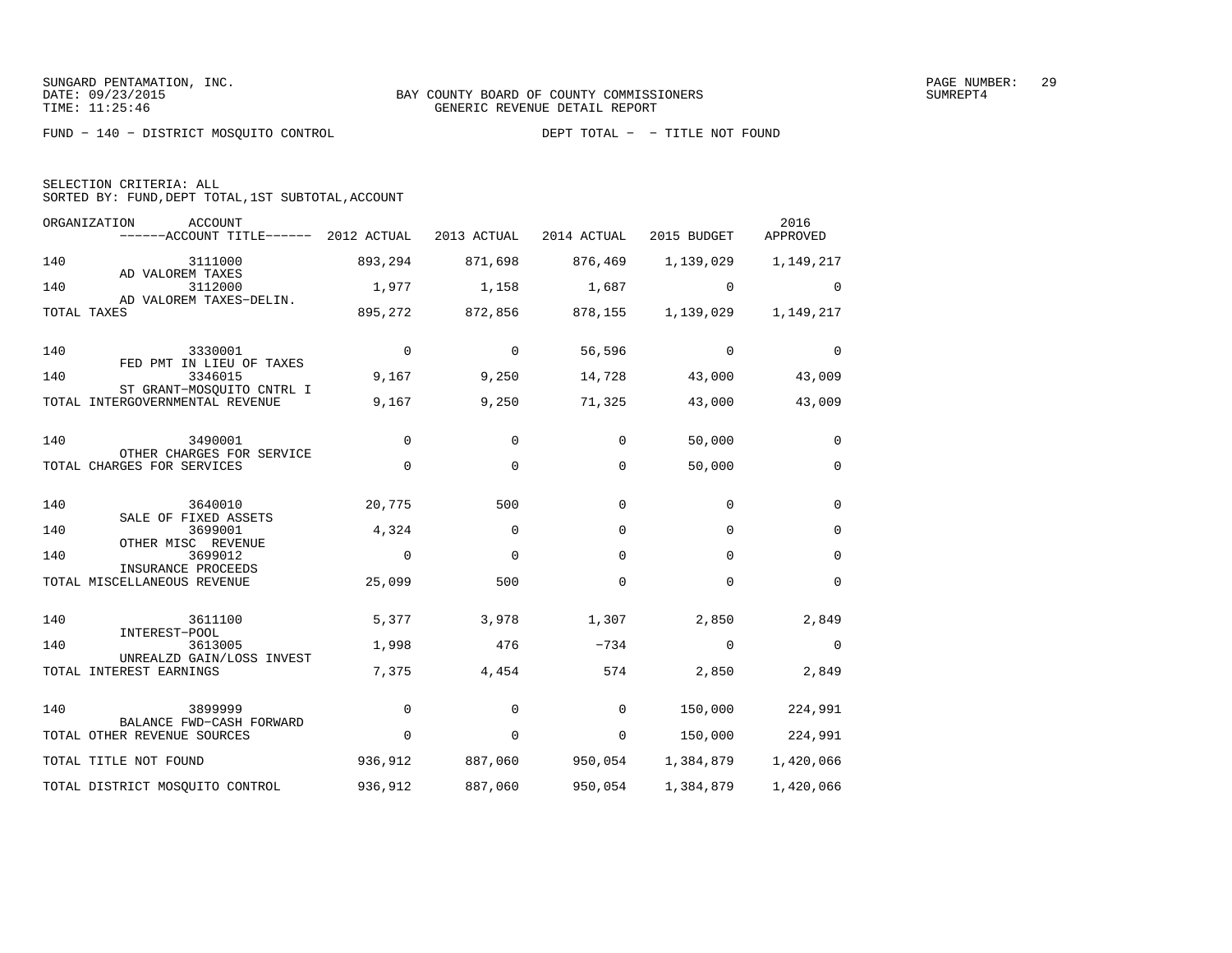FUND − 145 − MSTU−FIRE PROTECTION DEPT TOTAL − − TITLE NOT FOUND

| SELECTION CRITERIA: ALL |  |                                                    |  |
|-------------------------|--|----------------------------------------------------|--|
|                         |  | SORTED BY: FUND, DEPT TOTAL, 1ST SUBTOTAL, ACCOUNT |  |

| ORGANIZATION | ACCOUNT<br>------ACCOUNT TITLE------ 2012 ACTUAL            |             | 2013 ACTUAL | 2014 ACTUAL     | 2015 BUDGET             | 2016<br>APPROVED |
|--------------|-------------------------------------------------------------|-------------|-------------|-----------------|-------------------------|------------------|
| 145          | 3111005                                                     | 5,556,690   | 5,386,445   |                 | 5, 282, 519 7, 216, 267 | 7,375,279        |
| 145          | MSTU AD VALOREM TAXES<br>3112005                            | 13,156      | 5,569       | 6,665           | $\Omega$                | $\Omega$         |
| TOTAL TAXES  | MSTU AD VAL TAX-DELINO                                      | 5,569,846   | 5,392,014   | 5,289,184       | 7,216,267               | 7,375,279        |
| 145          | 3310001                                                     | $\mathbf 0$ |             | 201,083 248,905 | $\Omega$                | $\Omega$         |
|              | FEDERAL GRANTS                                              |             |             |                 |                         |                  |
| 145          | 3312010<br>FED GRANT-FEMA                                   | $\mathbf 0$ | 16,694      | $\Omega$        | $\Omega$                | $\Omega$         |
| 145          | 3312306                                                     | $\mathbf 0$ | 0           | $\Omega$        | $\Omega$                | $\Omega$         |
| 145          | FED GRANT-HURRICANE IVAN<br>3312307                         | $\mathbf 0$ | $\Omega$    | $\Omega$        | $\Omega$                | $\Omega$         |
|              | FED GRANT-HOMELAND SCRTY                                    |             |             |                 |                         |                  |
| 145          | 3316101<br>FED GRANT-EMT/PARAMEDIC                          | $\mathbf 0$ | $\Omega$    | 48,943          | $\Omega$                | $\mathbf 0$      |
| 145          | 3330001                                                     | $\mathbf 0$ | $\Omega$    | 23,211          | $\Omega$                | $\Omega$         |
| 145          | FED PMT IN LIEU OF TAXES<br>3342006                         | $\mathbf 0$ | $\mathbf 0$ | $\mathbf 0$     | $\Omega$                | $\Omega$         |
|              | ST GRANT-MUTUAL AID/HURR                                    |             |             |                 |                         |                  |
| 145          | 3352300                                                     | 7,195       | 8,510       | 9,520           | 5,100                   | 5,101            |
|              | FIREFIGHTERS' SUPPL COMP<br>TOTAL INTERGOVERNMENTAL REVENUE | 7,195       | 226,287     | 330,578         | 5,100                   | 5,101            |
|              |                                                             |             |             |                 |                         |                  |
| 145          | 3412001<br>CHRGS FOR SERVICE                                | $\mathbf 0$ | $\Omega$    | $\Omega$        | 40,000                  | 0                |
| 145          | 3422014                                                     | $\Omega$    | $\Omega$    | $\Omega$        | $\mathbf 0$             | $\Omega$         |
|              | CHRG FOR SRV-FIRE/CEDARGV<br>TOTAL CHARGES FOR SERVICES     | $\mathbf 0$ | 0           | 0               | 40,000                  | $\mathbf 0$      |
|              |                                                             |             |             |                 |                         |                  |
| 145          | 3620010<br>RENT INCOME                                      | 2,886       | 200         | $\Omega$        | $\Omega$                | $\Omega$         |
| 145          | 3640010                                                     | $\mathbf 0$ | 2,202       | $\Omega$        | $\Omega$                | $\Omega$         |
| 145          | SALE OF FIXED ASSETS<br>3660001                             | $\mathbf 0$ | 397         | $\Omega$        | $\mathbf 0$             | $\mathbf 0$      |
|              | CONTRIBUTIONS-PRIVATE SRC                                   |             |             |                 |                         |                  |
| 145          | 3660007                                                     | 0           | 0           | 32,474          | 0                       | 0                |
| 145          | CONTRIB-OTHER GOVT UNITS<br>3699001                         | 16,439      | 0           | 382             | 0                       | 0                |
|              | OTHER MISC REVENUE                                          |             |             |                 |                         |                  |
| 145          | 3699004<br>REFUND PRIOR YR EXPENSE                          | 6,738       | $\mathbf 0$ | $\mathbf 0$     | $\mathbf 0$             | 0                |
| 145          | 3699012                                                     | 18,435      | 27,685      | 292,049         | $\Omega$                | $\Omega$         |
|              | INSURANCE PROCEEDS<br>TOTAL MISCELLANEOUS REVENUE           | 44,498      | 30,484      | 324,905         | $\Omega$                | $\Omega$         |
|              |                                                             |             |             |                 |                         |                  |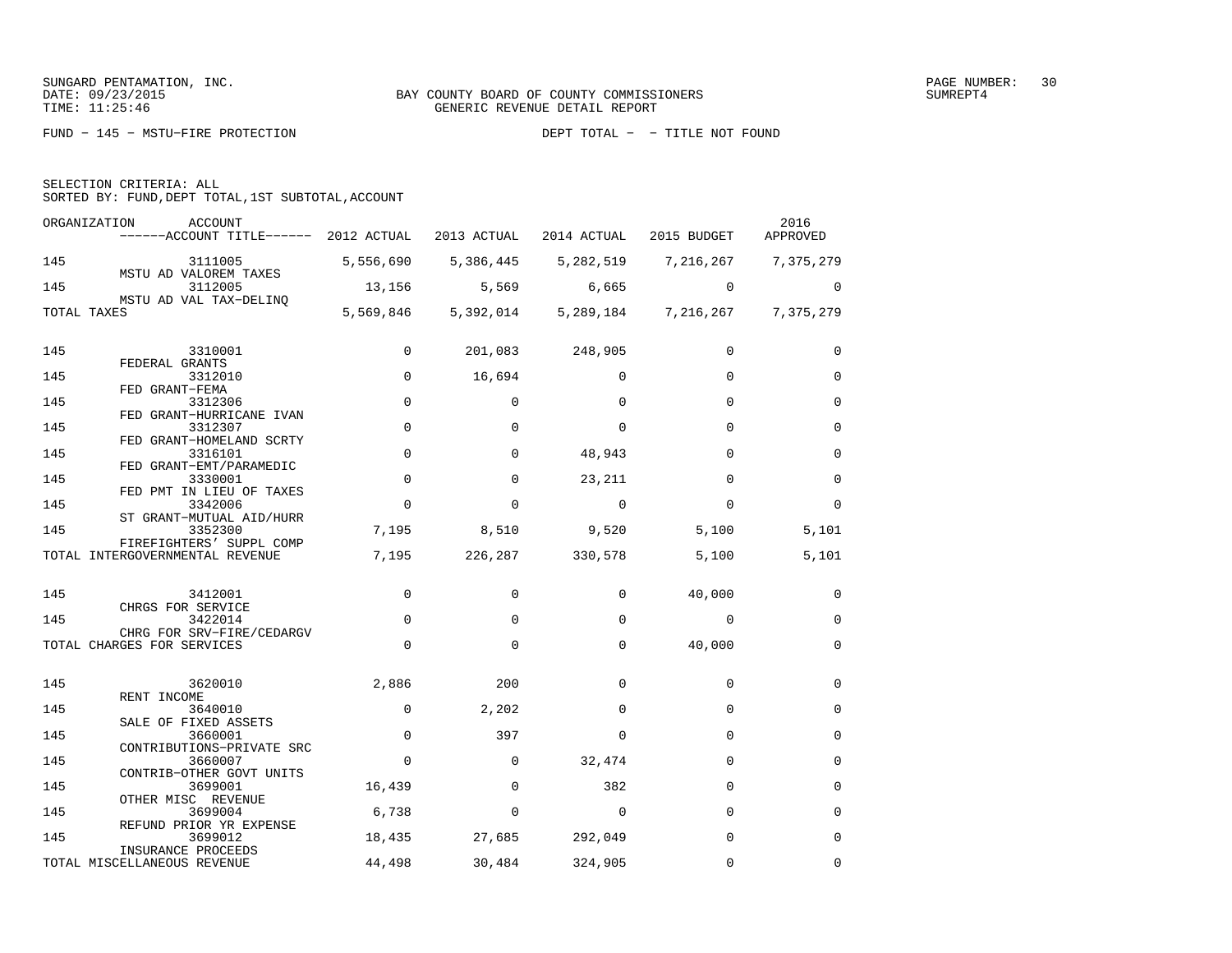FUND − 145 − MSTU−FIRE PROTECTION DEPT TOTAL − − TITLE NOT FOUND

| SELECTION CRITERIA: ALL |  |                                                    |  |
|-------------------------|--|----------------------------------------------------|--|
|                         |  | SORTED BY: FUND, DEPT TOTAL, 1ST SUBTOTAL, ACCOUNT |  |

| ORGANIZATION                | <b>ACCOUNT</b><br>$----ACCOUNT$ TITLE $----$ 2012 ACTUAL |             | 2013 ACTUAL | 2014 ACTUAL | 2015 BUDGET | 2016<br>APPROVED |
|-----------------------------|----------------------------------------------------------|-------------|-------------|-------------|-------------|------------------|
| 145                         | 3611100                                                  | 12,405      | 12,591      | 5,354       | 4,555       | 4,554            |
| 145                         | INTEREST-POOL<br>3613005<br>UNREALZD GAIN/LOSS INVEST    | 4,247       | 1,228       | $-3,309$    | $\Omega$    | $\Omega$         |
| TOTAL INTEREST EARNINGS     |                                                          | 16,652      | 13,819      | 2,046       | 4,555       | 4,554            |
| 145                         | 3632201                                                  | 61,541      | 75,481      | 96,463      | 60,000      | 60,000           |
| TOTAL SPECIAL ASSESSMENTS   | IMPACT FEES-FIRE                                         | 61,541      | 75,481      | 96,463      | 60,000      | 60,000           |
|                             |                                                          |             |             |             |             |                  |
| 145                         | 3810303<br>TRNSF FRM SALES TX 2002                       | $\mathbf 0$ | 0           | $\Omega$    | $\Omega$    | $\Omega$         |
| 145                         | 3810440<br>TRNSF FRM BLDG SAFETY-440                     | 300,000     | $\Omega$    | $\Omega$    | $\Omega$    | $\Omega$         |
| 145                         | 3840005<br><b>LOAN PROCEEDS</b>                          | $\Omega$    | $\Omega$    | $\Omega$    | $\Omega$    | $\Omega$         |
| 145                         | 3895001                                                  | $\mathbf 0$ | $\mathbf 0$ | $\Omega$    | $\Omega$    | $\Omega$         |
| 145                         | CAPITAL CONTRIB-FED<br>3899996                           | $\Omega$    | $\Omega$    | $\Omega$    | $\Omega$    | $\Omega$         |
| 145                         | RESERVE RELEASE<br>3899999                               | $\Omega$    | 0           | $\Omega$    | 80,000      | 800,000          |
| TOTAL OTHER REVENUE SOURCES | BALANCE FWD-CASH FORWARD                                 | 300,000     | 0           | $\mathbf 0$ | 80,000      | 800,000          |
| TOTAL TITLE NOT FOUND       |                                                          | 5,999,732   | 5,738,086   | 6,043,176   | 7,405,922   | 8,244,934        |
| TOTAL MSTU-FIRE PROTECTION  |                                                          | 5,999,732   | 5,738,086   | 6,043,176   | 7,405,922   | 8,244,934        |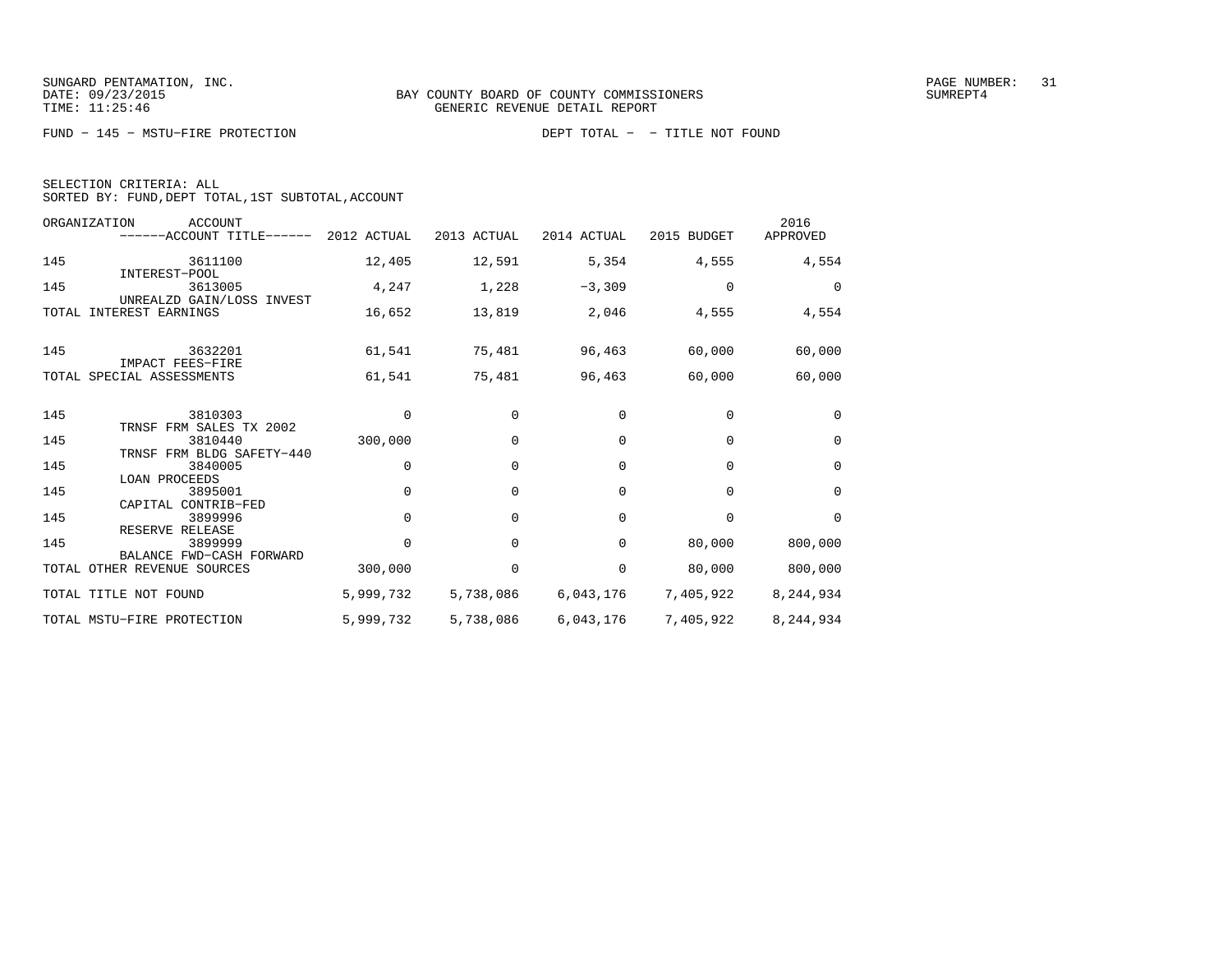| SELECTION CRITERIA: ALL |                                                    |  |
|-------------------------|----------------------------------------------------|--|
|                         | SORTED BY: FUND, DEPT TOTAL, 1ST SUBTOTAL, ACCOUNT |  |

|       | ORGANIZATION<br>ACCOUNT<br>------ACCOUNT TITLE------        | 2012 ACTUAL | 2013 ACTUAL | 2014 ACTUAL | 2015 BUDGET | 2016<br>APPROVED |
|-------|-------------------------------------------------------------|-------------|-------------|-------------|-------------|------------------|
| 167   | 3660007<br>CONTRIB-OTHER GOVT UNITS                         | 0           | 0           | 56,835      | $\mathbf 0$ | $\mathbf 0$      |
| 167   | 3699001<br>OTHER MISC REVENUE                               | $\Omega$    | $\Omega$    | 0           | $\Omega$    | $\Omega$         |
|       | TOTAL MISCELLANEOUS REVENUE                                 | $\mathbf 0$ | $\mathbf 0$ | 56,835      | $\Omega$    | $\mathbf 0$      |
| 167   | 3611100<br>INTEREST-POOL                                    | 574         | 384         | 152         | 380         | 380              |
| 167   | 3611136<br>INTEREST-MSBU                                    | 8,986       | 7,121       | 4,944       | 7,125       | 7,125            |
| 167   | 3613005<br>UNREALZD GAIN/LOSS INVEST                        | 1,282       | 45          | $-93$       | $\mathbf 0$ | $\mathbf 0$      |
| TOTAL | INTEREST EARNINGS                                           | 10,841      | 7,551       | 5,004       | 7,505       | 7,505            |
| 167   | 3631001<br>SPECIAL ASSESSMENTS                              | 42,806      | 35,233      | 43,040      | 31,201      | 31,202           |
| 167   | 3631004<br>SPEC ASSESS-LIGHTING                             | 1,675       | 1,747       | 1,787       | 1,700       | 1,700            |
|       | TOTAL SPECIAL ASSESSMENTS                                   | 44,482      | 36,980      | 44,827      | 32,901      | 32,902           |
| 167   | 3840005                                                     | $\mathbf 0$ | $\mathbf 0$ | 0           | $\mathbf 0$ | $\mathbf 0$      |
| 167   | <b>LOAN PROCEEDS</b><br>3899999<br>BALANCE FWD-CASH FORWARD | $\Omega$    | $\Omega$    | $\Omega$    | $\Omega$    | 36,489           |
|       | TOTAL OTHER REVENUE SOURCES                                 | 0           | 0           | 0           | $\Omega$    | 36,489           |
|       | TOTAL TITLE NOT FOUND                                       | 55,323      | 44,530      | 106,666     | 40,406      | 76,896           |
|       | TOTAL MSBU FUND                                             | 55,323      | 44,530      | 106,666     | 40,406      | 76,896           |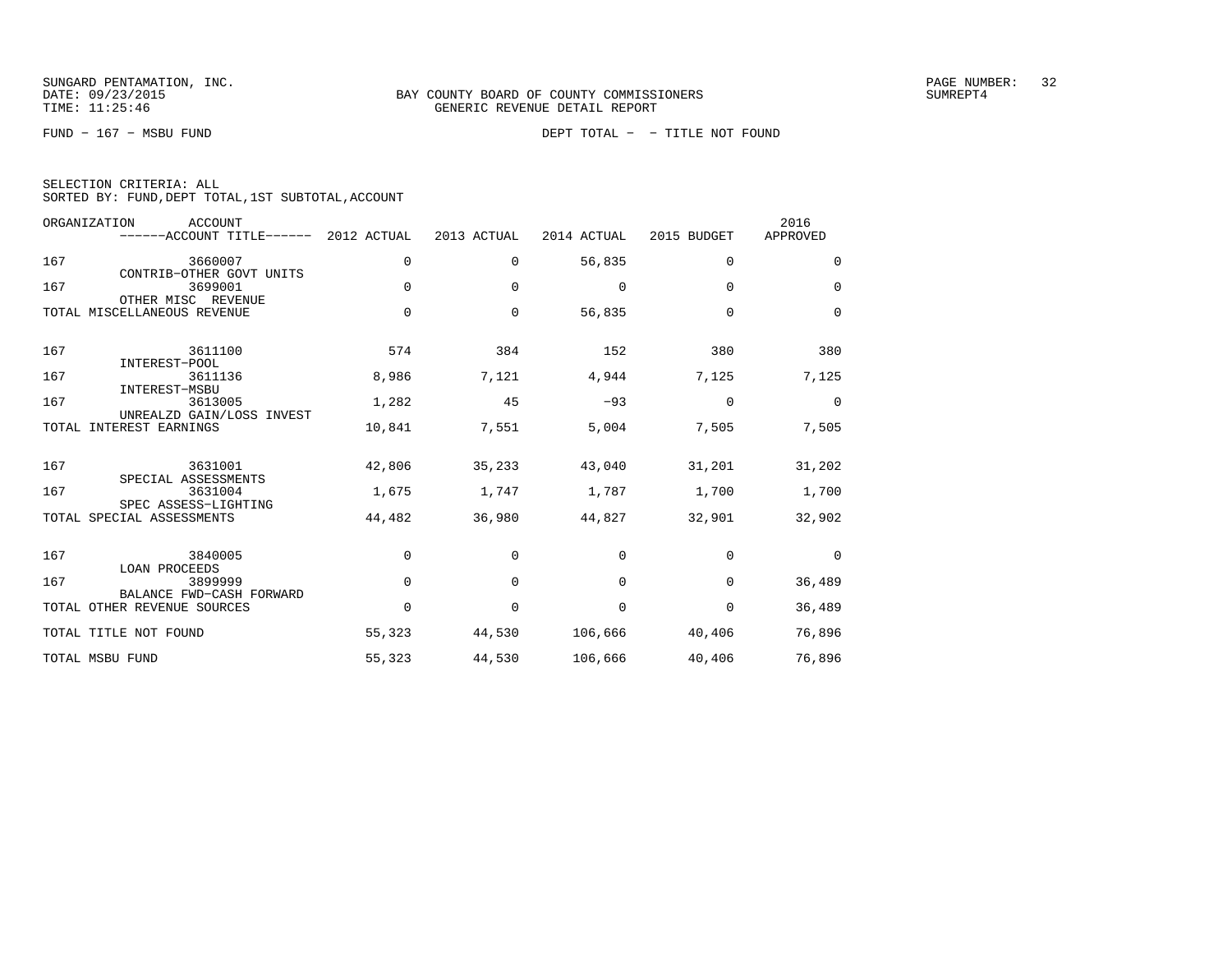FUND − 180 − SUPERVISOR OF ELECTIONS DEPT TOTAL − − TITLE NOT FOUND

|  | SELECTION CRITERIA: ALL |                                                    |  |
|--|-------------------------|----------------------------------------------------|--|
|  |                         | SORTED BY: FUND, DEPT TOTAL, 1ST SUBTOTAL, ACCOUNT |  |

|     | ORGANIZATION<br><b>ACCOUNT</b><br>------ACCOUNT TITLE------ | 2012 ACTUAL | 2013 ACTUAL  | 2014 ACTUAL  | 2015 BUDGET  | 2016<br>APPROVED |
|-----|-------------------------------------------------------------|-------------|--------------|--------------|--------------|------------------|
| 180 | 3312004<br>FED GRANT-ADA                                    | $\mathbf 0$ | $\Omega$     | $\Omega$     | $\Omega$     | $\Omega$         |
| 180 | 3340001<br>STATE GRANTS                                     | $\Omega$    | 0            | <sup>0</sup> | <sup>0</sup> | $\Omega$         |
| 180 | 3351926<br>ST REIMB-SPECIAL ELECTION                        | $\Omega$    | <sup>0</sup> | <sup>0</sup> | $\Omega$     | $\Omega$         |
|     | TOTAL INTERGOVERNMENTAL REVENUE                             | $\Omega$    | $\Omega$     | <sup>0</sup> | $\cap$       | $\Omega$         |
| 180 | 3415501<br>FEES-SUPERVISOR OF ELEC.                         | $\Omega$    | <sup>n</sup> | $\cap$       | $\cap$       | $\Omega$         |
|     | TOTAL CHARGES FOR SERVICES                                  | $\Omega$    | <sup>n</sup> | $\Omega$     | $\Omega$     | $\Omega$         |
| 180 | 3640010<br>SALE OF FIXED ASSETS                             | $\Omega$    | <sup>0</sup> | <sup>0</sup> | U            | $\Omega$         |
| 180 | 3699042<br>REIMB-ELECTIONS                                  | $\Omega$    | <sup>0</sup> | <sup>0</sup> | $\Omega$     | $\Omega$         |
|     | TOTAL MISCELLANEOUS REVENUE                                 | $\Omega$    | $\Omega$     | $\Omega$     | $\Omega$     | $\Omega$         |
| 180 | 3611100<br>INTEREST-POOL                                    | $\Omega$    | 0            | $\Omega$     | $\cap$       | $\Omega$         |
| 180 | 3613005<br>UNREALZD GAIN/LOSS INVEST                        | $\Omega$    | $\Omega$     | $\Omega$     | $\cap$       | $\Omega$         |
|     | TOTAL INTEREST EARNINGS                                     | $\Omega$    | $\Omega$     | $\Omega$     | $\Omega$     | $\Omega$         |
| 180 | 3810001<br>TRNSF FRM GENERAL FD(001)                        | $\Omega$    | $\Omega$     | $\Omega$     | $\Omega$     | $\Omega$         |
|     | TOTAL OTHER REVENUE SOURCES                                 | $\Omega$    | 0            | $\Omega$     | $\cap$       | $\Omega$         |
|     | TOTAL TITLE NOT FOUND                                       | $\Omega$    | U            | $\Omega$     | $\cap$       | $\Omega$         |
|     | TOTAL SUPERVISOR OF ELECTIONS                               | O.          | <sup>0</sup> | U            | <sup>0</sup> | O                |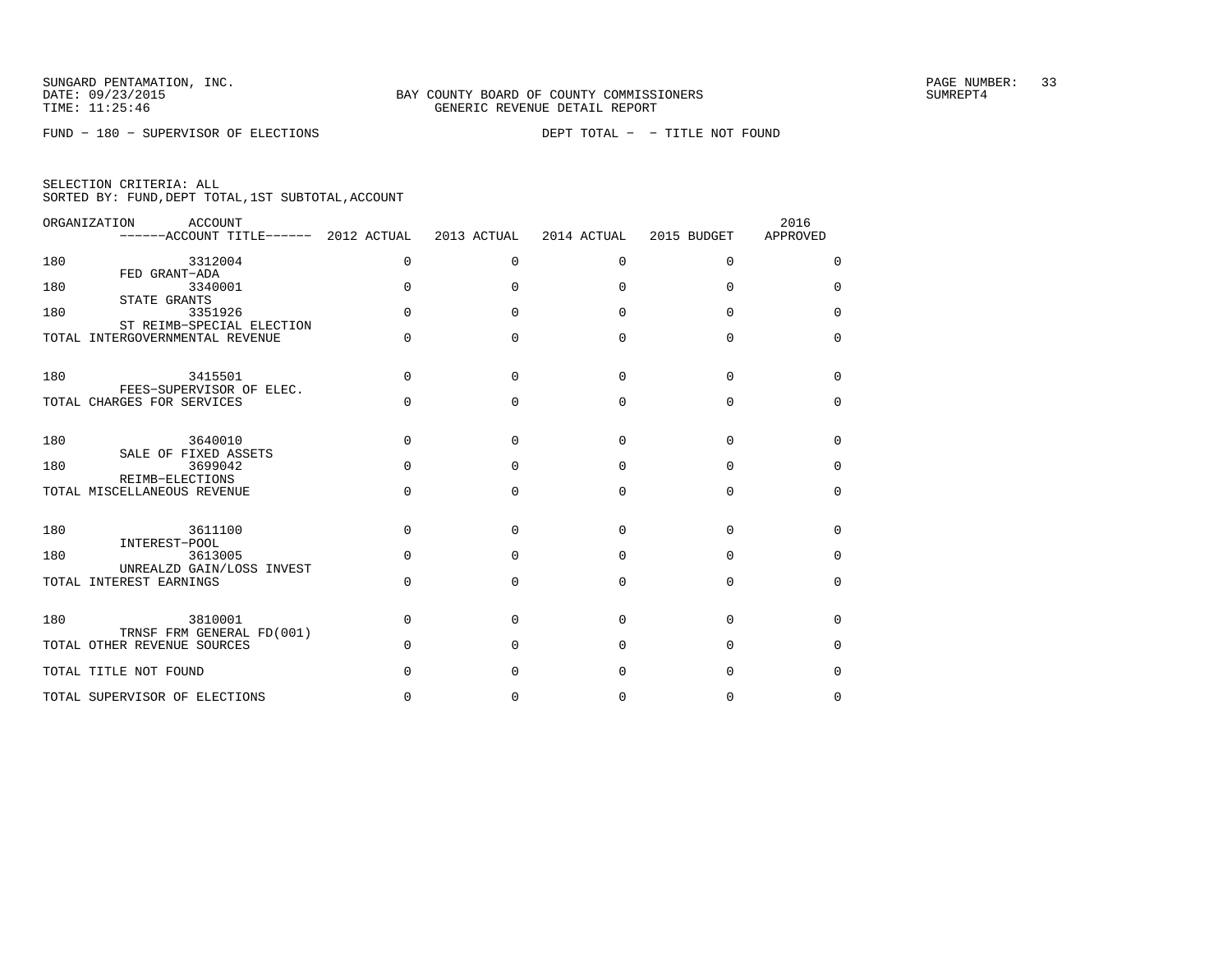FUND − 195 − UTILITY REG AUTHORITY DEPT TOTAL − − TITLE NOT FOUND

| ORGANIZATION | <b>ACCOUNT</b><br>------ACCOUNT TITLE------ 2012 ACTUAL  |             | 2013 ACTUAL  | 2014 ACTUAL  | 2015 BUDGET | 2016<br>APPROVED |
|--------------|----------------------------------------------------------|-------------|--------------|--------------|-------------|------------------|
| 195          | 3699001                                                  | 0           | $\Omega$     | $\mathbf 0$  | 0           | 0                |
| 195          | OTHER MISC REVENUE<br>3699005                            | $\Omega$    | $\Omega$     | $\Omega$     | $\Omega$    | $\Omega$         |
| 195          | PENALTIES<br>3699008                                     | $\Omega$    | $\Omega$     | $\Omega$     | $\Omega$    | $\Omega$         |
| 195          | RATE CASE FEES<br>3699009                                | $\Omega$    | <sup>0</sup> | $\Omega$     | $\Omega$    | $\Omega$         |
|              | UTILITY REG AUTHORITY FEE<br>TOTAL MISCELLANEOUS REVENUE | $\Omega$    | $\Omega$     | $\Omega$     | $\Omega$    | $\mathbf 0$      |
| 195          | 3611100                                                  | $-108$      | <sup>0</sup> | $\Omega$     | $\Omega$    | $\Omega$         |
| 195          | INTEREST-POOL<br>3611107                                 | $\mathbf 0$ | <sup>0</sup> | $\Omega$     | $\Omega$    | $\Omega$         |
| 195          | INTEREST<br>3613005                                      | 403         | $\cap$       | $\Omega$     | $\cap$      | $\Omega$         |
| TOTAL        | UNREALZD GAIN/LOSS INVEST<br>INTEREST EARNINGS           | 295         | <sup>0</sup> | $\Omega$     | $\Omega$    | $\Omega$         |
| 195          | 3631001                                                  | $\Omega$    | U            | <sup>n</sup> | $\Omega$    | $\Omega$         |
|              | SPECIAL ASSESSMENTS                                      |             |              |              |             |                  |
|              | TOTAL SPECIAL ASSESSMENTS                                | $\Omega$    | $\Omega$     | $\Omega$     | $\Omega$    | $\Omega$         |
| 195          | 3810001<br>TRNSF FRM GENERAL FD(001)                     | 159,651     | <sup>0</sup> | <sup>n</sup> | U           | $\Omega$         |
| 195          | 3899999<br>BALANCE FWD-CASH FORWARD                      | $\mathbf 0$ | $\Omega$     | $\Omega$     | $\Omega$    | $\Omega$         |
|              | TOTAL OTHER REVENUE SOURCES                              | 159,651     | $\Omega$     | $\Omega$     | $\Omega$    | $\Omega$         |
|              | TOTAL TITLE NOT FOUND                                    | 159,945     | <sup>0</sup> | n            | U           | $\Omega$         |
|              | TOTAL UTILITY REG AUTHORITY                              | 159,945     | 0            | <sup>0</sup> | U           | 0                |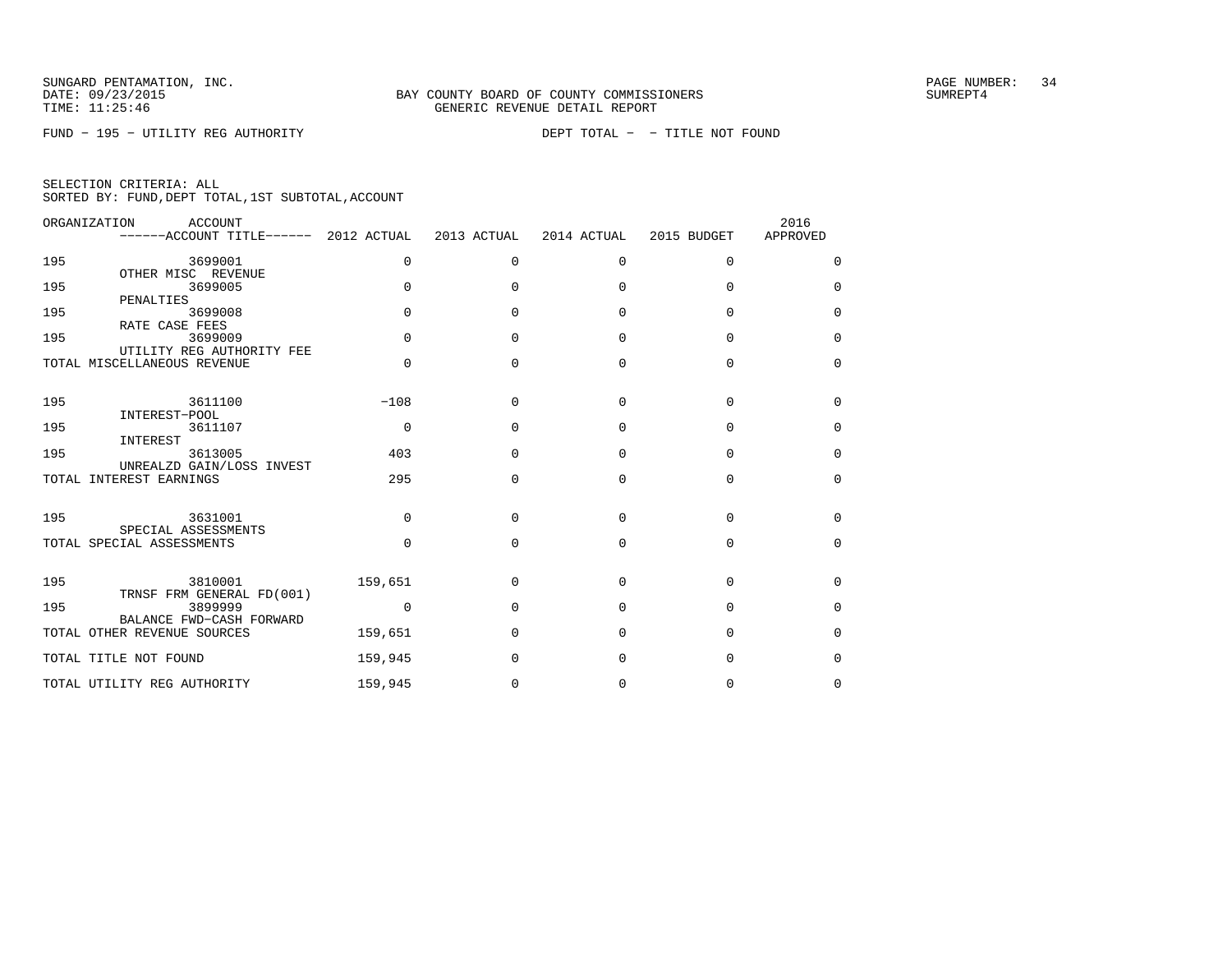FUND − 302 − WATER SYSTEM 2000 BND PRJ DEPT TOTAL − − TITLE NOT FOUND

|  | SELECTION CRITERIA: ALL |  |                                                    |  |
|--|-------------------------|--|----------------------------------------------------|--|
|  |                         |  | SORTED BY: FUND, DEPT TOTAL, 1ST SUBTOTAL, ACCOUNT |  |

|     | ORGANIZATION<br>ACCOUNT<br>------ACCOUNT TITLE------ 2012 ACTUAL | 2013 ACTUAL | 2014 ACTUAL | 2015 BUDGET | 2016<br>APPROVED |
|-----|------------------------------------------------------------------|-------------|-------------|-------------|------------------|
| 302 | 3611100                                                          |             |             |             |                  |
| 302 | INTEREST-POOL<br>3613005                                         |             |             |             |                  |
|     | UNREALZD GAIN/LOSS INVEST<br>TOTAL INTEREST EARNINGS             |             |             |             |                  |
| 302 | 3810001                                                          |             |             |             |                  |
|     | TRNSF FRM GENERAL FD(001)                                        |             |             |             |                  |
| 302 | 3810401<br>TRNSF FRM WATER SYS (401)                             |             |             |             |                  |
| 302 | 3811401<br>TRNSF FRM WTR IMPACT FEES                             |             |             |             |                  |
| 302 | 3899998                                                          |             |             |             |                  |
|     | BALANCE FWD-BOND PROCEEDS<br>TOTAL OTHER REVENUE SOURCES         |             |             |             |                  |
|     | TOTAL TITLE NOT FOUND                                            |             |             |             |                  |
|     | TOTAL WATER SYSTEM 2000 BND PRJ                                  |             |             |             |                  |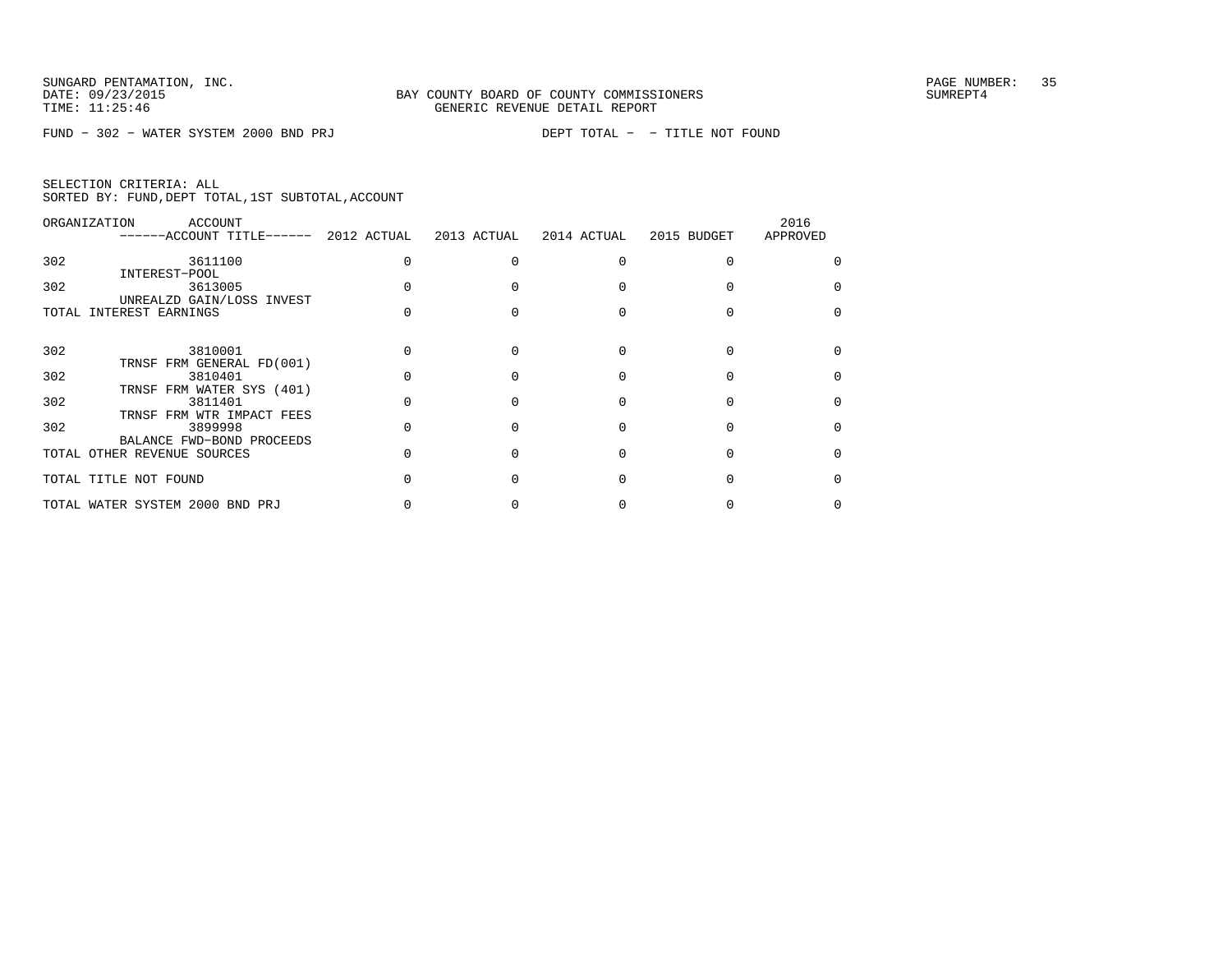FUND − 303 − SALES TX REV BONDS 2002 DEPT TOTAL − − TITLE NOT FOUND

|     | ORGANIZATION<br>ACCOUNT<br>------ACCOUNT TITLE------ | 2012 ACTUAL | 2013 ACTUAL | 2014 ACTUAL | 2015 BUDGET | 2016<br>APPROVED |
|-----|------------------------------------------------------|-------------|-------------|-------------|-------------|------------------|
| 303 | 3611100                                              |             |             |             |             |                  |
|     | INTEREST-POOL                                        |             |             |             |             |                  |
| 303 | 3613005                                              |             |             |             |             |                  |
|     | UNREALZD GAIN/LOSS INVEST                            |             |             |             |             |                  |
|     | TOTAL INTEREST EARNINGS                              |             |             |             |             |                  |
|     |                                                      |             |             |             |             |                  |
|     | TOTAL TITLE NOT FOUND                                |             |             |             |             |                  |
|     |                                                      |             |             |             |             |                  |
|     | TOTAL SALES TX REV BONDS 2002                        |             |             |             |             |                  |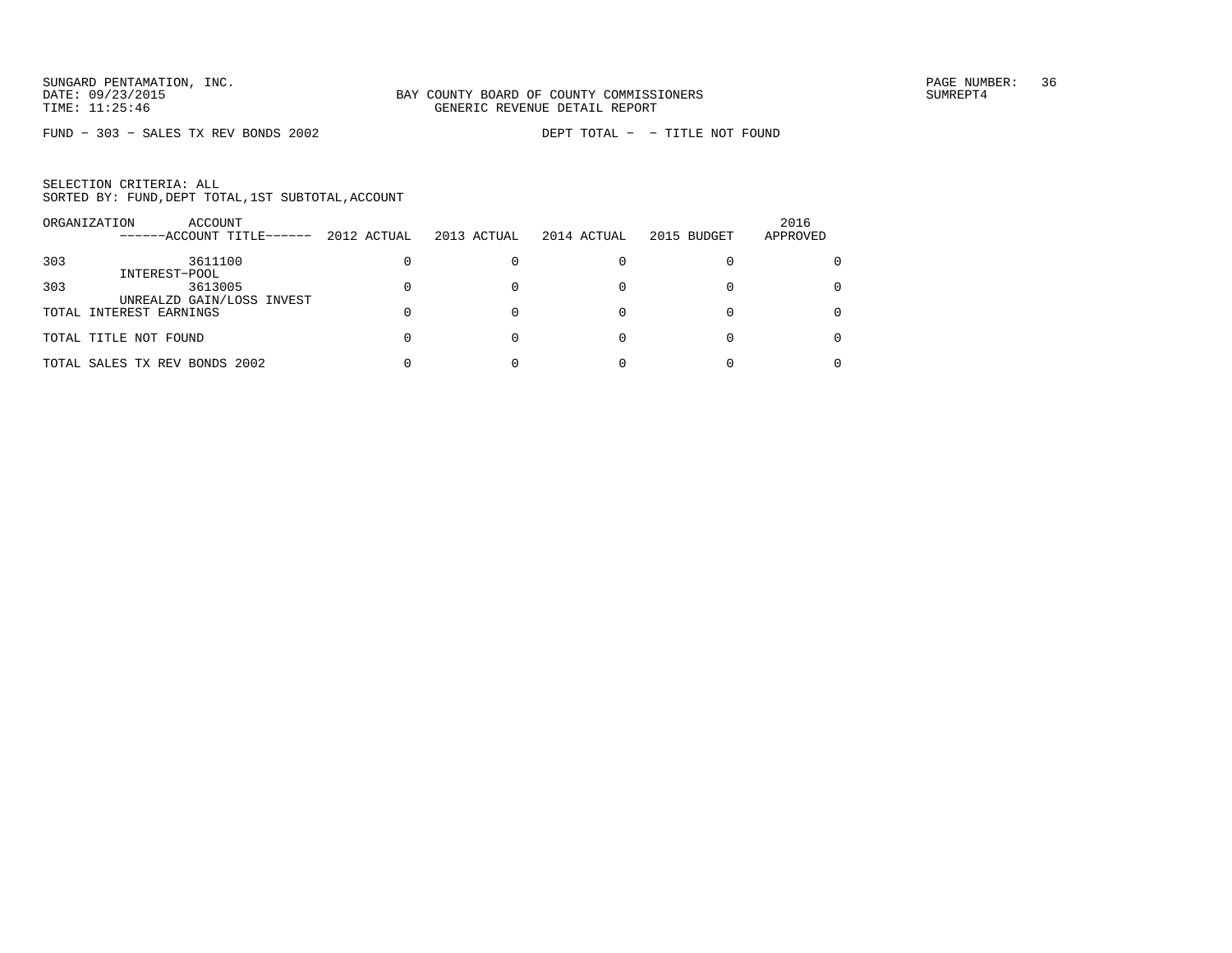FUND − 304 − JAIL 2006 BOND PROJ DEPT TOTAL − − TITLE NOT FOUND

|  | SELECTION CRITERIA: ALL |  |                                                    |  |
|--|-------------------------|--|----------------------------------------------------|--|
|  |                         |  | SORTED BY: FUND, DEPT TOTAL, 1ST SUBTOTAL, ACCOUNT |  |

|     | ORGANIZATION<br>ACCOUNT<br>------ACCOUNT TITLE------     | 2012 ACTUAL | 2013 ACTUAL | 2014 ACTUAL | 2015 BUDGET | 2016<br>APPROVED |
|-----|----------------------------------------------------------|-------------|-------------|-------------|-------------|------------------|
| 304 | 3611100                                                  |             |             |             |             |                  |
| 304 | INTEREST-POOL<br>3613005                                 |             |             |             |             |                  |
|     | UNREALZD GAIN/LOSS INVEST<br>TOTAL INTEREST EARNINGS     |             |             |             |             |                  |
|     |                                                          |             |             |             |             |                  |
| 304 | 3810001<br>TRNSF FRM GENERAL FD(001)                     |             |             |             |             |                  |
| 304 | 3899998                                                  |             |             |             |             |                  |
|     | BALANCE FWD-BOND PROCEEDS<br>TOTAL OTHER REVENUE SOURCES |             |             |             |             |                  |
|     | TOTAL TITLE NOT FOUND                                    |             |             |             |             |                  |
|     | TOTAL JAIL 2006 BOND PROJ                                |             |             |             |             |                  |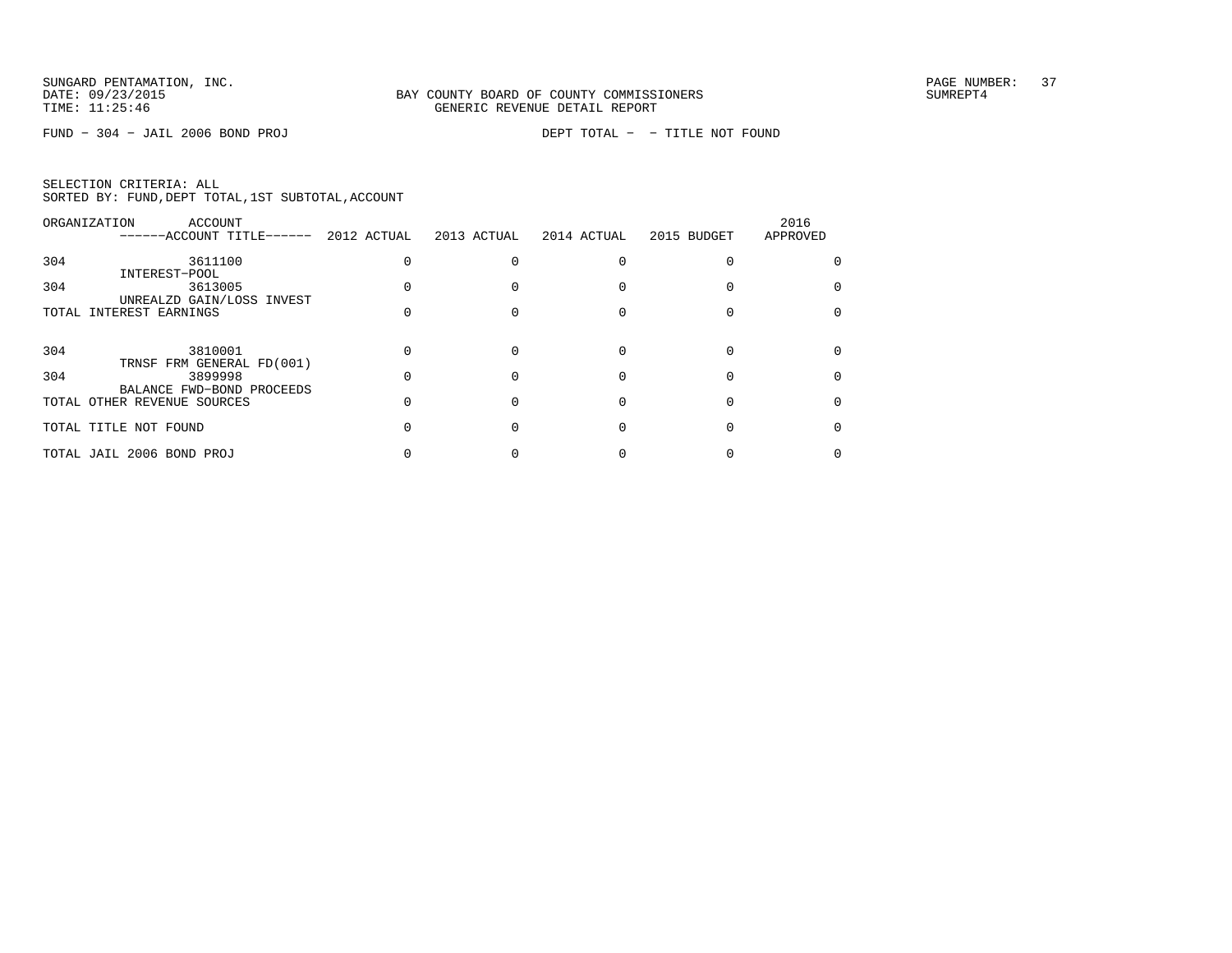FUND − 305 − CAPITAL IMPRV BONDS 2007 DEPT TOTAL − − TITLE NOT FOUND

| SELECTION CRITERIA: ALL |  |  |                                                    |  |
|-------------------------|--|--|----------------------------------------------------|--|
|                         |  |  | SORTED BY: FUND, DEPT TOTAL, 1ST SUBTOTAL, ACCOUNT |  |

|     | ORGANIZATION<br>ACCOUNT<br>------ACCOUNT TITLE------         | 2012 ACTUAL | 2013 ACTUAL | 2014 ACTUAL | 2015 BUDGET | 2016<br>APPROVED |
|-----|--------------------------------------------------------------|-------------|-------------|-------------|-------------|------------------|
| 305 | 3611100<br>INTEREST-POOL                                     |             |             |             |             |                  |
| 305 | 3613005<br>UNREALZD GAIN/LOSS INVEST                         |             |             |             |             |                  |
|     | TOTAL INTEREST EARNINGS                                      |             |             |             |             |                  |
| 305 | 3840010                                                      |             |             |             |             |                  |
| 305 | <b>BOND PROCEEDS</b><br>3899998<br>BALANCE FWD-BOND PROCEEDS |             |             |             |             |                  |
|     | TOTAL OTHER REVENUE SOURCES                                  |             |             |             |             |                  |
|     | TOTAL TITLE NOT FOUND                                        |             |             |             |             |                  |
|     | TOTAL CAPITAL IMPRV BONDS 2007                               |             |             |             |             |                  |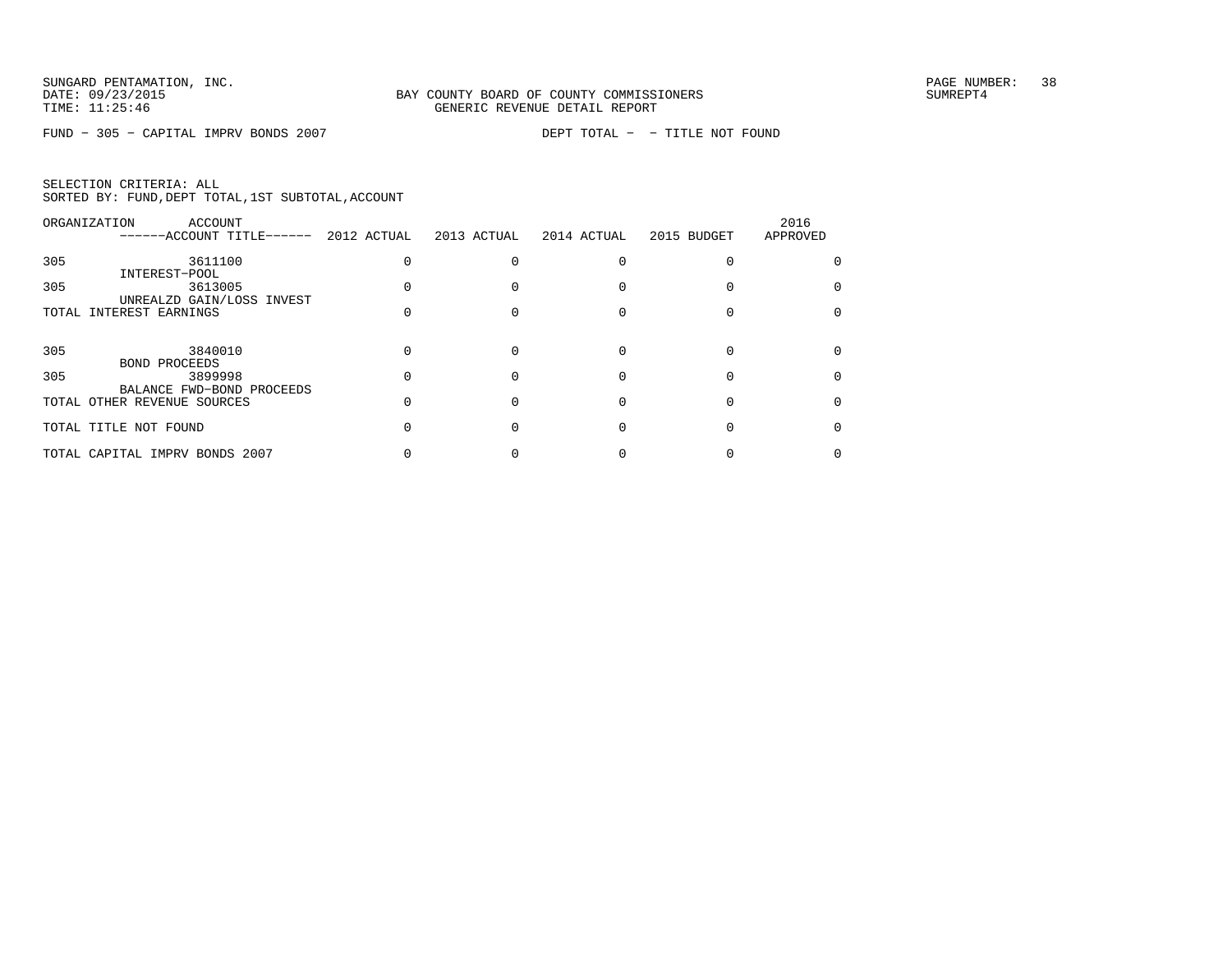FUND − 380 − CEDAR GROVE GENERAL FUND DEPT TOTAL − − TITLE NOT FOUND

|  | SELECTION CRITERIA: ALL |  |                                                    |  |
|--|-------------------------|--|----------------------------------------------------|--|
|  |                         |  | SORTED BY: FUND, DEPT TOTAL, 1ST SUBTOTAL, ACCOUNT |  |

|     | ORGANIZATION<br>ACCOUNT<br>$----ACCOUNT$ TITLE $----$ 2012 ACTUAL |             | 2013 ACTUAL | 2014 ACTUAL  | 2015 BUDGET | 2016<br>APPROVED |
|-----|-------------------------------------------------------------------|-------------|-------------|--------------|-------------|------------------|
| 380 | 3111000                                                           | 0           | $\Omega$    | $\Omega$     | $\mathbf 0$ | 0                |
| 380 | AD VALOREM TAXES<br>3112000                                       | $\Omega$    | $\Omega$    | $\Omega$     | $\Omega$    | $\Omega$         |
| 380 | AD VALOREM TAXES-DELIN.<br>3124101                                | $\mathbf 0$ | 0           | <sup>0</sup> | $\Omega$    | 0                |
|     | LOCAL OPT GAS TAX/1ST-4TH<br>TOTAL TAXES                          | $\Omega$    | O           | $\Omega$     | $\Omega$    | $\Omega$         |
| 380 | 3231001<br>FRANCHISE FEES                                         | $\Omega$    | $\Omega$    | $\Omega$     | $\Omega$    | 0                |
|     | TOTAL FRANCHISE FEES                                              | 0           | $\Omega$    | $\Omega$     | $\Omega$    | $\mathbf 0$      |
| 380 | 3351200<br>ST REV SHARING PROCEEDS                                | 0           | $\Omega$    | $\Omega$     | $\Omega$    | 0                |
| 380 | 3351400<br>LICENSES-MOBILE HOME                                   | $\Omega$    | $\Omega$    | $\Omega$     | $\Omega$    | $\mathbf 0$      |
| 380 | 3351800<br>SALES TAX-LCL GOV/1/2 CEN                              | $\Omega$    | O           | $\Omega$     | $\Omega$    | 0                |
|     | TOTAL INTERGOVERNMENTAL REVENUE                                   | $\Omega$    | $\Omega$    | $\Omega$     | $\Omega$    | $\Omega$         |
| 380 | 3699001<br>OTHER MISC REVENUE                                     | $\Omega$    | O           | $\Omega$     | $\Omega$    | $\Omega$         |
|     | TOTAL MISCELLANEOUS REVENUE                                       | $\Omega$    | $\Omega$    | $\Omega$     | $\Omega$    | 0                |
| 380 | 3611100<br>INTEREST-POOL                                          | 0           | 0           | $\Omega$     | $\Omega$    | 0                |
| 380 | 3613005<br>UNREALZD GAIN/LOSS INVEST                              | $\Omega$    | O           | $\Omega$     | $\Omega$    | $\mathbf 0$      |
|     | TOTAL INTEREST EARNINGS                                           | $\Omega$    | $\Omega$    | $\Omega$     | $\Omega$    | $\mathbf 0$      |
| 380 | 3810001<br>TRNSF FRM GENERAL FD(001)                              | 0           | $\Omega$    | $\Omega$     | $\Omega$    | 0                |
|     | TOTAL OTHER REVENUE SOURCES                                       | $\Omega$    | $\Omega$    | $\Omega$     | $\Omega$    | $\mathbf 0$      |
|     | TOTAL TITLE NOT FOUND                                             | $\Omega$    | O           | $\Omega$     | $\Omega$    | 0                |
|     | TOTAL CEDAR GROVE GENERAL FUND                                    | $\Omega$    | 0           | 0            | 0           | $\Omega$         |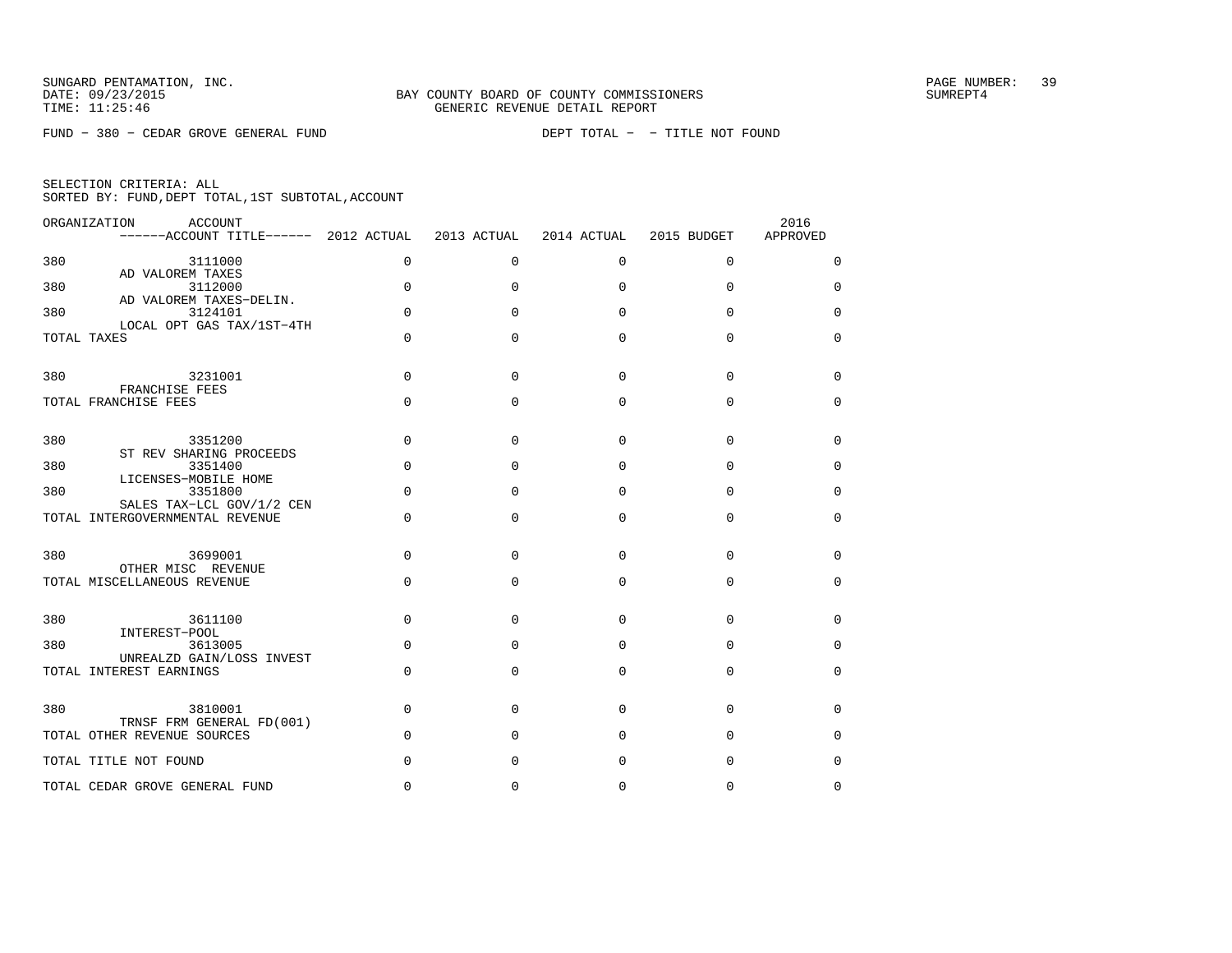FUND − 381 − CEDAR GROVE WATER FUND DEPT TOTAL − − TITLE NOT FOUND

|     | ORGANIZATION<br>ACCOUNT<br>------ACCOUNT TITLE------ 2012 ACTUAL |              | 2013 ACTUAL  | 2014 ACTUAL  | 2015 BUDGET | 2016<br>APPROVED |
|-----|------------------------------------------------------------------|--------------|--------------|--------------|-------------|------------------|
| 381 | 3429014                                                          | $\mathbf 0$  | $\mathbf 0$  | $\mathbf 0$  | $\mathbf 0$ | 0                |
| 381 | CHRG FOR SRV-PLAN REV/ENG<br>3433022<br>UTILITY FEE-RETAIL WATER | $\Omega$     | <sup>0</sup> | $\cap$       | $\Omega$    | $\mathbf 0$      |
| 381 | 3433025<br>WATER FEES-METER                                      | $\Omega$     | U            | U            | U           | $\Omega$         |
| 381 | 3436100<br>CHRGS FOR SERVICE-WTR/SWR                             | $\Omega$     | <sup>0</sup> | $\cap$       | $\Omega$    | $\Omega$         |
|     | TOTAL CHARGES FOR SERVICES                                       | $\Omega$     | $\Omega$     | $\Omega$     | $\Omega$    | $\Omega$         |
| 381 | 3699001                                                          | $\Omega$     | $\Omega$     | $\Omega$     | $\Omega$    | 0                |
| 381 | OTHER MISC REVENUE<br>3699005                                    | <sup>n</sup> | <sup>n</sup> | $\cap$       | $\cap$      | $\Omega$         |
|     | PENALTIES<br>TOTAL MISCELLANEOUS REVENUE                         | <sup>n</sup> | $\Omega$     | $\Omega$     | $\Omega$    | $\Omega$         |
| 381 | 3611100                                                          | $\Omega$     | <sup>0</sup> | U            | $\Omega$    | 0                |
| 381 | INTEREST-POOL<br>3613005                                         | $\Omega$     | U            | $\cap$       | U           | $\Omega$         |
|     | UNREALZD GAIN/LOSS INVEST<br>TOTAL INTEREST EARNINGS             | $\Omega$     | <sup>0</sup> | $\Omega$     | $\Omega$    | $\Omega$         |
| 381 | 3632305                                                          | $\Omega$     | $\Omega$     | $\cap$       | $\Omega$    | $\Omega$         |
|     | IMPACT FEES-WATER<br>TOTAL SPECIAL ASSESSMENTS                   | $\Omega$     | $\Omega$     | $\Omega$     | $\Omega$    | $\mathbf 0$      |
| 381 | 3810424                                                          | $\Omega$     | <sup>0</sup> | <sup>n</sup> | $\cap$      | $\Omega$         |
|     | TRNSF FRM CG RET WTR/WW<br>TOTAL OTHER REVENUE SOURCES           | $\Omega$     | <sup>0</sup> | U            | $\Omega$    | $\Omega$         |
|     | TOTAL TITLE NOT FOUND                                            |              | O            | <sup>0</sup> | O           | 0                |
|     | TOTAL CEDAR GROVE WATER FUND                                     | $\Omega$     | 0            | $\Omega$     | 0           | $\Omega$         |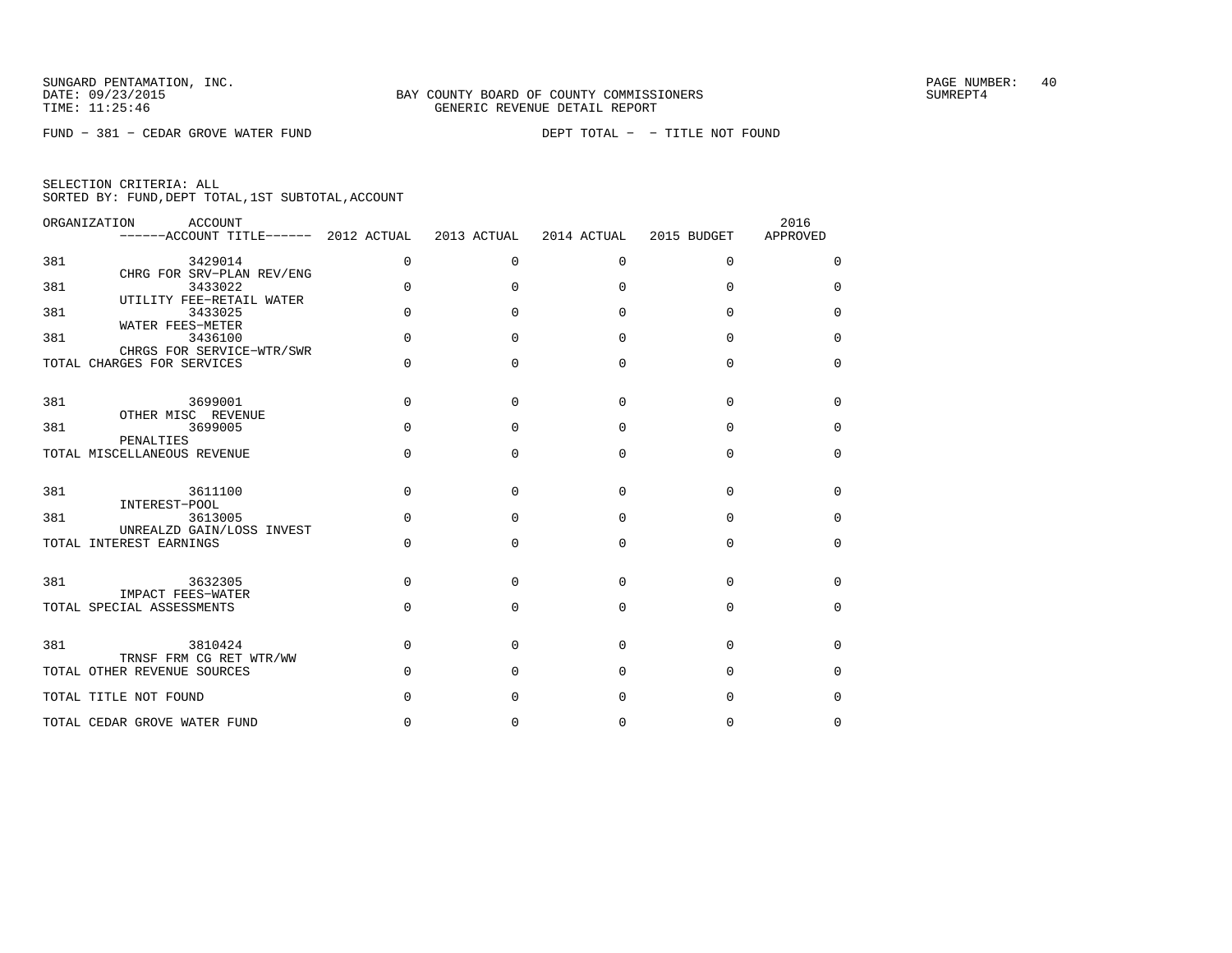FUND − 382 − CEDAR GROVE SEWER FUND DEPT TOTAL − − TITLE NOT FOUND

|  | SELECTION CRITERIA: ALL |                                                    |  |
|--|-------------------------|----------------------------------------------------|--|
|  |                         | SORTED BY: FUND, DEPT TOTAL, 1ST SUBTOTAL, ACCOUNT |  |

|     | ORGANIZATION<br>ACCOUNT<br>------ACCOUNT TITLE------ 2012 ACTUAL |              | 2013 ACTUAL  | 2014 ACTUAL  | 2015 BUDGET | 2016<br>APPROVED |
|-----|------------------------------------------------------------------|--------------|--------------|--------------|-------------|------------------|
| 382 | 3435040<br>UTILITY FEE-RETAIL SEWER                              | $\Omega$     | $\Omega$     | $\Omega$     | $\Omega$    | $\Omega$         |
| 382 | 3436100<br>CHRGS FOR SERVICE-WTR/SWR                             | $\Omega$     | <sup>0</sup> | <sup>n</sup> | U           | $\Omega$         |
|     | TOTAL CHARGES FOR SERVICES                                       |              | U            | U            | $\cap$      | $\Omega$         |
| 382 | 3699001<br>OTHER MISC REVENUE                                    | <sup>n</sup> | U            | <sup>n</sup> | U           | $\Omega$         |
| 382 | 3699005<br>PENALTIES                                             | <sup>n</sup> | U            | U            | $\cap$      | $\Omega$         |
|     | TOTAL MISCELLANEOUS REVENUE                                      | <sup>n</sup> | <sup>0</sup> | $\Omega$     | $\Omega$    | $\Omega$         |
| 382 | 3611100<br>INTEREST-POOL                                         | $\Omega$     | $\Omega$     | $\Omega$     | $\Omega$    | $\Omega$         |
| 382 | 3613005<br>UNREALZD GAIN/LOSS INVEST                             | $\Omega$     | $\Omega$     | $\Omega$     | $\Omega$    | $\Omega$         |
|     | TOTAL INTEREST EARNINGS                                          | $\cap$       | U            | $\cap$       | $\cap$      | $\Omega$         |
| 382 | 3632307                                                          | <sup>n</sup> | U            | U            | $\cap$      | $\Omega$         |
|     | <b>IMPACT FEES-SEWER</b><br>TOTAL SPECIAL ASSESSMENTS            | <sup>n</sup> | <sup>0</sup> | $\cap$       | $\Omega$    | $\Omega$         |
| 382 | 3810424                                                          | $\Omega$     | $\Omega$     | $\cap$       | $\cap$      | $\Omega$         |
| 382 | TRNSF FRM CG RET WTR/WW<br>3899999<br>BALANCE FWD-CASH FORWARD   | $\Omega$     | <sup>0</sup> | U            | $\cap$      | $\Omega$         |
|     | TOTAL OTHER REVENUE SOURCES                                      |              | U            | U            | ∩           | $\Omega$         |
|     | TOTAL TITLE NOT FOUND                                            |              | 0            | 0            | 0           | $\Omega$         |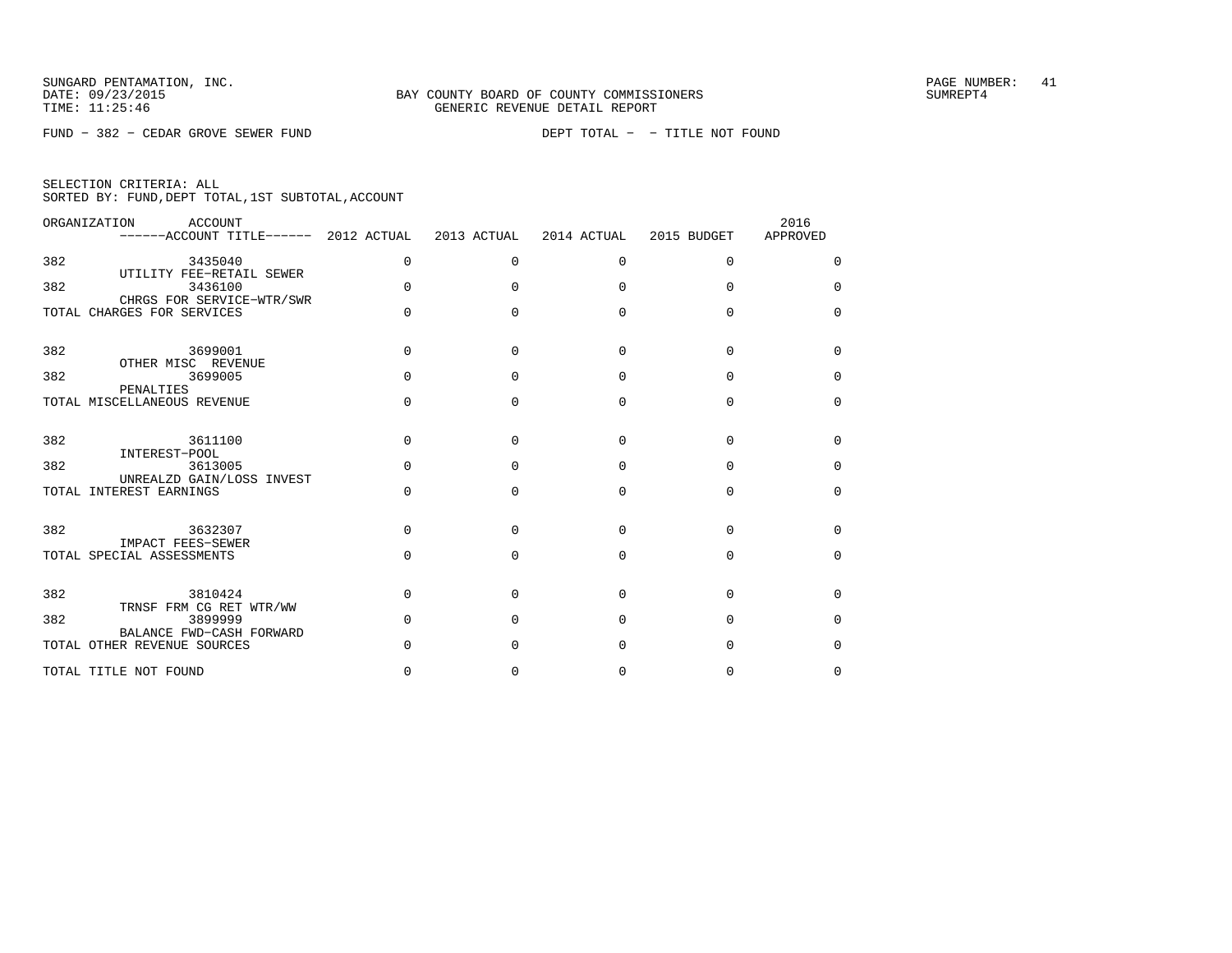FUND − 382 − CEDAR GROVE SEWER FUND DEPT TOTAL − 0382 − CEDAR GROVE SEWER

| ORGANIZATION | ACCOUNT<br>------ACCOUNT TITLE------ | 2012 ACTUAL | 2013 ACTUAL | 2014 ACTUAL | 2015 BUDGET | 2016<br>APPROVED |
|--------------|--------------------------------------|-------------|-------------|-------------|-------------|------------------|
| 0382         | 3899999<br>BALANCE FWD-CASH FORWARD  |             |             |             |             |                  |
|              | TOTAL OTHER REVENUE SOURCES          |             |             |             |             | 0                |
|              | TOTAL CEDAR GROVE SEWER              |             |             |             |             |                  |
|              | TOTAL CEDAR GROVE SEWER FUND         |             |             |             |             |                  |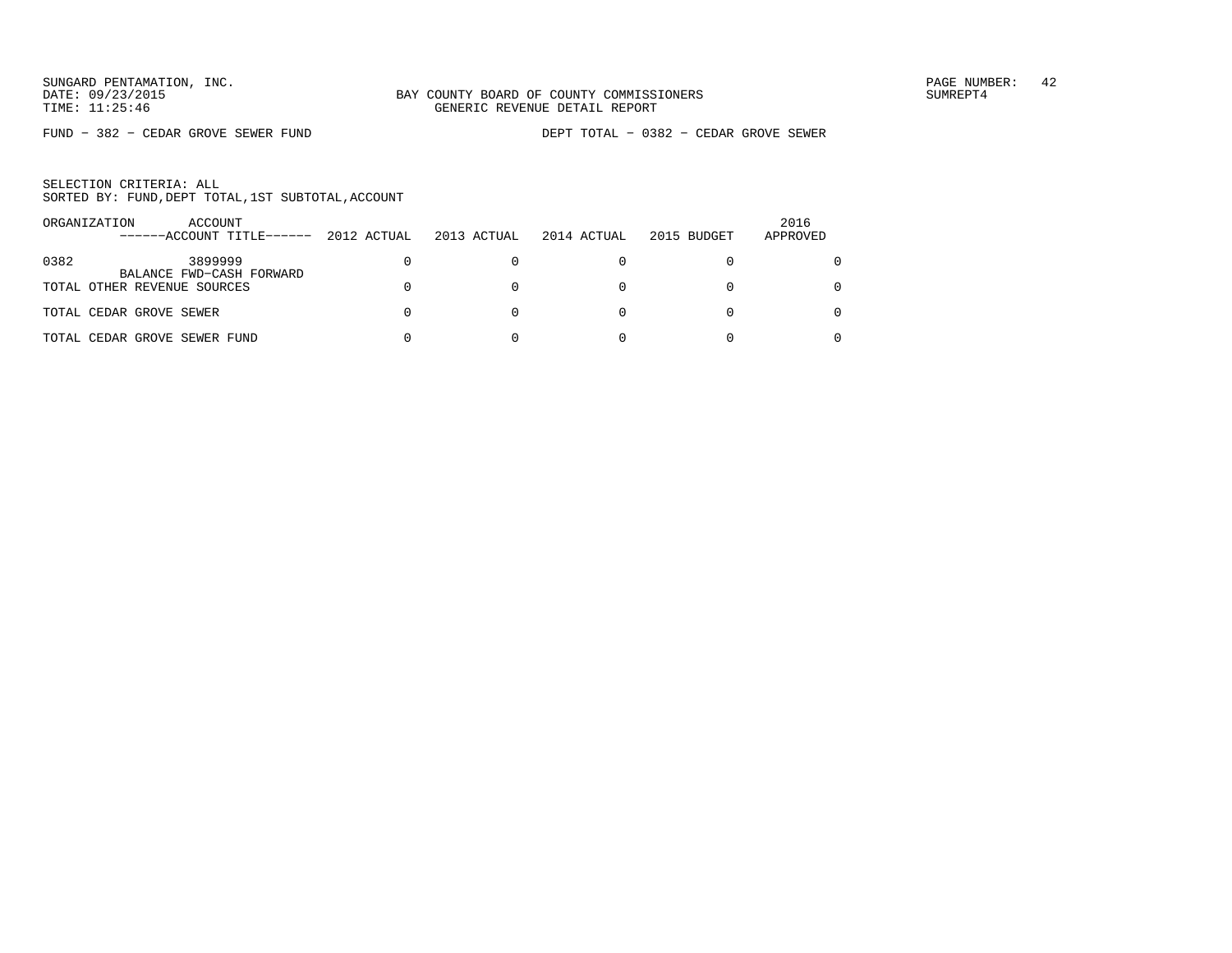FUND − 383 − CEDAR GROVE CRA DEPT TOTAL − − TITLE NOT FOUND

|  | SELECTION CRITERIA: ALL                            |  |  |
|--|----------------------------------------------------|--|--|
|  | SORTED BY: FUND, DEPT TOTAL, 1ST SUBTOTAL, ACCOUNT |  |  |

| ORGANIZATION | ACCOUNT<br>$----ACCOUNT$ TITLE $---2012$ ACTUAL          | 2013 ACTUAL | 2014 ACTUAL | 2015 BUDGET | 2016<br>APPROVED |
|--------------|----------------------------------------------------------|-------------|-------------|-------------|------------------|
| 383          | 3115001                                                  |             |             |             |                  |
| 383          | TIF-CORE CRA<br>3115002                                  |             |             |             |                  |
| TOTAL TAXES  | TIF-BRANNONVILLE CRA                                     |             |             |             |                  |
| 383          | 3611100                                                  |             |             |             |                  |
| 383          | INTEREST-POOL<br>3613005                                 |             |             |             |                  |
|              | UNREALZD GAIN/LOSS INVEST<br>TOTAL INTEREST EARNINGS     |             |             |             |                  |
| 383          | 3810001                                                  |             |             |             |                  |
|              | TRNSF FRM GENERAL FD(001)<br>TOTAL OTHER REVENUE SOURCES |             |             |             |                  |
|              | TOTAL TITLE NOT FOUND                                    |             |             |             |                  |
|              | TOTAL CEDAR GROVE CRA                                    |             |             |             |                  |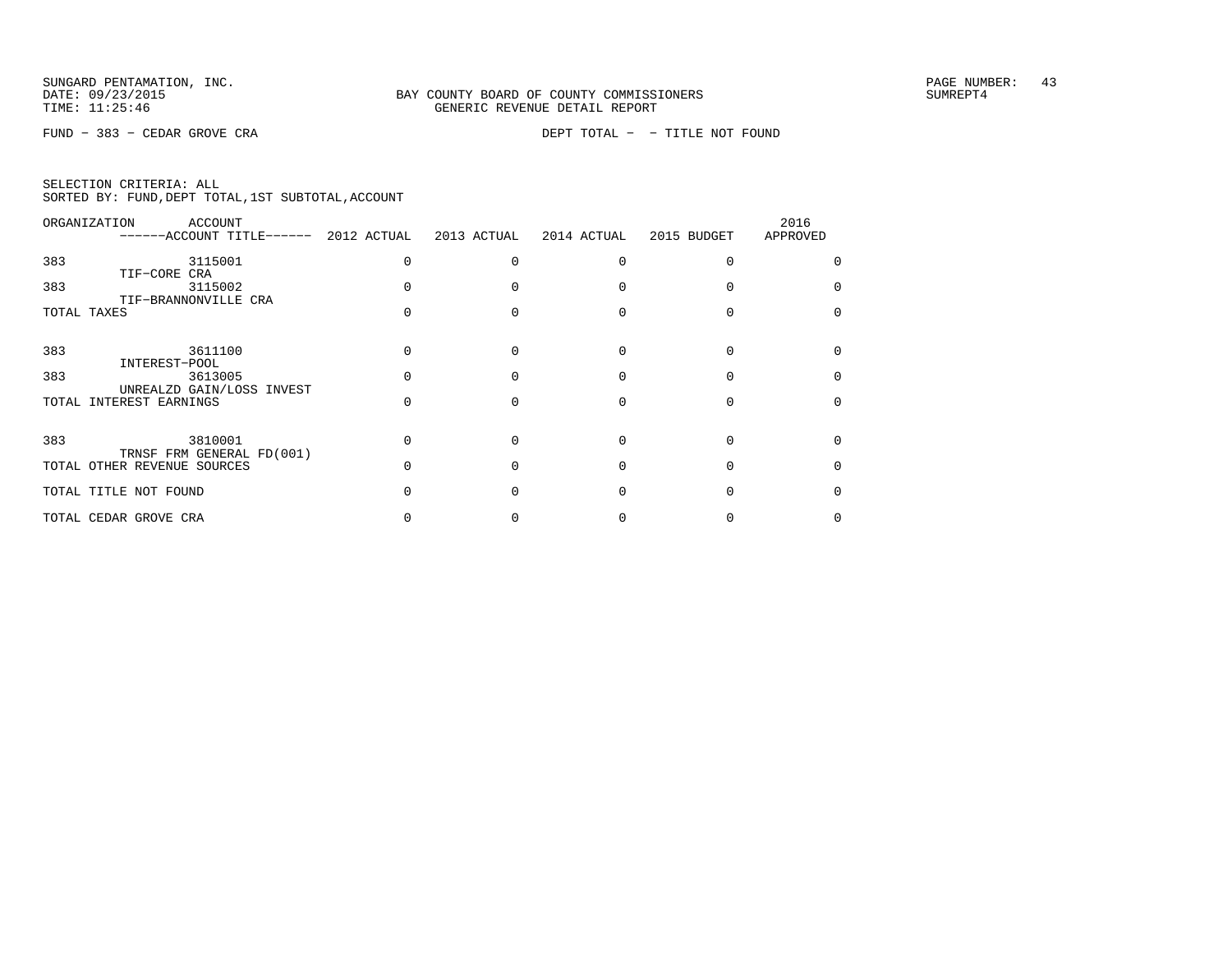SUNGARD PENTAMATION, INC.<br>
BAY COUNTY BOARD OF COUNTY COMMISSIONERS AND SUNREPT4 SUMREPT4

FUND − 401 − WATER SYSTEM REVENUE FUND DEPT TOTAL − − TITLE NOT FOUND

| SELECTION CRITERIA: ALL |  |  |                                                 |  |
|-------------------------|--|--|-------------------------------------------------|--|
|                         |  |  | SORTED BY: FUND,DEPT TOTAL,1ST SUBTOTAL,ACCOUNT |  |

| ORGANIZATION | <b>ACCOUNT</b><br>------ACCOUNT TITLE------ 2012 ACTUAL     |             | 2013 ACTUAL | 2014 ACTUAL | 2015 BUDGET | 2016<br>APPROVED |
|--------------|-------------------------------------------------------------|-------------|-------------|-------------|-------------|------------------|
| 401          | 3312003                                                     | $\Omega$    | $\Omega$    | $\Omega$    | $\Omega$    | $\Omega$         |
| 401          | FED GRANT-EPA<br>3340001                                    | $\mathbf 0$ | $\Omega$    | 0           | $\Omega$    | $\mathbf 0$      |
| 401          | STATE GRANTS<br>3344908                                     | $\mathbf 0$ | 0           | 1,571,269   | 0           | 0                |
| 401          | ST GRANT-NW FL WTR MGT<br>3347906                           | $\Omega$    | $\Omega$    | $\Omega$    | $\Omega$    | $\Omega$         |
|              | ST GRANT-FISH & WILDLIFE<br>TOTAL INTERGOVERNMENTAL REVENUE | $\mathbf 0$ | 0           | 1,571,269   | $\Omega$    | $\Omega$         |
| 401          | 3433005                                                     | 7,745,042   | 8,138,893   | 7,371,924   | 8,099,352   | 8,149,241        |
|              | UTILITY FEE-TREATED WATER                                   |             |             |             |             |                  |
| 401          | 3433007<br>UTILITY FEE-TRTD WTR PCB                         | 7,021,133   | 7, 155, 255 | 7,717,518   | 6,988,585   | 6,874,114        |
| 401          | 3433010<br>UTILITY FEE-RAW WATER                            | 614,091     | 618,143     | 638,193     | 657,150     | 602,313          |
| 401          | 3433025<br>WATER FEES-METER                                 | 0           | $\mathbf 0$ | 0           | 0           | 0                |
| 401          | 3435060                                                     | $\mathbf 0$ | $\mathbf 0$ | 0           | $\Omega$    | 0                |
| 401          | CHRGS FOR SERV-RTL WSTWTR<br>3436100                        | $\Omega$    | $\Omega$    |             | $\Omega$    | $\Omega$         |
|              | CHRGS FOR SERVICE-WTR/SWR<br>TOTAL CHARGES FOR SERVICES     | 15,380,267  | 15,912,290  | 15,727,634  | 15,745,087  | 15,625,668       |
| 401          | 3640010                                                     | 4,300       | 2,250       | $\Omega$    | $\Omega$    | $\Omega$         |
| 401          | SALE OF FIXED ASSETS<br>3659010                             | 2,429       | 633         | 2,104       | $\Omega$    | $\Omega$         |
|              | SALE OF SURPLUS OR SCRAP                                    |             |             |             |             |                  |
| 401          | 3660007<br>CONTRIB-OTHER GOVT UNITS                         | 907         | $\Omega$    | 862         | $\Omega$    | $\Omega$         |
| 401          | 3699001<br>OTHER MISC REVENUE                               | 8,924       | 0           | 26          | $\Omega$    | $\Omega$         |
| 401          | 3699005<br>PENALTIES                                        | 15,631      | 79,752      | 53,526      | $\Omega$    | 50,000           |
| 401          | 3699012                                                     | $\mathbf 0$ | 11,205      | $\mathbf 0$ | $\Omega$    | $\mathbf 0$      |
|              | INSURANCE PROCEEDS<br>TOTAL MISCELLANEOUS REVENUE           | 32,192      | 93,841      | 56,519      | $\mathbf 0$ | 50,000           |
| 401          | 3611100                                                     | 143,532     | 172,465     | 129,793     | $\mathbf 0$ | 120,000          |
| 401          | INTEREST-POOL<br>3611107                                    | $\mathbf 0$ | $\Omega$    | 14,135      | $\Omega$    | 10,000           |
|              | INTEREST                                                    |             |             |             |             |                  |
| 401          | 3613005<br>UNREALZD GAIN/LOSS INVEST                        | 19,875      | 12,871      | $-39,036$   | $\Omega$    | $\Omega$         |
|              | TOTAL INTEREST EARNINGS                                     | 163,407     | 185,336     | 104,892     | $\Omega$    | 130,000          |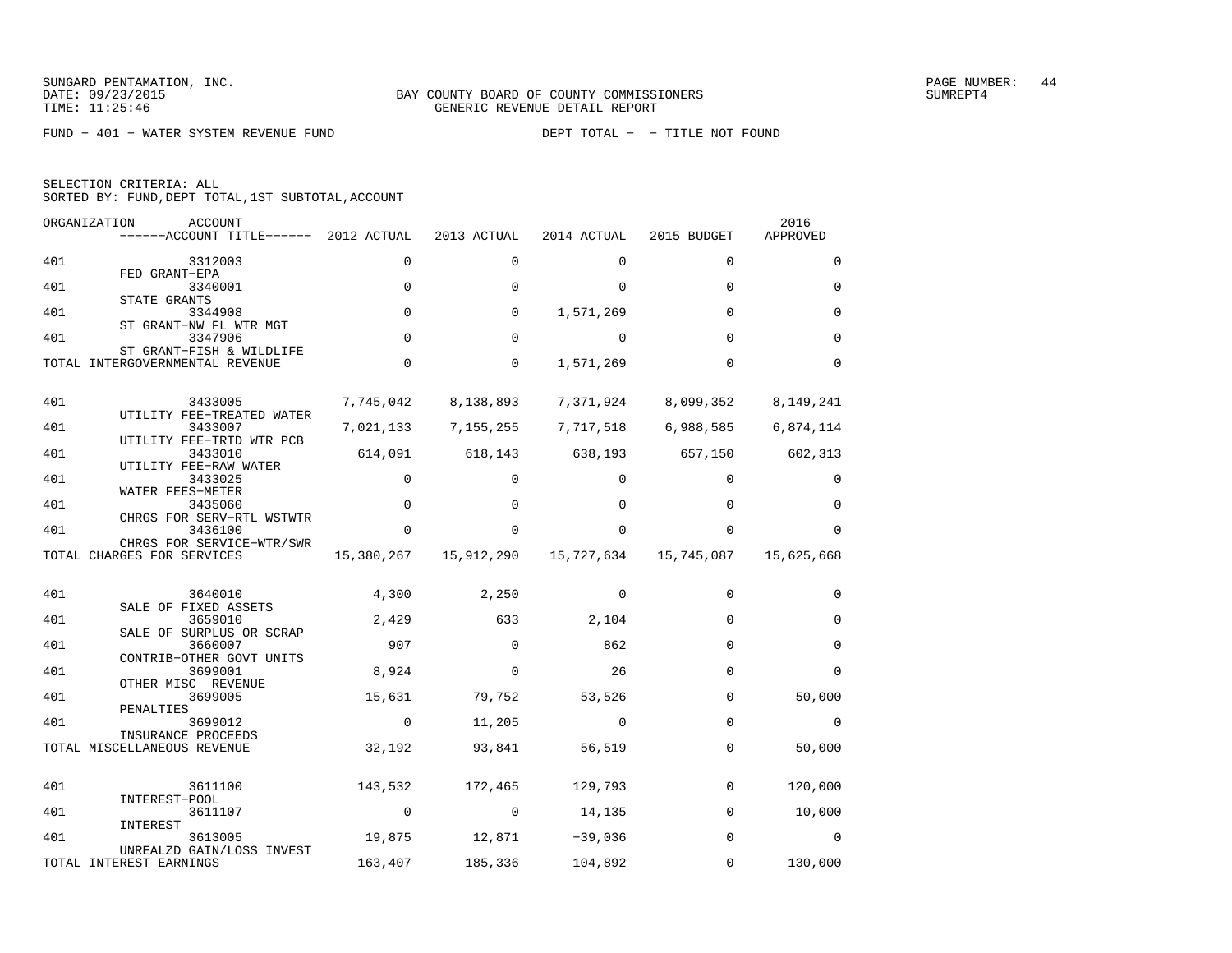FUND − 401 − WATER SYSTEM REVENUE FUND DEPT TOTAL − − TITLE NOT FOUND

| SELECTION CRITERIA: ALL |  |                                                    |  |
|-------------------------|--|----------------------------------------------------|--|
|                         |  | SORTED BY: FUND, DEPT TOTAL, 1ST SUBTOTAL, ACCOUNT |  |

| ORGANIZATION | <b>ACCOUNT</b><br>------ACCOUNT TITLE------ 2012 ACTUAL      |            | 2013 ACTUAL | 2014 ACTUAL | 2015 BUDGET | 2016<br>APPROVED |
|--------------|--------------------------------------------------------------|------------|-------------|-------------|-------------|------------------|
| 401          | 3631001                                                      | 272,510    | 126,701     | 88,465      | $\Omega$    | $\Omega$         |
| 401          | SPECIAL ASSESSMENTS<br>3632304<br>IMPACT FEES-WTR/LAKE MRL   |            | $\Omega$    | 22,490      |             | $\Omega$         |
| 401          | 3632305<br>IMPACT FEES-WATER                                 | 372,569    | 495,249     | 438,406     | 383,000     | 388,485          |
|              | TOTAL SPECIAL ASSESSMENTS                                    | 645,078    | 621,950     | 549,361     | 383,000     | 388,485          |
| 401          | 3810420                                                      | $\Omega$   |             |             |             | $\Omega$         |
| 401          | TRNSF FRM RETAIL WTR(420)<br>3810425                         | $\Omega$   | 42,040      |             | $\Omega$    | $\Omega$         |
| 401          | TRNSF FRM INDUS WSTE(425)<br>3840005                         | 0          | $\Omega$    | 0           | $\Omega$    | $\Omega$         |
| 401          | <b>LOAN PROCEEDS</b><br>3840010                              | $\Omega$   | $\Omega$    | 0           | $\Omega$    | $\Omega$         |
| 401          | <b>BOND PROCEEDS</b><br>3898010<br>CONTRIBUTION-STONE/ARZONA | $\Omega$   | $\Omega$    | 0           | 152,345     | 152,410          |
| 401          | 3899996<br>RESERVE RELEASE                                   |            | U           | 0           | $\Omega$    | $\Omega$         |
| 401          | 3899999<br>BALANCE FWD-CASH FORWARD                          | 0          | $\Omega$    | $\Omega$    | 8,700,000   | 12,120,000       |
|              | TOTAL OTHER REVENUE SOURCES                                  | 0          | 42,040      | 0           | 8,852,345   | 12, 272, 410     |
|              | TOTAL TITLE NOT FOUND                                        | 16,220,945 | 16,855,457  | 18,009,674  | 24,980,432  | 28, 466, 563     |
|              | TOTAL WATER SYSTEM REVENUE FUND                              | 16,220,945 | 16,855,457  | 18,009,674  | 24,980,432  | 28, 466, 563     |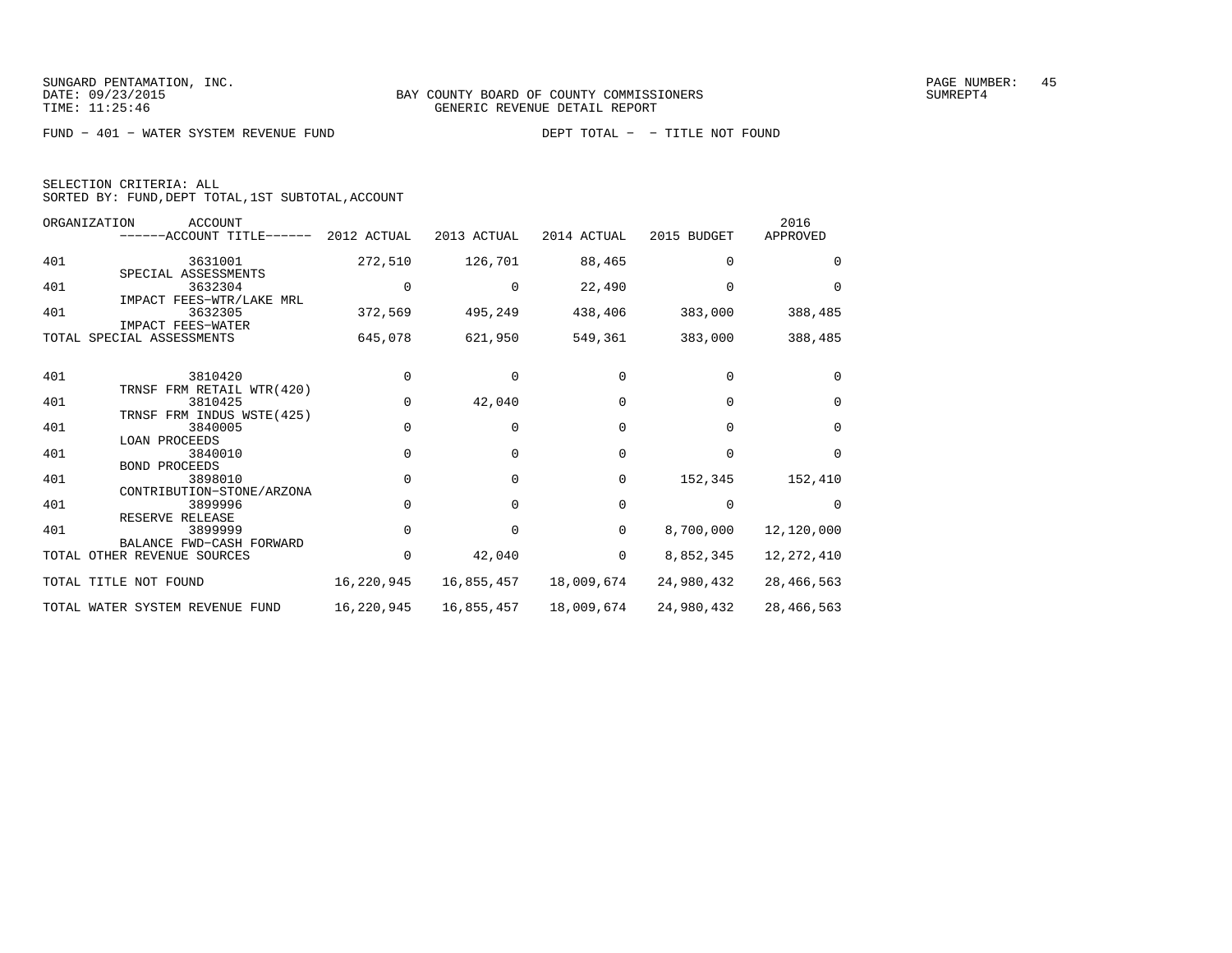## BAY COUNTY BOARD OF COUNTY COMMISSIONERS

## GENERIC REVENUE DETAIL REPORT

## FUND - 412 - JT VENT- MILITARY PT/AWTF

| <b>ACCOUNT</b>        | <b>TITLE</b>                        | 2012 ACTUAL | 2013 ACTUAL  | 2014 ACTUAL | 2015 BUDGET | <b>TENTATIVE</b> |
|-----------------------|-------------------------------------|-------------|--------------|-------------|-------------|------------------|
|                       | <b>REVENUES:</b>                    |             |              |             |             |                  |
| 3435002               | Utility Fees - Domestic Waste       | 2,947,322   | 3,623,947    | 3,637,765   | 2,969,475   | 3,459,640        |
| 3435003               | Utility Fees - Debt Service         | 2,812,295   | 2,792,476    | 2,680,771   | 3,092,658   | 3,093,157        |
| 3435004               | Utility Fees - Reuse Water          | 46,792      | 37,387       | 14,818      | 28,306      | 28,306           |
| 3435020               | Utility Fees - R & R Component      | 340,500     | 340,500      | 340,500     | 340,500     | 340,500          |
| 3435025               | Utility Fees - Reserve Component    | 473,770     | 473,688      | 470,112     | 463,899     | 463,974          |
| 3435060               | Charges for Srv - Retail Wastewater | $\Omega$    | $\Omega$     | $\Omega$    | $\Omega$    | $\Omega$         |
| 3435005               | Charges for Srv - Parker            | 78,563      | 78,672       | 78,563      | 71,616      | 71,616           |
| 3436112               | Charges for Srv - Parks & Rec       | $\Omega$    | $\Omega$     | $\Omega$    | 0           |                  |
| 3436113               | Charges for Srv - Courthouse        |             | $\Omega$     | $\Omega$    | $\left($    |                  |
| 3436120               | Charges for Srv - Ind Wastewater    | 0           | $\Omega$     |             | $\bigcap$   |                  |
| 3436151               | Charges for Srv - Indww Staff       | 0           | $\Omega$     |             | $\Omega$    |                  |
| 3436525               | Charges for Srv - Mexico Beach      | $\Omega$    | $\Omega$     |             | $\Omega$    |                  |
| 3600001               | Miscellaneous Revenue               | $\Omega$    | 2176         | 4601        | $\Omega$    |                  |
| <b>TOTAL REVENUES</b> |                                     | 6,699,242   | 7,348,846    | 7,227,130   | 6,966,454   | 7,457,193        |
|                       | <b>OTHER INCOME:</b>                |             |              |             |             |                  |
| 3312306               | Fed Grant - Hurricane Ivan          | $\Omega$    | $\mathbf{0}$ | $\Omega$    | $\Omega$    | $\Omega$         |
| 3611100               | Interest - Pool                     | 10,489      | 7,535        | 6,954       | 25,010      | 6,175            |
| 3640010               | Sale of Fixed Assets                | $\Omega$    | $\Omega$     | $\Omega$    | $\Omega$    | $\Omega$         |
| 3670001               | Gain on Sale of Investment          | 0           | 2,223        | $\Omega$    | $\Omega$    | $\Omega$         |
| 3699012               | <b>Insurance Proceeds</b>           | $\theta$    | $\Omega$     |             |             |                  |
| 3810001               | Transfer from General Fund (001)    | $\theta$    | $\Omega$     |             | $\Omega$    | $\Omega$         |
| 3810420               | Transfer from Retail W/WW (420)     | $\theta$    | $\Omega$     | 0           | 0           |                  |
| 3840004               | <b>SRF</b> Proceeds                 | 0           | $\Omega$     | $\Omega$    | $\Omega$    | $\Omega$         |
| 3899992               | Balance FWD - R & R                 | 0           | $\Omega$     | $\Omega$    | 300,000     | 285,000          |
| 3899993               | <b>Reserve Release</b>              | 0           | $\Omega$     | $\Omega$    | 463,899     | 440,774          |
| 3899999               | Balance FWD - Cash Forward          | $\Omega$    | $\Omega$     | $\Omega$    | 200,000     | 343,318          |
| TOTAL OTHER INCOME    |                                     | 10,489      | 9,758        | 6,954       | 988,909     | 1,075,267        |
|                       | TOTAL REVENUE AND OTHER INCOME      | \$6,709,731 | \$7,358,604  | \$7,234,084 | \$7,955,363 | \$8,532,460      |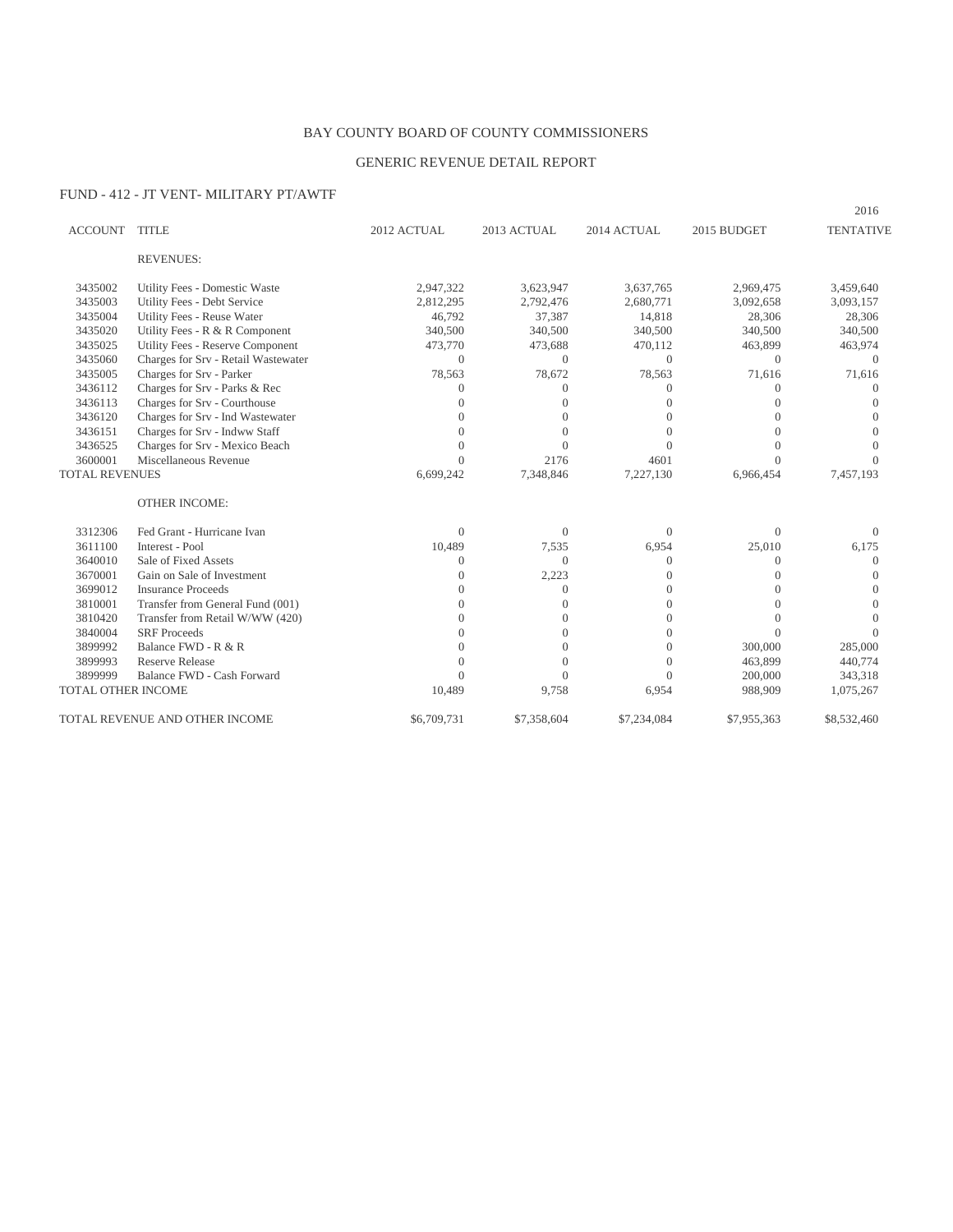FUND − 420 − RETAIL WATER & WASTEWATER DEPT TOTAL − − TITLE NOT FOUND

| SELECTION CRITERIA: ALL |                                                    |  |
|-------------------------|----------------------------------------------------|--|
|                         | SORTED BY: FUND, DEPT TOTAL, 1ST SUBTOTAL, ACCOUNT |  |

|     | ORGANIZATION<br>ACCOUNT<br>------ACCOUNT TITLE------ 2012 ACTUAL 2013 ACTUAL |                |           | 2014 ACTUAL                                           | 2015 BUDGET                   | 2016<br>APPROVED |
|-----|------------------------------------------------------------------------------|----------------|-----------|-------------------------------------------------------|-------------------------------|------------------|
| 420 | 3343106<br>ST GRANT-FLA ENTERPRISE                                           | $\Omega$       | $\Omega$  | $\Omega$                                              | $\Omega$                      | $\Omega$         |
| 420 | 3343108<br>ST GRANT-FL ENTP/AFRL PRJ                                         | $\Omega$       | $\Omega$  | $\Omega$                                              | $\Omega$                      | $\Omega$         |
|     | TOTAL INTERGOVERNMENTAL REVENUE                                              | $\mathbf 0$    | $\Omega$  | $\Omega$                                              | $\Omega$                      | $\Omega$         |
| 420 | 3429014                                                                      | 1,860          | 1,920     |                                                       | $3,120$ $3,420$ $3,420$       |                  |
| 420 | CHRG FOR SRV-PLAN REV/ENG<br>3433022                                         | 1,780,539      | 1,885,695 |                                                       | 2,352,445 2,486,000 2,844,499 |                  |
|     | UTILITY FEE-RETAIL WATER                                                     |                |           |                                                       |                               |                  |
| 420 | 3433025<br>WATER FEES-METER                                                  | 39,265         |           | 55,845 55,400 56,000                                  |                               | 56,000           |
| 420 | 3433027                                                                      | $\overline{0}$ | 10        | $\Omega$                                              | $\Omega$                      | $\Omega$         |
| 420 | UTILITY FEES-TANKERS<br>3435005                                              | $\mathbf 0$    | $\Omega$  | $\Omega$                                              | $\Omega$                      | $\Omega$         |
|     | CHRGS FOR SRV-PARKER                                                         |                |           |                                                       |                               |                  |
| 420 | 3435007                                                                      | 28,736         | 18,558    | 26,130                                                | 19,533                        | 19,532           |
| 420 | CHRGS FOR SRV-MEX BCH<br>3435009                                             | 2,794          | 2,794     | 3,048                                                 | 3,045                         | $\overline{0}$   |
|     | CHRGS FOR SRV-COURT HOUSE                                                    |                |           |                                                       |                               |                  |
| 420 | 3435010<br>CHRGS FOR SRV-PARKS&REC                                           | 2,794          | 2,794     | 3,048                                                 |                               | 3,045 3,045      |
| 420 | 3435011                                                                      | $\overline{0}$ | 1,016     | 3,048                                                 | 3,045                         | 3,045            |
|     | CHRGS FOR SRV-RDS&BRDGS                                                      |                |           |                                                       |                               |                  |
| 420 | 3435030<br>UTILITY FEE-MEX BCH DEBT                                          |                |           | 187,333 187,333 187,333 187,333 187,333               |                               |                  |
| 420 | 3435031                                                                      | 15,714         |           | 15,714   15,714   15,714   15,714                     |                               |                  |
|     | UTILITY FEE-MEX BCH R&R                                                      |                |           |                                                       |                               |                  |
| 420 | 3435032<br>UTILITY FEE-MEX BCH RATE                                          | 28,100         | 28,100    | 28,100                                                | 28,100                        | 28,100           |
| 420 | 3435040                                                                      |                |           | 2,466,726 2,683,899 3,095,260 4,764,497 4,208,999     |                               |                  |
|     | UTILITY FEE-RETAIL SEWER                                                     |                |           |                                                       |                               |                  |
| 420 | 3435045<br>UTILITY FEE-WHLSLE/MEX BC                                         |                |           | 168,137 208,003 204,113 135,711                       |                               | 184,248          |
| 420 | 3435047                                                                      |                |           | 572,884 626,219 814,656                               | 975,601                       | 308,292          |
|     | UTILITY FEE-WHLSLE/TYNDLL                                                    |                |           |                                                       |                               |                  |
| 420 | 3435049<br>UTILITY FEE-R&R/TYNDALL                                           |                |           | $61,457$ $61,457$ $61,457$ $61,457$ $61,457$ $61,457$ |                               |                  |
| 420 | 3435050                                                                      | 12,394         | 13,223    | 16,589                                                |                               | 21,768 7,719     |
|     | UTILITY FEE-TXS/TYNDALL                                                      |                |           |                                                       |                               |                  |
| 420 | 3435052<br>UTILITY FEE-REUSE TYNDALL                                         | 46,792         | 34,917    |                                                       | 14,818 13,483 13,483          |                  |
| 420 | 3435053                                                                      | $\overline{0}$ |           | 10,116 13,488 0                                       |                               | $\Omega$         |
|     | UTILITY FEE-MAINT & DEPRC                                                    |                |           |                                                       |                               |                  |
| 420 | 3435055<br>CAP RESERVATION/TYNDALL                                           | 377,369        |           | 377,369 377,369 377,374 377,374                       |                               |                  |
| 420 | 3435057                                                                      | 848,178        |           | 942,092 1,316,960 1,697,600 1,579,585                 |                               |                  |
|     | CHRGS FOR SRV-AWT STAFF                                                      |                |           |                                                       |                               |                  |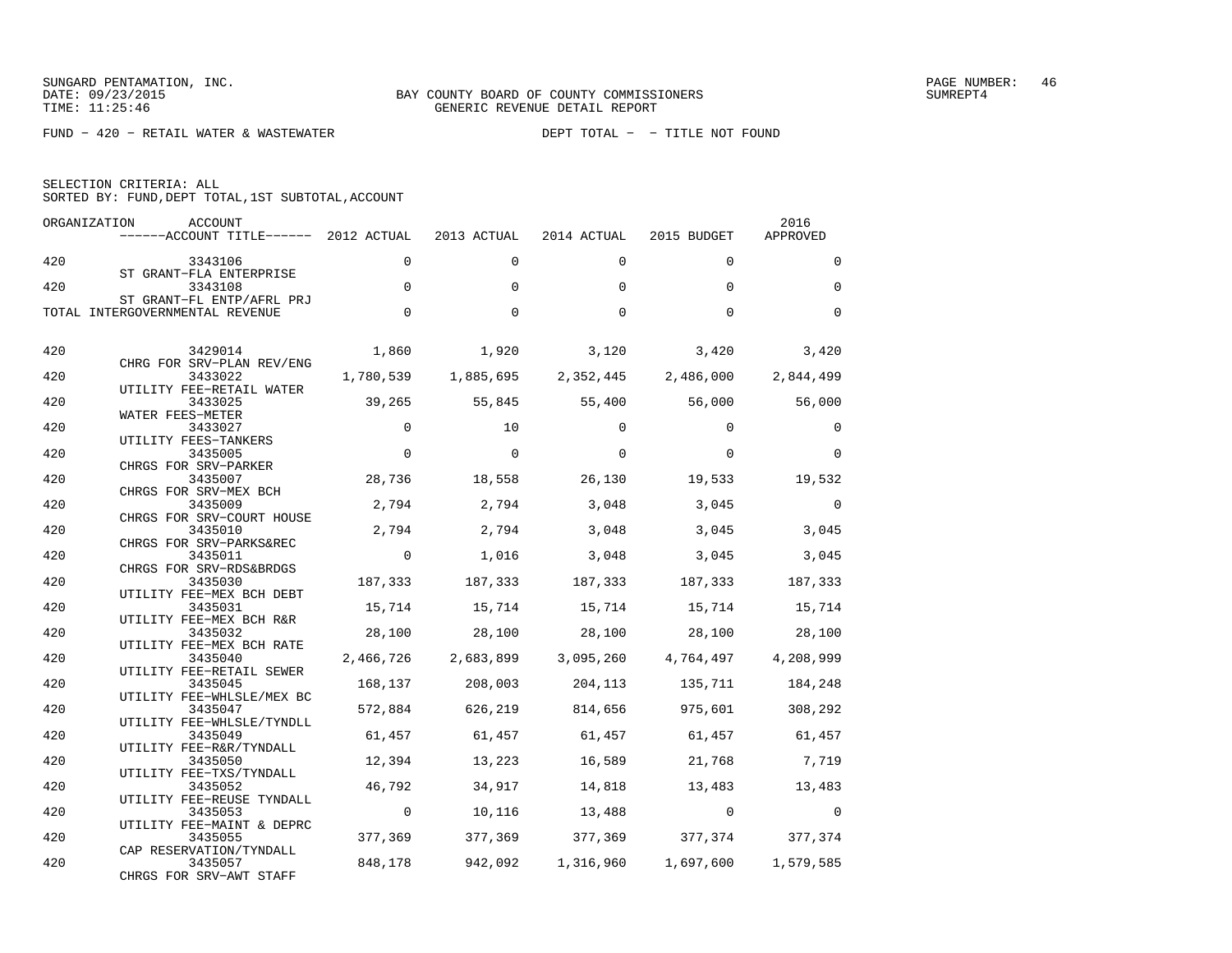FUND − 420 − RETAIL WATER & WASTEWATER DEPT TOTAL − − TITLE NOT FOUND

| SELECTION CRITERIA: ALL |  |  |                                                    |  |
|-------------------------|--|--|----------------------------------------------------|--|
|                         |  |  | SORTED BY: FUND, DEPT TOTAL, 1ST SUBTOTAL, ACCOUNT |  |

| ORGANIZATION | ACCOUNT<br>------ACCOUNT TITLE------ 2012 ACTUAL 2013 ACTUAL 2014 ACTUAL 2015 BUDGET |                |                                                                                                                                                                                                                                                                                                                                    |                               |                                        | 2016<br>APPROVED |
|--------------|--------------------------------------------------------------------------------------|----------------|------------------------------------------------------------------------------------------------------------------------------------------------------------------------------------------------------------------------------------------------------------------------------------------------------------------------------------|-------------------------------|----------------------------------------|------------------|
| 420          | 3436100                                                                              |                |                                                                                                                                                                                                                                                                                                                                    |                               | 24,147 30,580 28,868 30,000 30,000     |                  |
|              | CHRGS FOR SERVICE-WTR/SWR<br>TOTAL CHARGES FOR SERVICES                              |                |                                                                                                                                                                                                                                                                                                                                    | 6,665,218 7,187,654 8,620,965 | 10,882,726 9,931,845                   |                  |
| 420          | 3631050<br>R & M SEWER ESCROW                                                        | $\Omega$       | $\Omega$                                                                                                                                                                                                                                                                                                                           | $\Omega$                      | $\Omega$                               | $\Omega$         |
| 420          | 3659010                                                                              | $\mathbf 0$    | $\Omega$                                                                                                                                                                                                                                                                                                                           | $\Omega$                      | $\Omega$                               | $\mathbf 0$      |
| 420          | SALE OF SURPLUS OR SCRAP<br>3660001<br>CONTRIBUTIONS-PRIVATE SRC                     | $\Omega$       | $\Omega$                                                                                                                                                                                                                                                                                                                           | $\Omega$                      | $\Omega$                               | $\Omega$         |
| 420          | 3660007                                                                              | $\mathbf 0$    | 118,551                                                                                                                                                                                                                                                                                                                            | $\Omega$                      | $\Omega$                               | 157,363          |
| 420          | CONTRIB-OTHER GOVT UNITS<br>3699001<br>OTHER MISC REVENUE                            | 38,875         |                                                                                                                                                                                                                                                                                                                                    | 34,371 39,940                 |                                        | 50,000 40,000    |
| 420          | 3699005                                                                              | 70,590         |                                                                                                                                                                                                                                                                                                                                    |                               | 71,478 86,664 70,000 110,000           |                  |
|              | PENALTIES<br>TOTAL MISCELLANEOUS REVENUE                                             | 109,465        |                                                                                                                                                                                                                                                                                                                                    |                               | 224,400 126,604 120,000                | 307,363          |
| 420          | 3611100                                                                              |                |                                                                                                                                                                                                                                                                                                                                    |                               | 19,946 27,284 13,156 25,000 10,000     |                  |
| 420          | INTEREST-POOL<br>3613005                                                             |                |                                                                                                                                                                                                                                                                                                                                    | $6,316$ $3,162$ $-7,472$      | $\overline{0}$                         | $\overline{0}$   |
|              | UNREALZD GAIN/LOSS INVEST<br>TOTAL INTEREST EARNINGS                                 |                |                                                                                                                                                                                                                                                                                                                                    | 26,262 30,447 5,685           | 25,000                                 | 10,000           |
| 420          | 3632303<br>IMPACT FEES-WTR/RIVER CMP                                                 |                |                                                                                                                                                                                                                                                                                                                                    | $1,655$ 0 1,103               | $\overline{0}$                         | $\Omega$         |
| 420          | 3632304                                                                              | 18,688         | 18,000                                                                                                                                                                                                                                                                                                                             |                               | 9,000 4,000 4,120                      |                  |
| 420          | IMPACT FEES-WTR/LAKE MRL<br>3632305                                                  | 71,023         |                                                                                                                                                                                                                                                                                                                                    | 84,651 71,273                 | 45,000                                 | 46,350           |
| 420          | IMPACT FEES-WATER<br>3632307                                                         | 170,883        | 152,154                                                                                                                                                                                                                                                                                                                            | 127,766                       | 76,000                                 | 45,000           |
| 420          | IMPACT FEES-SEWER<br>3632308                                                         | 3,498          | $\overline{a}$ and $\overline{a}$ and $\overline{a}$ and $\overline{a}$ and $\overline{a}$ and $\overline{a}$ and $\overline{a}$ and $\overline{a}$ and $\overline{a}$ and $\overline{a}$ and $\overline{a}$ and $\overline{a}$ and $\overline{a}$ and $\overline{a}$ and $\overline{a}$ and $\overline{a}$ and $\overline{a}$ and | 2,332                         | $\overline{0}$                         | $\mathbf 0$      |
| 420          | IMPACT FEES-SWR/RIVER CMP<br>3632309                                                 |                |                                                                                                                                                                                                                                                                                                                                    | 66,818 120,000 65,000         | 151,273                                | $\Omega$         |
|              | IMPACT FEES-SWR/LAKE MRL<br>TOTAL SPECIAL ASSESSMENTS                                |                |                                                                                                                                                                                                                                                                                                                                    |                               | 332,566 374,805 276,475 276,273 95,470 |                  |
| 420          | 3810401                                                                              | $\overline{0}$ | $\mathbf 0$                                                                                                                                                                                                                                                                                                                        | $\mathbf 0$                   | $\Omega$                               | 0                |
| 420          | TRNSF FRM WATER SYS (401)<br>3810425                                                 | $\mathbf{0}$   | 178,330                                                                                                                                                                                                                                                                                                                            | $\Omega$                      | $\Omega$                               | 0                |
| 420          | TRNSF FRM INDUS WSTE(425)<br>3840005                                                 | $\Omega$       | $\Omega$                                                                                                                                                                                                                                                                                                                           | $\Omega$                      | $\Omega$                               | $\Omega$         |
| 420          | LOAN PROCEEDS<br>3840010<br>BOND PROCEEDS                                            | $\Omega$       | $\Omega$                                                                                                                                                                                                                                                                                                                           | $\Omega$                      | $\Omega$                               | $\Omega$         |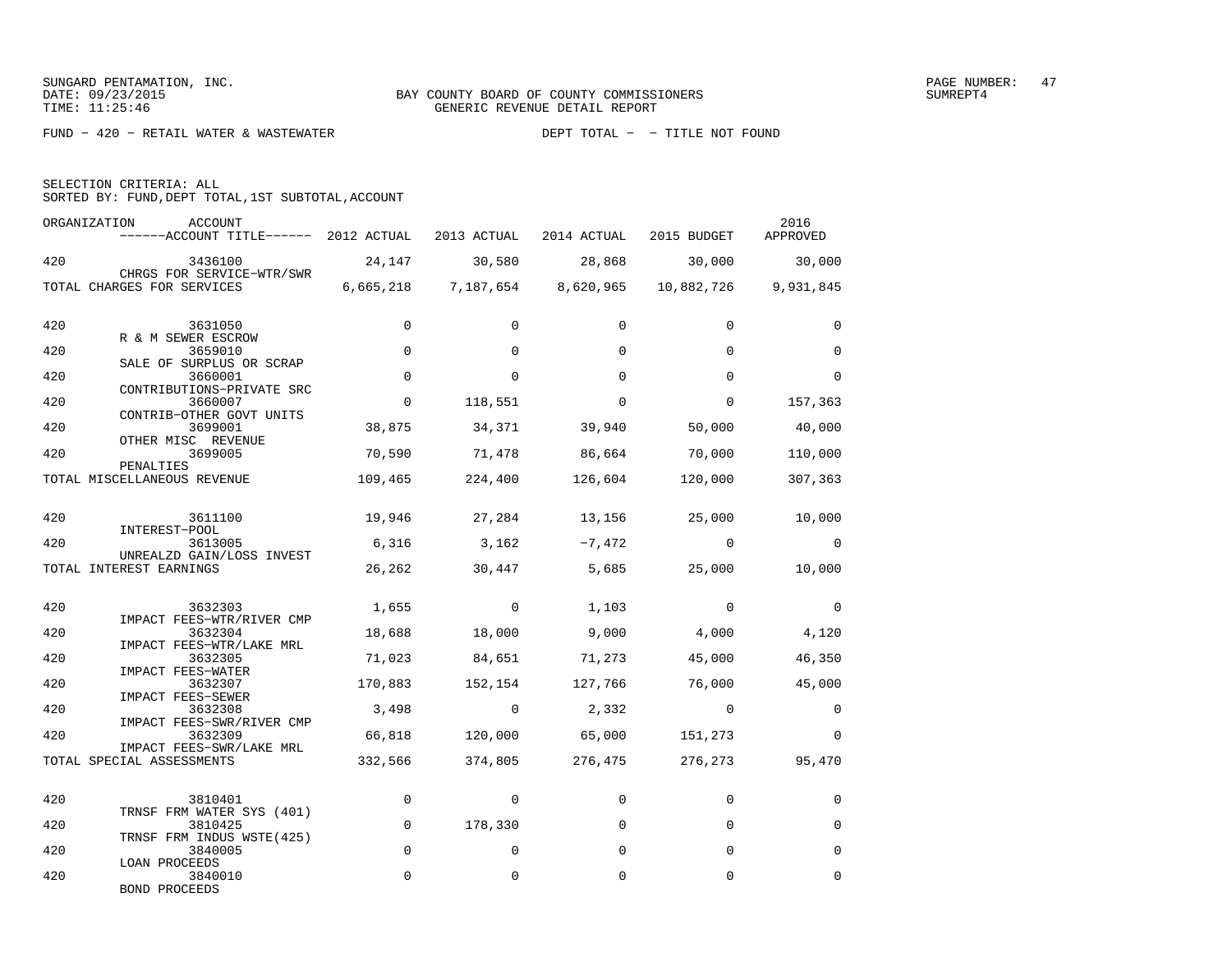FUND − 420 − RETAIL WATER & WASTEWATER DEPT TOTAL − − TITLE NOT FOUND

|     | ORGANIZATION<br><b>ACCOUNT</b>  |             |             |             |             | 2016       |
|-----|---------------------------------|-------------|-------------|-------------|-------------|------------|
|     | ------ACCOUNT TITLE------       | 2012 ACTUAL | 2013 ACTUAL | 2014 ACTUAL | 2015 BUDGET | APPROVED   |
| 420 | 3897001                         |             |             |             |             | $\Omega$   |
|     | CAPITAL CONTRIB-OTHER           |             |             |             |             |            |
| 420 | 3899996                         |             |             | 0           | 1,200,000   | 530,000    |
|     | RESERVE RELEASE                 |             |             |             |             |            |
| 420 | 3899997                         |             |             |             |             |            |
|     | BAL FWD-IMPACT FEES             |             |             |             |             |            |
| 420 | 3899998                         |             |             |             |             | $\Omega$   |
|     | BALANCE FWD-BOND PROCEEDS       |             |             |             |             |            |
| 420 | 3899999                         |             |             |             |             | 800,000    |
|     | BALANCE FWD-CASH FORWARD        |             |             |             |             |            |
|     | TOTAL OTHER REVENUE SOURCES     | 0           | 178,330     | 0           | 1,200,000   | 1,330,000  |
|     | TOTAL TITLE NOT FOUND           | 7,133,510   | 7,995,636   | 9,029,729   | 12,503,999  | 11,674,678 |
|     | TOTAL RETAIL WATER & WASTEWATER | 7,133,510   | 7,995,636   | 9,029,729   | 12,503,999  | 11,674,678 |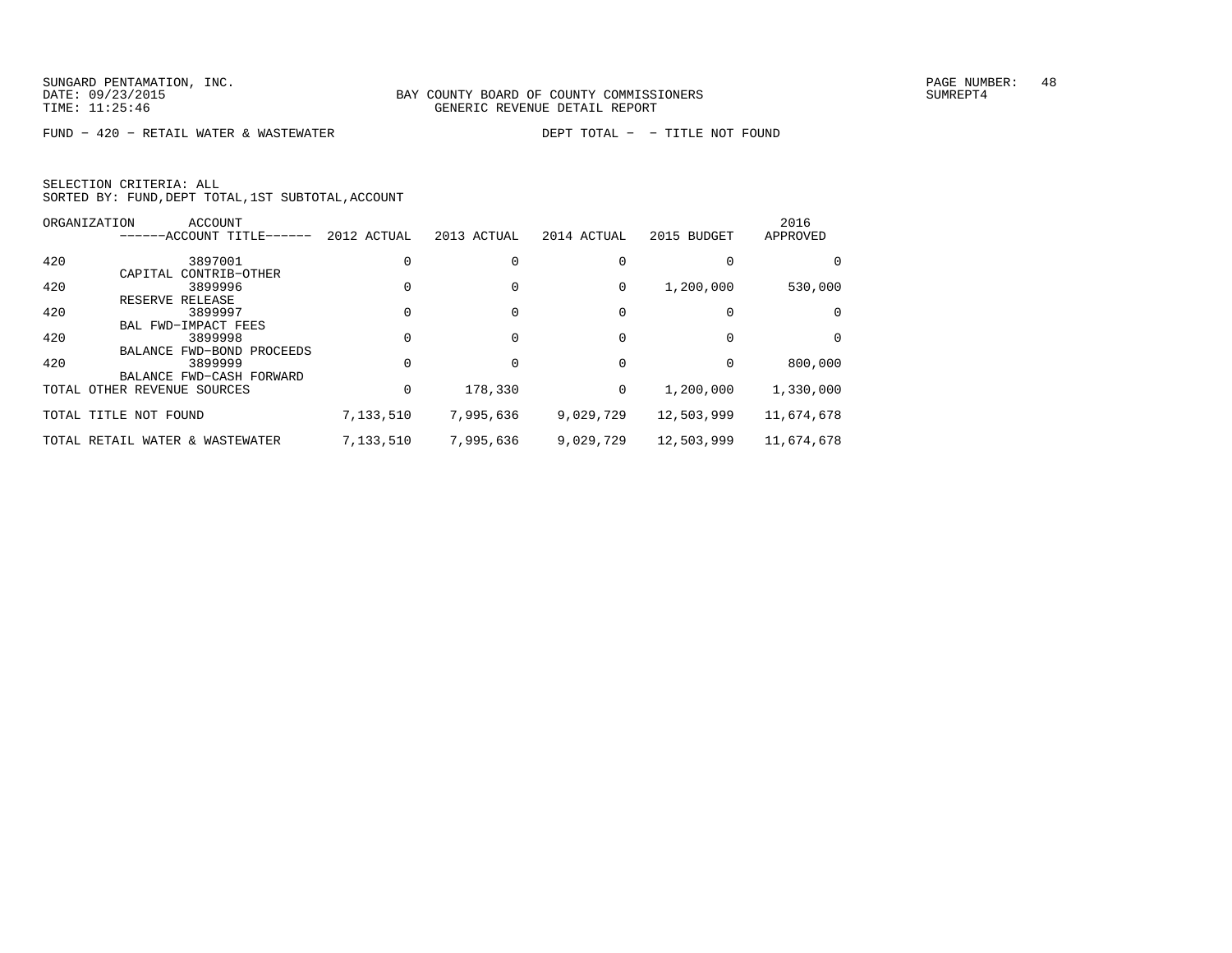FUND − 422 − N BAY RETAIL WTR & WSTWTR DEPT TOTAL − − TITLE NOT FOUND

|  | SELECTION CRITERIA: ALL |                                                    |  |
|--|-------------------------|----------------------------------------------------|--|
|  |                         | SORTED BY: FUND, DEPT TOTAL, 1ST SUBTOTAL, ACCOUNT |  |

| ORGANIZATION | ACCOUNT<br>------ACCOUNT TITLE------ 2012 ACTUAL        |             | 2013 ACTUAL  | 2014 ACTUAL | 2015 BUDGET | 2016<br>APPROVED |
|--------------|---------------------------------------------------------|-------------|--------------|-------------|-------------|------------------|
| 422          | 3429014                                                 | $\mathbf 0$ | $\Omega$     | $\mathbf 0$ | $\Omega$    | 0                |
| 422          | CHRG FOR SRV-PLAN REV/ENG<br>3433022                    | $\Omega$    | $\mathbf{0}$ | $\mathbf 0$ | 0           | $\mathbf 0$      |
| 422          | UTILITY FEE-RETAIL WATER<br>3433025                     | $\Omega$    | $\Omega$     | $\Omega$    | $\Omega$    | 0                |
| 422          | WATER FEES-METER<br>3435040                             | $\Omega$    | $\Omega$     | $\Omega$    | $\Omega$    | $\mathbf 0$      |
| 422          | UTILITY FEE-RETAIL SEWER<br>3436100                     | $\Omega$    | $\Omega$     | $\Omega$    | $\Omega$    | $\Omega$         |
|              | CHRGS FOR SERVICE-WTR/SWR<br>TOTAL CHARGES FOR SERVICES | $\mathbf 0$ | $\Omega$     | $\Omega$    | $\mathbf 0$ | $\mathbf 0$      |
| 422          | 3699001                                                 | $\Omega$    | $\Omega$     | $\Omega$    | $\Omega$    | 0                |
| 422          | OTHER MISC REVENUE<br>3699005                           | $\Omega$    | $\Omega$     | $\Omega$    | $\Omega$    | $\mathbf 0$      |
|              | PENALTIES<br>TOTAL MISCELLANEOUS REVENUE                | $\Omega$    | $\Omega$     | $\Omega$    | $\Omega$    | 0                |
| 422          | 3611100                                                 | $\Omega$    | $\Omega$     | $\Omega$    | $\Omega$    | $\mathbf 0$      |
| 422          | INTEREST-POOL<br>3613005                                | $\Omega$    | $\Omega$     | $\Omega$    | $\Omega$    | 0                |
|              | UNREALZD GAIN/LOSS INVEST<br>TOTAL INTEREST EARNINGS    | $\Omega$    | $\Omega$     | $\Omega$    | $\Omega$    | $\Omega$         |
|              |                                                         |             |              |             |             |                  |
| 422          | 3632304<br>IMPACT FEES-WTR/LAKE MRL                     | $\Omega$    | $\Omega$     | $\Omega$    | $\mathbf 0$ | $\mathbf 0$      |
| 422          | 3632305<br>IMPACT FEES-WATER                            | $\Omega$    | $\Omega$     | $\Omega$    | $\Omega$    | 0                |
| 422          | 3632307<br><b>IMPACT FEES-SEWER</b>                     | $\mathbf 0$ | $\Omega$     | $\Omega$    | $\Omega$    | $\mathbf 0$      |
| 422          | 3632309<br>IMPACT FEES-SWR/LAKE MRL                     | $\Omega$    | $\Omega$     | $\Omega$    | $\Omega$    | 0                |
|              | TOTAL SPECIAL ASSESSMENTS                               | $\Omega$    | $\Omega$     | $\Omega$    | $\mathbf 0$ | 0                |
| 422          | 3840005                                                 | $\mathbf 0$ | $\Omega$     | $\Omega$    | $\Omega$    | 0                |
| 422          | LOAN PROCEEDS<br>3840010                                | $\mathbf 0$ | $\Omega$     | $\Omega$    | $\Omega$    | 0                |
| 422          | <b>BOND PROCEEDS</b><br>3897001                         | $\Omega$    | $\Omega$     | $\Omega$    | $\Omega$    | 0                |
| 422          | CAPITAL CONTRIB-OTHER<br>3899999                        | $\Omega$    | $\Omega$     | $\Omega$    | $\mathbf 0$ | $\mathbf 0$      |
|              | BALANCE FWD-CASH FORWARD<br>TOTAL OTHER REVENUE SOURCES | $\Omega$    | $\Omega$     | $\Omega$    | $\Omega$    | $\Omega$         |
|              | TOTAL TITLE NOT FOUND                                   | $\Omega$    | $\Omega$     | 0           | $\Omega$    | $\mathbf 0$      |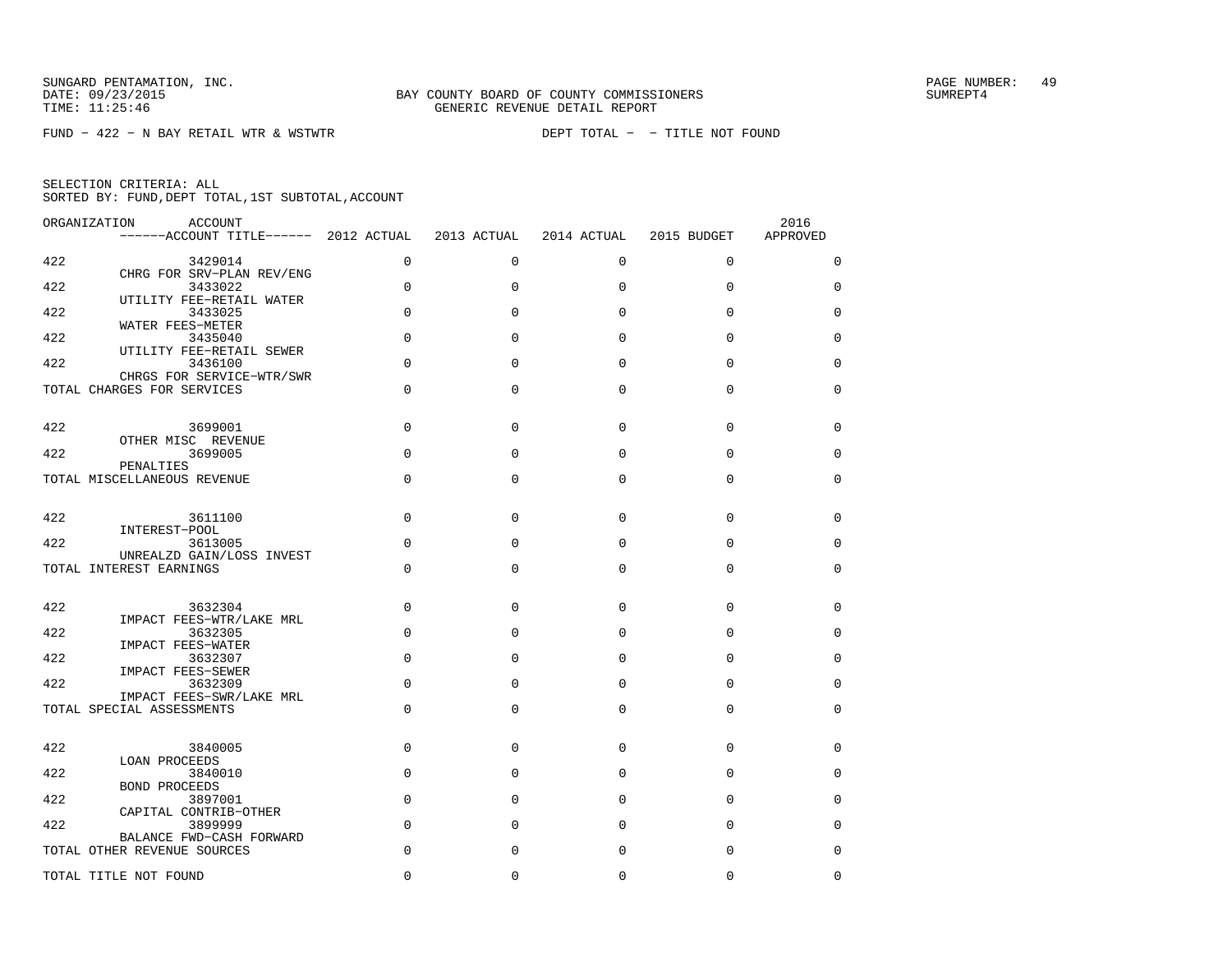FUND − 422 − N BAY RETAIL WTR & WSTWTR DEPT TOTAL − − TITLE NOT FOUND

| ORGANIZATION                    | ACCOUNT                                                                  |  |  | 2016     |
|---------------------------------|--------------------------------------------------------------------------|--|--|----------|
|                                 | $---ACCOUNT$ TITLE $---$ 2012 ACTUAL 2013 ACTUAL 2014 ACTUAL 2015 BUDGET |  |  | APPROVED |
| TOTAL N BAY RETAIL WTR & WSTWTR |                                                                          |  |  |          |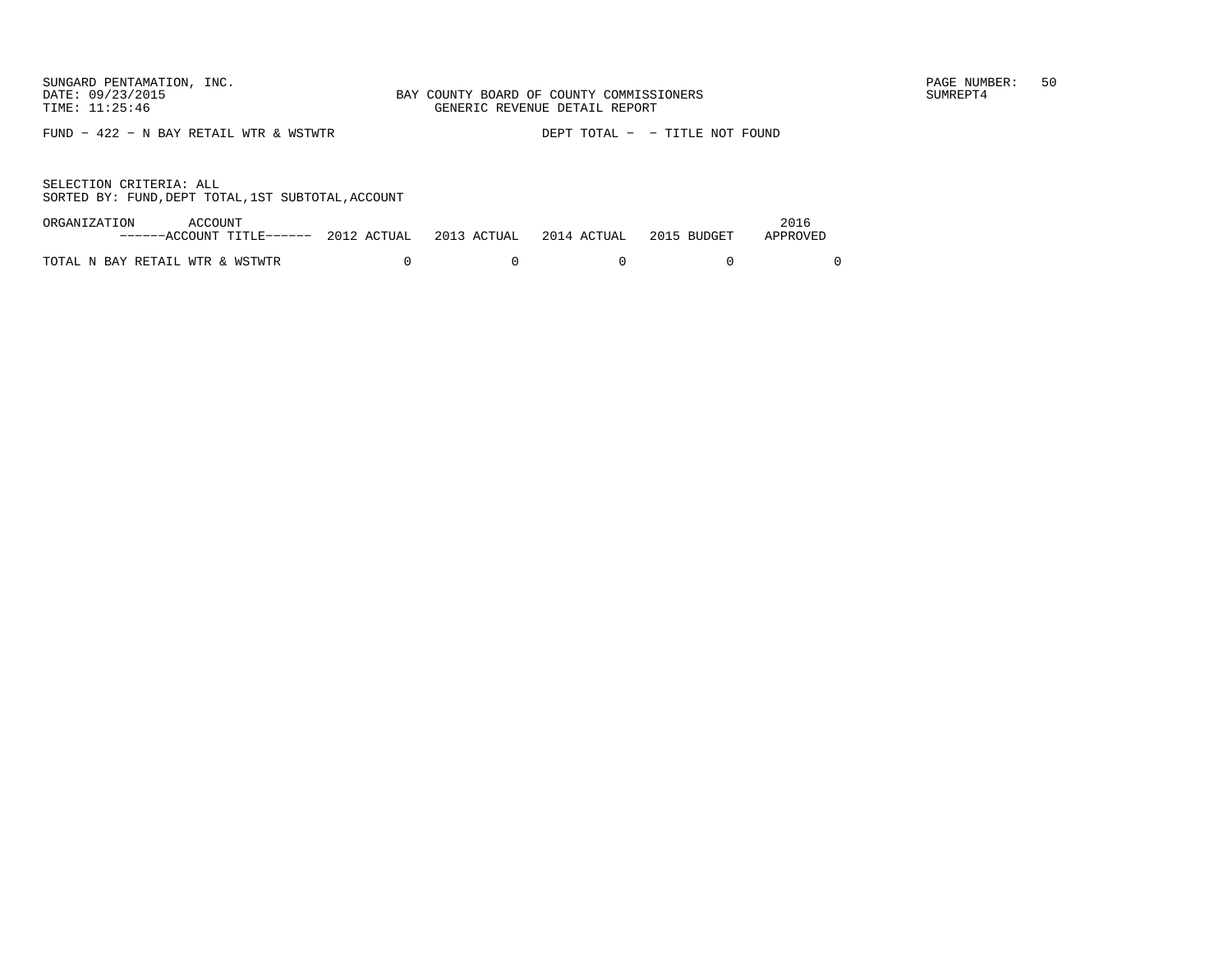FUND − 424 − CEDAR GRV−RETAIL WTR & WW DEPT TOTAL − − TITLE NOT FOUND

| ORGANIZATION<br><b>ACCOUNT</b><br>------ACCOUNT TITLE------ 2012 ACTUAL |             | 2013 ACTUAL | 2014 ACTUAL | 2015 BUDGET | 2016<br>APPROVED |
|-------------------------------------------------------------------------|-------------|-------------|-------------|-------------|------------------|
| 424<br>3429014                                                          | $\mathbf 0$ | $\mathbf 0$ | 0           | $\mathbf 0$ | 0                |
| CHRG FOR SRV-PLAN REV/ENG<br>424<br>3433022                             | $\Omega$    | $\Omega$    | $\Omega$    | $\Omega$    | $\Omega$         |
| UTILITY FEE-RETAIL WATER<br>424<br>3433025                              | 0           | $\Omega$    | $\Omega$    | $\Omega$    | $\mathbf 0$      |
| WATER FEES-METER<br>424<br>3435040                                      | $\mathbf 0$ | $\Omega$    | $\Omega$    | $\Omega$    | 0                |
| UTILITY FEE-RETAIL SEWER<br>424<br>3436100                              | $\Omega$    | $\Omega$    | $\Omega$    | $\Omega$    | $\mathbf 0$      |
| CHRGS FOR SERVICE-WTR/SWR<br>TOTAL CHARGES FOR SERVICES                 | 0           | $\Omega$    | $\Omega$    | $\mathbf 0$ | 0                |
|                                                                         |             |             |             |             |                  |
| 424<br>3699001<br>OTHER MISC REVENUE                                    | $\mathbf 0$ | $\Omega$    | $\Omega$    | $\Omega$    | $\mathbf 0$      |
| 424<br>3699005<br>PENALTIES                                             | 0           | $\Omega$    | $\Omega$    | $\Omega$    | 0                |
| TOTAL MISCELLANEOUS REVENUE                                             | $\Omega$    | $\Omega$    | $\Omega$    | $\Omega$    | 0                |
| 424<br>3611100<br>INTEREST-POOL                                         | $\Omega$    | $\Omega$    | $\Omega$    | $\Omega$    | 0                |
| 424<br>3613005                                                          | $\Omega$    | $\Omega$    | $\Omega$    | $\Omega$    | $\Omega$         |
| UNREALZD GAIN/LOSS INVEST<br>TOTAL INTEREST EARNINGS                    | 0           | $\Omega$    | $\Omega$    | $\Omega$    | 0                |
| 424<br>3632305                                                          | $\Omega$    | $\Omega$    | $\Omega$    | $\Omega$    | $\Omega$         |
| IMPACT FEES-WATER                                                       |             |             |             |             |                  |
| 424<br>3632307<br><b>IMPACT FEES-SEWER</b>                              | 0           | $\Omega$    | $\Omega$    | $\Omega$    | 0                |
| TOTAL SPECIAL ASSESSMENTS                                               | 0           | $\Omega$    | $\Omega$    | $\mathbf 0$ | 0                |
| 424<br>3810382<br>TRNSF FRM CEDAR GRV SWR                               | $\Omega$    | $\Omega$    | $\Omega$    | $\Omega$    | 0                |
| 424<br>3840010                                                          | $\Omega$    | $\Omega$    | $\Omega$    | $\Omega$    | $\Omega$         |
| <b>BOND PROCEEDS</b><br>424<br>3899999                                  | 0           | $\Omega$    | $\Omega$    | $\Omega$    | 0                |
| BALANCE FWD-CASH FORWARD<br>TOTAL OTHER REVENUE SOURCES                 | 0           | $\Omega$    | 0           | 0           | 0                |
| TOTAL TITLE NOT FOUND                                                   | $\Omega$    | $\Omega$    | $\Omega$    | $\mathbf 0$ | $\mathbf 0$      |
| TOTAL CEDAR GRV-RETAIL WTR & WW                                         | $\Omega$    | $\Omega$    | $\Omega$    | $\Omega$    | $\Omega$         |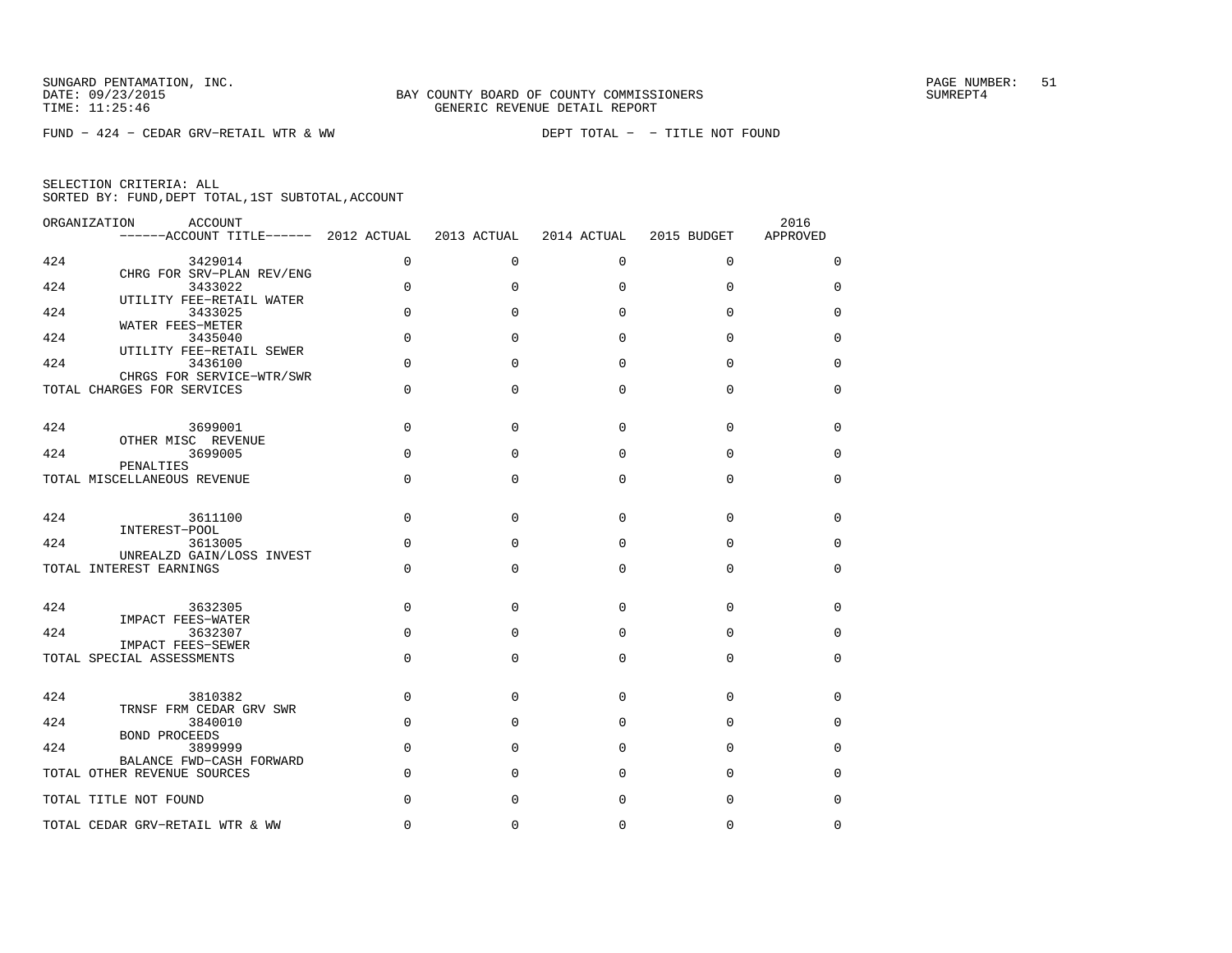FUND − 425 − INDUSTRIAL WASTEWATER DEPT TOTAL − − TITLE NOT FOUND

|  | SELECTION CRITERIA: ALL |                                                    |  |
|--|-------------------------|----------------------------------------------------|--|
|  |                         | SORTED BY: FUND, DEPT TOTAL, 1ST SUBTOTAL, ACCOUNT |  |

|       | ORGANIZATION<br>ACCOUNT<br>------ACCOUNT TITLE------ 2012 ACTUAL |           | 2013 ACTUAL          | 2014 ACTUAL | 2015 BUDGET | 2016<br>APPROVED |
|-------|------------------------------------------------------------------|-----------|----------------------|-------------|-------------|------------------|
| 425   | 3412001                                                          |           | $\Omega$             | $\Omega$    | $\Omega$    | $\Omega$         |
| 425   | CHRGS FOR SERVICE<br>3435501                                     | 94,882    | $\Omega$             | $\Omega$    | $\Omega$    | $\Omega$         |
| 425   | CHRGS FOR SRV-3% ADMIN<br>3435505                                |           | 3, 162, 735 872, 528 | $\Omega$    | $\Omega$    | 0                |
| 425   | CHRGS FOR SRV-STONE<br>3435512                                   | 278,069   | 61,913               | $\Omega$    | $\Omega$    | 0                |
|       | CHRGS FOR SRV-ARIZONA CHM<br>TOTAL CHARGES FOR SERVICES          |           | 3,535,686 934,442    | $\Omega$    | $\Omega$    | $\Omega$         |
|       |                                                                  |           |                      |             |             |                  |
| 425   | 3640010<br>SALE OF FIXED ASSETS                                  | $\Omega$  | $\Omega$             | $\Omega$    | $\Omega$    | $\Omega$         |
|       | TOTAL MISCELLANEOUS REVENUE                                      | $\Omega$  | $\Omega$             | $\Omega$    | $\Omega$    | $\Omega$         |
| 425   | 3611100<br>INTEREST-POOL                                         | 8,765     | 5,646                | $\Omega$    | $\Omega$    | $\Omega$         |
| 425   | 3613005<br>UNREALZD GAIN/LOSS INVEST                             | 2,942     | 534                  | $\Omega$    | $\Omega$    | 0                |
| TOTAL | INTEREST EARNINGS                                                | 11,707    | 6,180                | $\Omega$    | $\Omega$    | $\Omega$         |
| 425   | 3899999                                                          | $\Omega$  | $\Omega$             | $\Omega$    | $\Omega$    | 0                |
|       | BALANCE FWD-CASH FORWARD<br>TOTAL OTHER REVENUE SOURCES          | $\cap$    | $\Omega$             | $\cap$      | $\Omega$    | 0                |
|       | TOTAL TITLE NOT FOUND                                            | 3,547,393 | 940,621              | $\Omega$    | $\Omega$    | $\Omega$         |
|       | TOTAL INDUSTRIAL WASTEWATER                                      | 3,547,393 | 940,621              | 0           | 0           | 0                |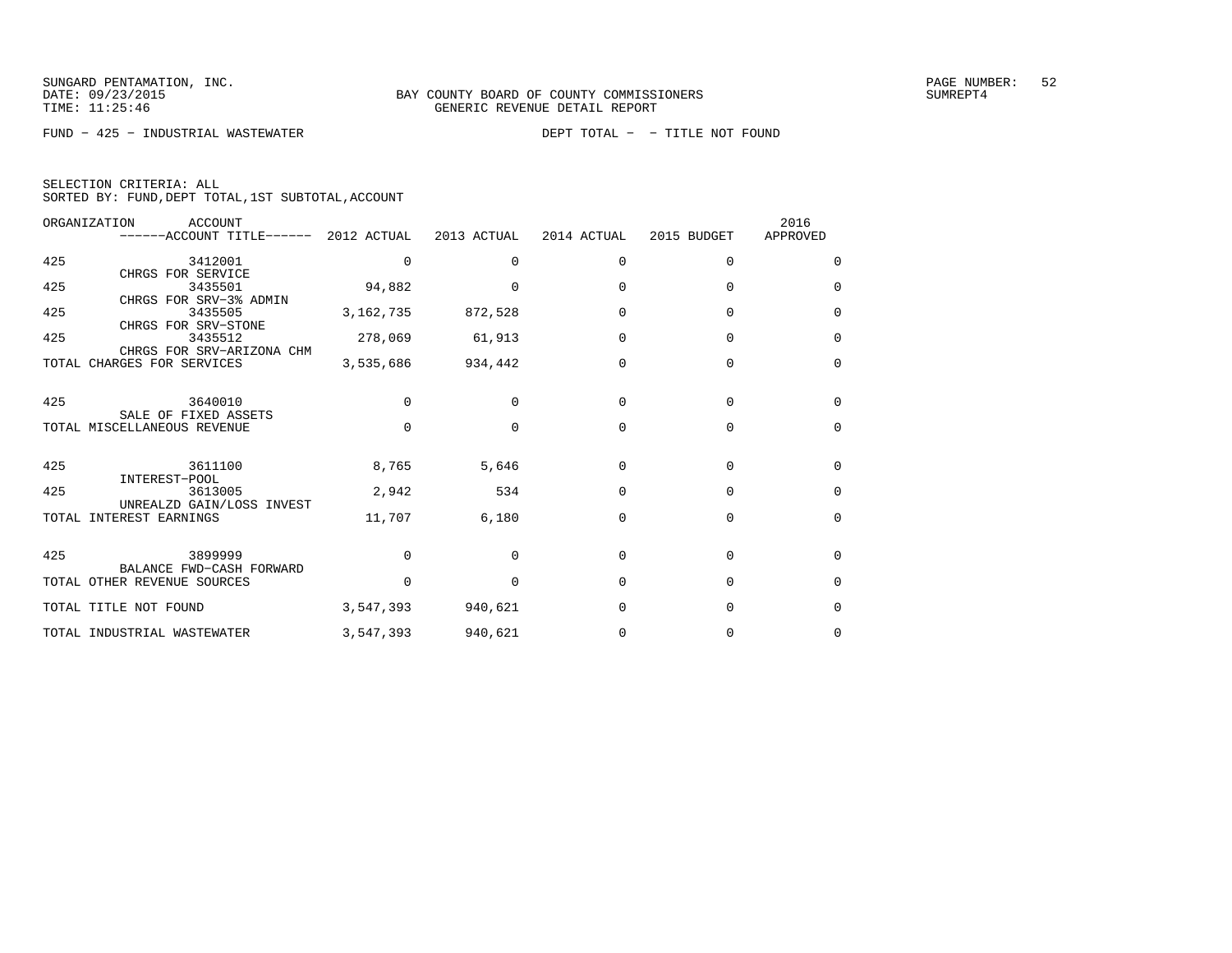FUND − 430 − SOLID WASTE FUND DEPT TOTAL − − TITLE NOT FOUND

| SELECTION CRITERIA: ALL |                                                    |
|-------------------------|----------------------------------------------------|
|                         | SORTED BY: FUND, DEPT TOTAL, 1ST SUBTOTAL, ACCOUNT |
|                         |                                                    |

| ORGANIZATION | ACCOUNT<br>------ACCOUNT TITLE------ 2012 ACTUAL             |             | 2013 ACTUAL | 2014 ACTUAL | 2015 BUDGET | 2016<br>APPROVED |
|--------------|--------------------------------------------------------------|-------------|-------------|-------------|-------------|------------------|
| 430          | 3290010                                                      | 1,400       | 2,100       | 3,000       | 2,500       | 2,500            |
|              | LICENSE & PERMIT/SOLID WS<br>TOTAL LICENSES AND PERMITS      | 1,400       | 2,100       | 3,000       | 2,500       | 2,500            |
| 430          | 3312306<br>FED GRANT-HURRICANE IVAN                          | $\Omega$    | $\Omega$    | $\Omega$    | $\Omega$    | $\Omega$         |
| 430          | 3343410                                                      | $\Omega$    | $\Omega$    | $\Omega$    | $\Omega$    | $\Omega$         |
|              | ST GRANT-SM CAP GENERATOR<br>TOTAL INTERGOVERNMENTAL REVENUE | $\Omega$    | $\Omega$    | $\Omega$    | $\Omega$    | $\Omega$         |
| 430          | 3434005<br>FEES-OUT OF COUNTY                                | $\mathbf 0$ | $\mathbf 0$ | 401,198     | $\Omega$    | $\Omega$         |
| 430          | 3434010                                                      | 7,920,240   | 8,385,397   | 8,545,599   | 9,266,000   | 8,920,501        |
| 430          | FEES-TIPPING<br>3434015                                      | 575,275     | 644,824     | 700,275     | 1,128,000   | 1,161,840        |
| 430          | INCINERATOR-SPECIALTY WST<br>3434505                         | $\Omega$    | $\Omega$    | 0           | $\Omega$    | $\Omega$         |
| 430          | CHRGS-FL POWER ENRGY SALE<br>3434510                         | $\Omega$    | $\Omega$    | $\Omega$    | $\Omega$    | $\Omega$         |
| 430          | CHRGS-FL POWER CAPACITY<br>3434515                           | 1,334,223   | 2,385,065   | 3,202,099   | 1,920,000   | 1,920,000        |
| 430          | CHRGS-ELECTRICITY SALES<br>3437005                           | 351,775     | 401,217     | 354,029     | 450,000     | 450,000          |
|              | CHRGS FOR SRV-METAL EXTRC<br>TOTAL CHARGES FOR SERVICES      | 10,181,512  | 11,816,503  | 13,203,199  | 12,764,000  | 12,452,341       |
| 430          | 3620002                                                      | $\Omega$    | $\Omega$    | $\mathbf 0$ | $\Omega$    | $\Omega$         |
| 430          | LEASE-CITY TRNSF STATION<br>3640010                          | 1,100       | 47,953      | 6,990       | 25,000      | 25,000           |
| 430          | SALE OF FIXED ASSETS<br>3659010                              | 23,647      | 21,082      | 33,833      | 35,000      | 35,000           |
| 430          | SALE OF SURPLUS OR SCRAP<br>3660001                          | 315,000     | $\Omega$    | $\Omega$    | $\Omega$    | $\Omega$         |
| 430          | CONTRIBUTIONS-PRIVATE SRC<br>3670001                         | $\Omega$    | $\Omega$    | $\Omega$    | $\Omega$    | $\Omega$         |
| 430          | GAIN/LOSS ON SALE INVSTMT<br>3699001                         | 5,969       | 2,256       | 2,360       | 157,500     | 157,500          |
| 430          | OTHER MISC REVENUE<br>3699005                                | 6,140       | 9,925       | 33,685      | 25,000      | 25,000           |
| 430          | PENALTIES<br>3699012                                         | 15,544,598  | 32,475,145  | 9,588,567   | $\Omega$    | $\Omega$         |
|              | INSURANCE PROCEEDS<br>TOTAL MISCELLANEOUS REVENUE            | 15,896,454  | 32,556,362  | 9,665,434   | 242,500     | 242,500          |
| 430          | 3611100<br>INTEREST-POOL                                     | 70,760      | 65,957      | 43,159      | 100,000     | 30,000           |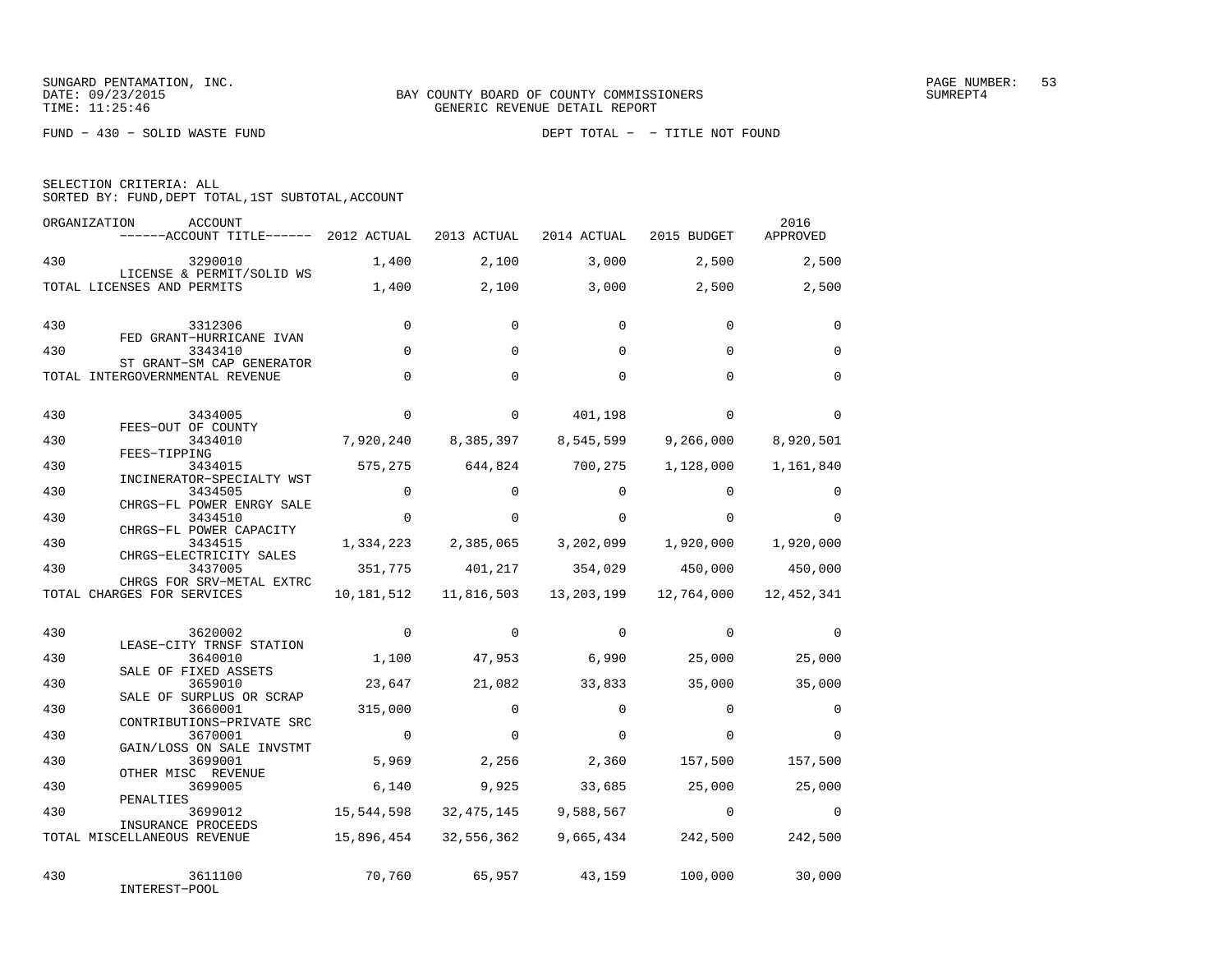FUND − 430 − SOLID WASTE FUND DEPT TOTAL − − TITLE NOT FOUND

| SELECTION CRITERIA: ALL |  |  |                                                    |  |
|-------------------------|--|--|----------------------------------------------------|--|
|                         |  |  | SORTED BY: FUND, DEPT TOTAL, 1ST SUBTOTAL, ACCOUNT |  |

|     | ORGANIZATION<br>ACCOUNT<br>------ACCOUNT TITLE------   | 2012 ACTUAL  | 2013 ACTUAL  | 2014 ACTUAL | 2015 BUDGET | 2016<br>APPROVED |
|-----|--------------------------------------------------------|--------------|--------------|-------------|-------------|------------------|
| 430 | 3613005                                                | 24,590       | 8,424        | $-22.947$   |             | 0                |
|     | UNREALZD GAIN/LOSS INVEST<br>TOTAL INTEREST EARNINGS   | 95,349       | 74,381       | 20,213      | 100,000     | 30,000           |
| 430 | 3899995<br>RESERVE RELEASE-CASH FWD                    |              |              |             |             | 0                |
| 430 | 3899996                                                |              |              |             |             | 0                |
| 430 | RESERVE RELEASE<br>3899999<br>BALANCE FWD-CASH FORWARD |              |              | 0           | 7,000,000   | 4,909,709        |
|     | TOTAL OTHER REVENUE SOURCES                            |              |              | 0           | 7,000,000   | 4,909,709        |
|     | TOTAL TITLE<br>NOT FOUND                               | 26, 174, 715 | 44,449,345   | 22,891,846  | 20,109,000  | 17,637,050       |
|     | TOTAL SOLID WASTE FUND                                 | 26, 174, 715 | 44, 449, 345 | 22,891,846  | 20,109,000  | 17,637,050       |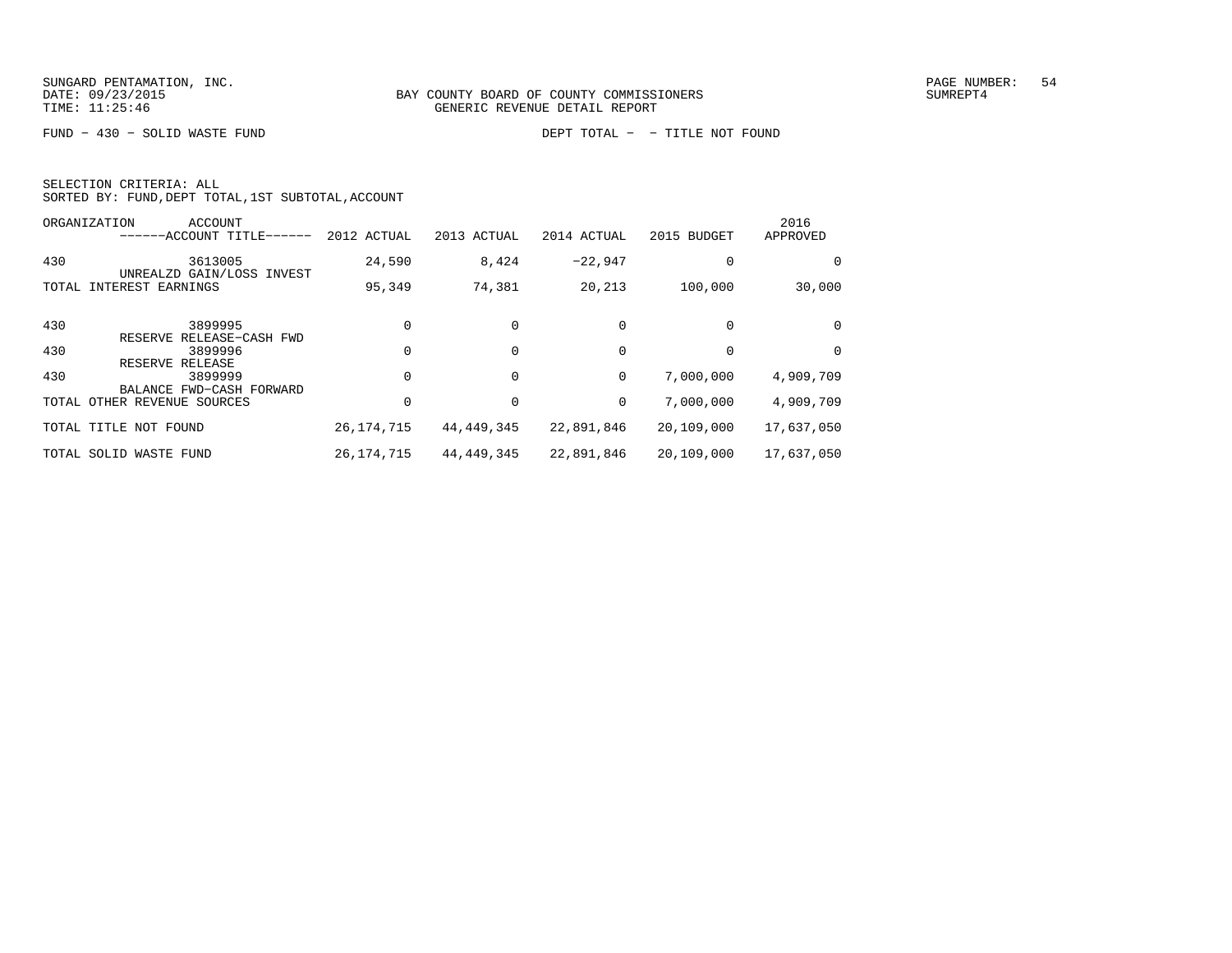|  | SELECTION CRITERIA: ALL |                                                    |  |
|--|-------------------------|----------------------------------------------------|--|
|  |                         | SORTED BY: FUND, DEPT TOTAL, 1ST SUBTOTAL, ACCOUNT |  |

|     | ORGANIZATION<br>ACCOUNT<br>------ACCOUNT TITLE------ 2012 ACTUAL |                | 2013 ACTUAL    | 2014 ACTUAL 2015 BUDGET |                      | 2016<br>APPROVED |
|-----|------------------------------------------------------------------|----------------|----------------|-------------------------|----------------------|------------------|
| 440 | 3210001                                                          | 23,055         | 25,005         | 23,020                  | 25,650               | 25,650           |
| 440 | LICENSES-PROF/OCCUPATIONL<br>3220001<br>BUILDING PERMITS         | 829,511        | 731,969        | 1,087,251               | 855,000              | 855,000          |
| 440 | 3220020<br>BLDG INSPECTION-PCB                                   | $\Omega$       | 56,518         | 28,709                  | $\Omega$             | $\Omega$         |
| 440 | 3220021<br>BLDG INSPECTION-LYNN HVN                              | 43,126         | 8,318          | 15,394                  | 12,350               | 12,350           |
| 440 | 3290015<br>BEACH PERMITS                                         | $\overline{0}$ | $\Omega$       | $\Omega$                | $\Omega$             | $\Omega$         |
| 440 | 3290017<br>PLAN/SITE REVIEW FEE                                  | 55             | $\Omega$       | $\Omega$                | $\Omega$             | $\Omega$         |
|     | TOTAL LICENSES AND PERMITS                                       | 895,748        | 821,810        |                         | 1, 154, 373 893, 000 | 893,000          |
| 440 | 3413000<br>CHRGS ADMIN FEES                                      | 9,989          | 10,051         | 10,878                  | 9,500                | 9,500            |
| 440 | 3425005<br>FEES-FIRE INSPECTIONS                                 | 19,368         | 21,988         | 23,124                  | 19,000               | 19,000           |
| 440 | 3429019<br>CHRG FOR SRV-PLAN REV PCB                             | 37,480         | 45,358         | 31,635                  | 11,400               | 11,400           |
| 440 | 3429020<br>CHRG FOR SRV-PLAN REV-L H                             | 5,890          | 3,862          | $\overline{0}$          | 3,800                | 3,800            |
| 440 | 3490001<br>OTHER CHARGES FOR SERVICE                             | $\overline{0}$ | 4,800          | 11,140                  | $\overline{0}$       | $\Omega$         |
|     | TOTAL CHARGES FOR SERVICES                                       | 72,726         | 86,059         | 76,777                  | 43,700               | 43,700           |
| 440 | 3540005<br>FINES-CODE ENFORCEMENT                                | 473            | 1,574          | 230                     | 1,140                | 1,140            |
|     | TOTAL FINES & FORFEITS                                           | 473            | 1,574          | 230                     | 1,140                | 1,140            |
| 440 | 3640010<br>SALE OF FIXED ASSETS                                  | 24,525         | 500            | 19,500                  | $\Omega$             | $\mathbf 0$      |
| 440 | 3699001<br>OTHER MISC REVENUE                                    | 15,769         | 11,836         | 17,152                  | $\Omega$             | $\Omega$         |
| 440 | 3699012<br>INSURANCE PROCEEDS                                    | $\overline{0}$ | $\bigcirc$     | $\overline{0}$          | $\Omega$             | $\Omega$         |
| 440 | 3699022<br>DPR SURCHARGE RETAINED                                | 4,005          | 4,360          | 4,720                   | 2,000                | 2,000            |
|     | TOTAL MISCELLANEOUS REVENUE                                      | 44,299         | 16,696         | 41,371                  | 2,000                | 2,000            |
| 440 | 3611100<br>INTEREST-POOL                                         | 16,078         | 17,404         | 12,654                  | 14,250               | 10,000           |
| 440 | 3611120<br>INTEREST-NOTES RECEIVABLE                             | 134,465        |                | 112,240 6,035           | $\overline{0}$       | 6,000            |
| 440 | 3613005<br>UNREALZD GAIN/LOSS INVEST                             | 9,470          | $2,124 -6,516$ |                         | $\Omega$             | $\Omega$         |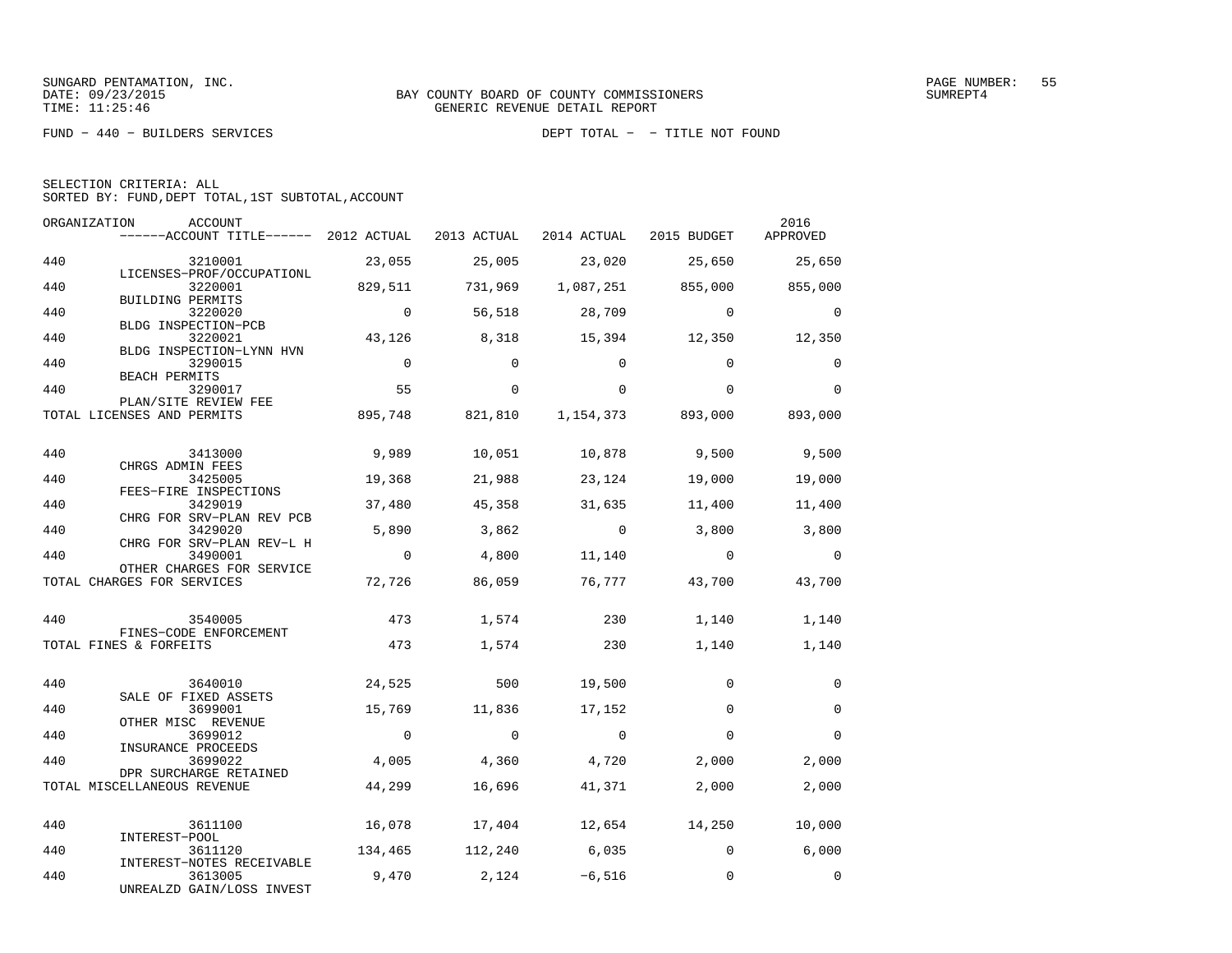FUND − 440 − BUILDERS SERVICES DEPT TOTAL − − TITLE NOT FOUND

|     | <b>ACCOUNT</b><br>ORGANIZATION<br>$-$ ACCOUNT TITLE------ | 2012 ACTUAL | 2013 ACTUAL | 2014 ACTUAL | 2015 BUDGET | 2016<br>APPROVED |
|-----|-----------------------------------------------------------|-------------|-------------|-------------|-------------|------------------|
|     | TOTAL INTEREST EARNINGS                                   | 160,013     | 131,768     | 12,173      | 14,250      | 16,000           |
| 440 | 3810001<br>TRNSF FRM GENERAL FD(001)                      | 50,000      |             |             |             | 0                |
| 440 | 3810401<br>TRNSF FRM WATER SYS (401)                      |             |             |             |             | $\Omega$         |
| 440 | 3810501<br>TRNSF FRM INTRNL SVC(501)                      | 0           |             |             |             | $\Omega$         |
| 440 | 3899999<br>BALANCE FWD-CASH FORWARD                       |             | 0           | 0           | 4,500,000   | 4,000,000        |
|     | TOTAL OTHER REVENUE SOURCES                               | 50,000      |             | 0           | 4,500,000   | 4,000,000        |
|     | TOTAL TITLE NOT FOUND                                     | 1,223,259   | 1,057,906   | 1,284,925   | 5,454,090   | 4,955,840        |
|     | TOTAL BUILDERS SERVICES                                   | 1,223,259   | 1,057,906   | 1,284,925   | 5,454,090   | 4,955,840        |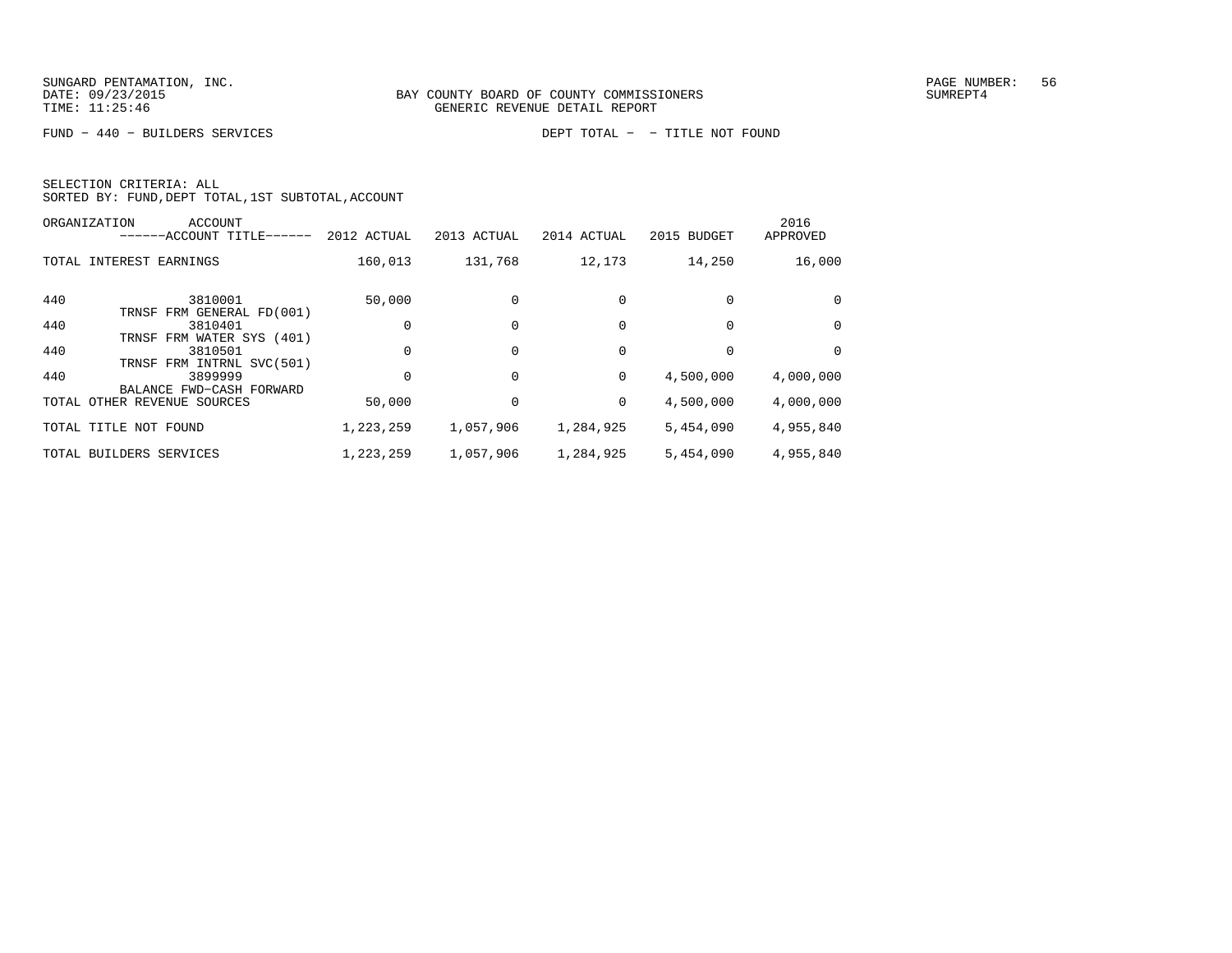FUND − 450 − EMERG MEDICAL SVCS DEPT TOTAL − − TITLE NOT FOUND

| SELECTION CRITERIA: ALL |                                                    |
|-------------------------|----------------------------------------------------|
|                         | SORTED BY: FUND, DEPT TOTAL, 1ST SUBTOTAL, ACCOUNT |

|     | ORGANIZATION<br>ACCOUNT<br>------ACCOUNT TITLE------         | 2012 ACTUAL | 2013 ACTUAL | 2014 ACTUAL | 2015 BUDGET | 2016<br>APPROVED |
|-----|--------------------------------------------------------------|-------------|-------------|-------------|-------------|------------------|
| 450 | 3340001                                                      | $\mathbf 0$ | 0           | $\mathbf 0$ | 0           | $\mathbf 0$      |
| 450 | STATE GRANTS<br>3342007                                      | $\Omega$    | $\Omega$    | 30,925      | $\Omega$    | 30,925           |
|     | ST GRANT-EMERGENCY MANGMT<br>TOTAL INTERGOVERNMENTAL REVENUE | $\mathbf 0$ | 0           | 30,925      | 0           | 30,925           |
| 450 | 3412001<br>CHRGS FOR SERVICE                                 | $\mathbf 0$ | 0           | 6,792,288   | 7,500,000   | 6,792,288        |
| 450 | 3426001<br>CHRG FOR SRV-EMS                                  | $\mathbf 0$ | 0           | 28,689      | $\mathbf 0$ | 28,689           |
| 450 | 3426005<br>CHRG FOR SRV-DEBT COLLECT                         | $\mathbf 0$ | $\mathbf 0$ | $\mathbf 0$ | 0           | $\Omega$         |
| 450 | 3490001<br>OTHER CHARGES FOR SERVICE                         | $\Omega$    | $\Omega$    | 1,500       | $\Omega$    | 1,500            |
|     | TOTAL CHARGES FOR SERVICES                                   | $\mathbf 0$ | 0           | 6,822,477   | 7,500,000   | 6,822,477        |
| 450 | 3660007<br>CONTRIB-OTHER GOVT UNITS                          | $\mathbf 0$ | 0           | 157,480     | 0           | 157,480          |
| 450 | 3699001<br>OTHER MISC REVENUE                                | $\mathbf 0$ | 0           | 402         | $\mathbf 0$ | 402              |
| 450 | 3699012                                                      | $\mathbf 0$ | 0           | 26,894      | 0           | $\Omega$         |
|     | INSURANCE PROCEEDS<br>TOTAL MISCELLANEOUS REVENUE            | $\mathbf 0$ | $\mathbf 0$ | 184,776     | 0           | 157,882          |
| 450 | 3611100<br>INTEREST-POOL                                     | $\mathbf 0$ | 105         | 1,316       | $\Omega$    | 1,315            |
| 450 | 3613005                                                      | $\mathbf 0$ | $-1$        | $-232$      | 0           | $\mathbf 0$      |
|     | UNREALZD GAIN/LOSS INVEST<br>TOTAL INTEREST EARNINGS         | $\mathbf 0$ | 104         | 1,084       | 0           | 1,315            |
| 450 | 3840005<br><b>LOAN PROCEEDS</b>                              | $\mathbf 0$ | 0           | 0           | $\Omega$    | $\Omega$         |
| 450 | 3899999<br>BALANCE FWD-CASH FORWARD                          | $\mathbf 0$ | 0           | 0           | $\mathbf 0$ | 700,000          |
|     | TOTAL OTHER REVENUE SOURCES                                  | $\mathbf 0$ | $\mathbf 0$ | 0           | $\mathbf 0$ | 700,000          |
|     | TOTAL TITLE NOT FOUND                                        | $\mathbf 0$ | 104         | 7,039,262   | 7,500,000   | 7,712,599        |
|     | TOTAL EMERG MEDICAL SVCS                                     | 0           | 104         | 7,039,262   | 7,500,000   | 7,712,599        |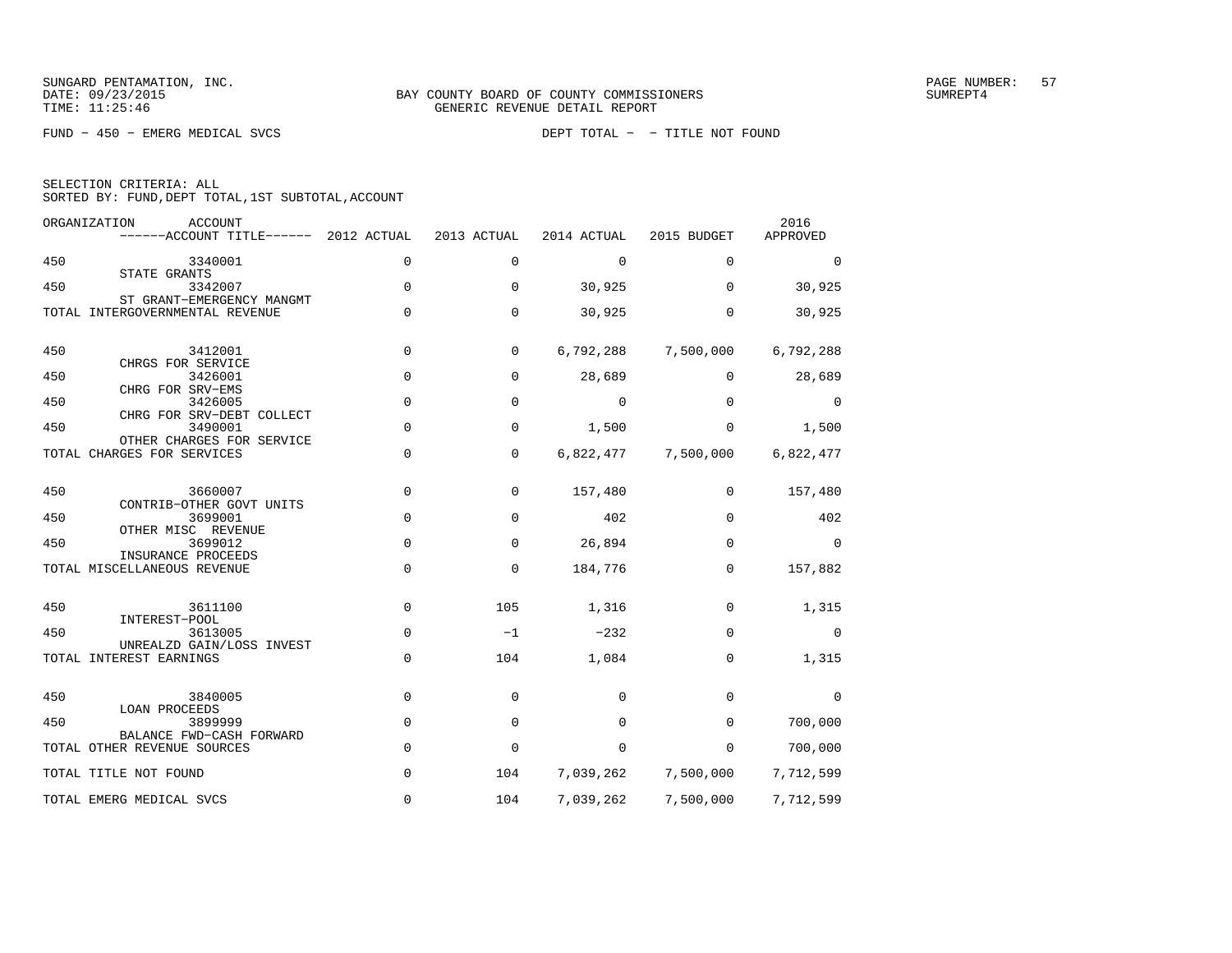FUND − 501 − INTERNAL SERVICE FUND DEPT TOTAL − − TITLE NOT FOUND

| SELECTION CRITERIA: ALL |  |                                                    |  |
|-------------------------|--|----------------------------------------------------|--|
|                         |  | SORTED BY: FUND, DEPT TOTAL, 1ST SUBTOTAL, ACCOUNT |  |

| ORGANIZATION | ACCOUNT<br>$----ACCOUNT$ TITLE $--- 2012$ ACTUAL 2013 ACTUAL 2014 ACTUAL 2015 BUDGET |                |             |                                     |                                 | 2016<br>APPROVED |
|--------------|--------------------------------------------------------------------------------------|----------------|-------------|-------------------------------------|---------------------------------|------------------|
| 501          | 3412005                                                                              | 1,375,581      | 1,291,724   | 1,687,492                           | 1,316,772                       | 1,112,400        |
| 501          | SALE OF GAS-DEPARTMENTS<br>3412010                                                   | 2,309,982      | 2,169,732   |                                     | 1,695,798 2,386,382             | 2,016,000        |
| 501          | SALE OF GAS-OUTSIDE AGNY<br>3412015<br>SALE OF PARTS-DEPARTMENTS                     | $\Omega$       | $\Omega$    | $\Omega$                            | $\Omega$                        | $\Omega$         |
| 501          | 3412020<br>CHRGS FOR SRV-PURCHASING                                                  | 128,060        |             |                                     | 177,569 220,403 366,495 361,530 |                  |
| 501          | 3412025<br>OTHER INTERNAL SERVICES                                                   | $\sim$ 0       | 792         | 72                                  | 800                             | 800              |
| 501          | 3412030<br>CHRGS FOR SRV-MECH MAINT                                                  | $\mathbf 0$    | $\mathbf 0$ | $\mathbf 0$                         | $\mathbf 0$                     | $\Omega$         |
| 501          | 3412035<br>CHRGS FOR SRV-FACILITY MN                                                 |                |             | 1,150,130    1,160,330    1,157,858 | 1,063,085                       | 1,743,965        |
| 501          | 3412040<br>CHRGS FOR SRV-POSTAGE                                                     |                | 6,762 6,342 |                                     | 7,644 8,350 8,350               |                  |
| 501          | 3412550<br>CHRGS FOR SRV-LAB                                                         | $\mathbf 0$    | $\Omega$    | $\Omega$                            | $\Omega$                        | $\mathbf 0$      |
| 501          | 3412553<br>LAB CHRGS-TRANSPORTATION                                                  | $\mathbf 0$    | $\Omega$    | $\Omega$                            | $\Omega$                        | $\Omega$         |
| 501          | 3412555<br>LAB CHRGS-WATER SYSTEM                                                    | $\mathbf 0$    | $\mathbf 0$ | $\Omega$                            | $\Omega$                        | $\mathbf 0$      |
| 501          | 3412557<br>LAB CHRGS-RETAIL WTR/WW                                                   | $\Omega$       | $\Omega$    | $\Omega$                            | $\Omega$                        | $\mathbf 0$      |
| 501          | 3412560<br>LAB CHRGS-AWT                                                             | $\Omega$       | $\Omega$    | $\Omega$                            | $\Omega$                        | $\Omega$         |
| 501          | 3412565<br>LAB CHRGS-SOLID WASTE                                                     | $\mathbf 0$    | $\mathbf 0$ | $\Omega$                            | $\Omega$                        | $\mathbf 0$      |
| 501          | 3412570<br>LAB CHRGS-INDUSTRIAL WSTE                                                 | $\mathbf 0$    | $\Omega$    | $\Omega$                            | $\Omega$                        | $\Omega$         |
| 501          | 3412580<br>LAB CHRGS-GENERAL FUND                                                    | $\mathbf 0$    | $\Omega$    | $\Omega$                            | $\Omega$                        | $\mathbf 0$      |
| 501          | 3412599<br>LAB CHRGS-OUTSIDE USERS                                                   | $\mathbf 0$    | $\Omega$    | $\Omega$                            | $\Omega$                        | $\Omega$         |
| 501          | 3413001<br>CHRGS UTILITY ADMIN                                                       | $\mathbf 0$    | $\Omega$    | $\Omega$                            | $\Omega$                        | $\mathbf 0$      |
| 501          | 3419002<br>COPIES                                                                    | 244            | 271         | 232                                 | 5,843                           | $\Omega$         |
|              | TOTAL CHARGES FOR SERVICES                                                           | 4,970,759      | 4,806,760   | 4,769,498                           | 5,147,727                       | 5,243,045        |
| 501          | 3640010                                                                              | 1,250          | 11,385      | $\mathbf 0$                         | $\mathbf 0$                     | 0                |
| 501          | SALE OF FIXED ASSETS<br>3659010                                                      | $\overline{0}$ | $\Omega$    | $\Omega$                            | $\Omega$                        | $\Omega$         |
| 501          | SALE OF SURPLUS OR SCRAP<br>3699001                                                  | 5,620          | 25          | $\Omega$                            | $\Omega$                        | $\mathbf 0$      |
| 501          | OTHER MISC REVENUE<br>3699012                                                        | $\mathbf 0$    | $\Omega$    | $\Omega$                            | $\Omega$                        | $\mathbf 0$      |
|              | INSURANCE PROCEEDS<br>TOTAL MISCELLANEOUS REVENUE                                    | 6,870          | 11,410      | $\Omega$                            | $\Omega$                        | $\Omega$         |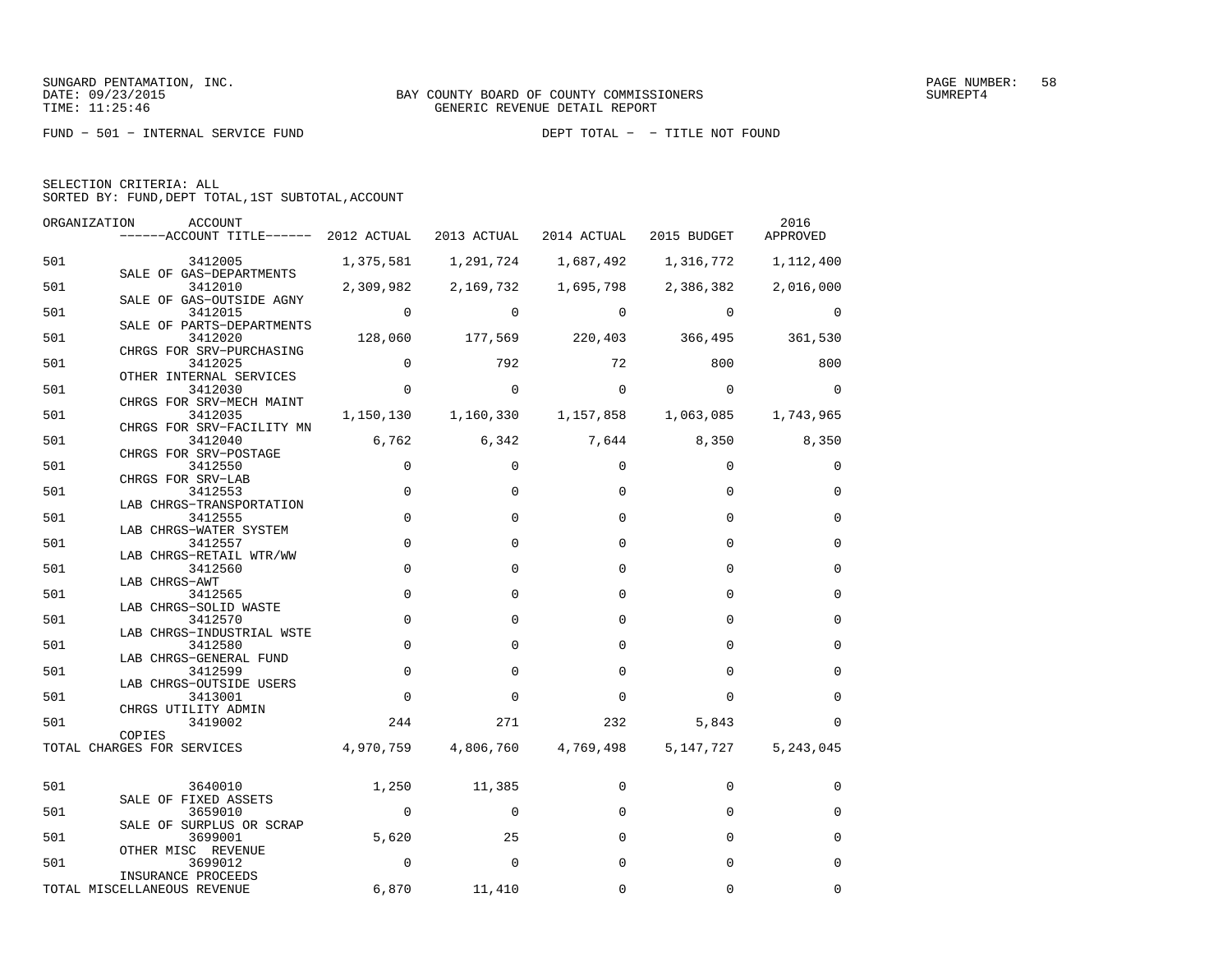FUND − 501 − INTERNAL SERVICE FUND DEPT TOTAL − − TITLE NOT FOUND

|       | ACCOUNT<br>ORGANIZATION                                 |             |             |             |             | 2016      |
|-------|---------------------------------------------------------|-------------|-------------|-------------|-------------|-----------|
|       | ----ACCOUNT TITLE-<br>$------$                          | 2012 ACTUAL | 2013 ACTUAL | 2014 ACTUAL | 2015 BUDGET | APPROVED  |
|       |                                                         |             |             |             |             |           |
| 501   | 3611100                                                 | 2,908       | $-286$      | $-89$       | $\Omega$    | 0         |
| 501   | INTEREST-POOL<br>3613005                                | 1,174       | 136         | 160         | $\Omega$    | $\Omega$  |
| TOTAL | UNREALZD GAIN/LOSS INVEST<br>INTEREST EARNINGS          | 4,082       | $-150$      | 71          | $\Omega$    | $\Omega$  |
| 501   | 3810001                                                 |             |             |             |             | 0         |
| 501   | TRNSF FRM GENERAL FD(001)<br>3899999                    |             |             | $\Omega$    | 44,000      | 0         |
|       | BALANCE FWD-CASH FORWARD<br>TOTAL OTHER REVENUE SOURCES |             |             |             | 44,000      | $\Omega$  |
|       | TOTAL TITLE NOT FOUND                                   | 4,981,711   | 4,818,020   | 4,769,569   | 5,191,727   | 5,243,045 |
|       | TOTAL INTERNAL SERVICE FUND                             | 4,981,711   | 4,818,020   | 4,769,569   | 5,191,727   | 5,243,045 |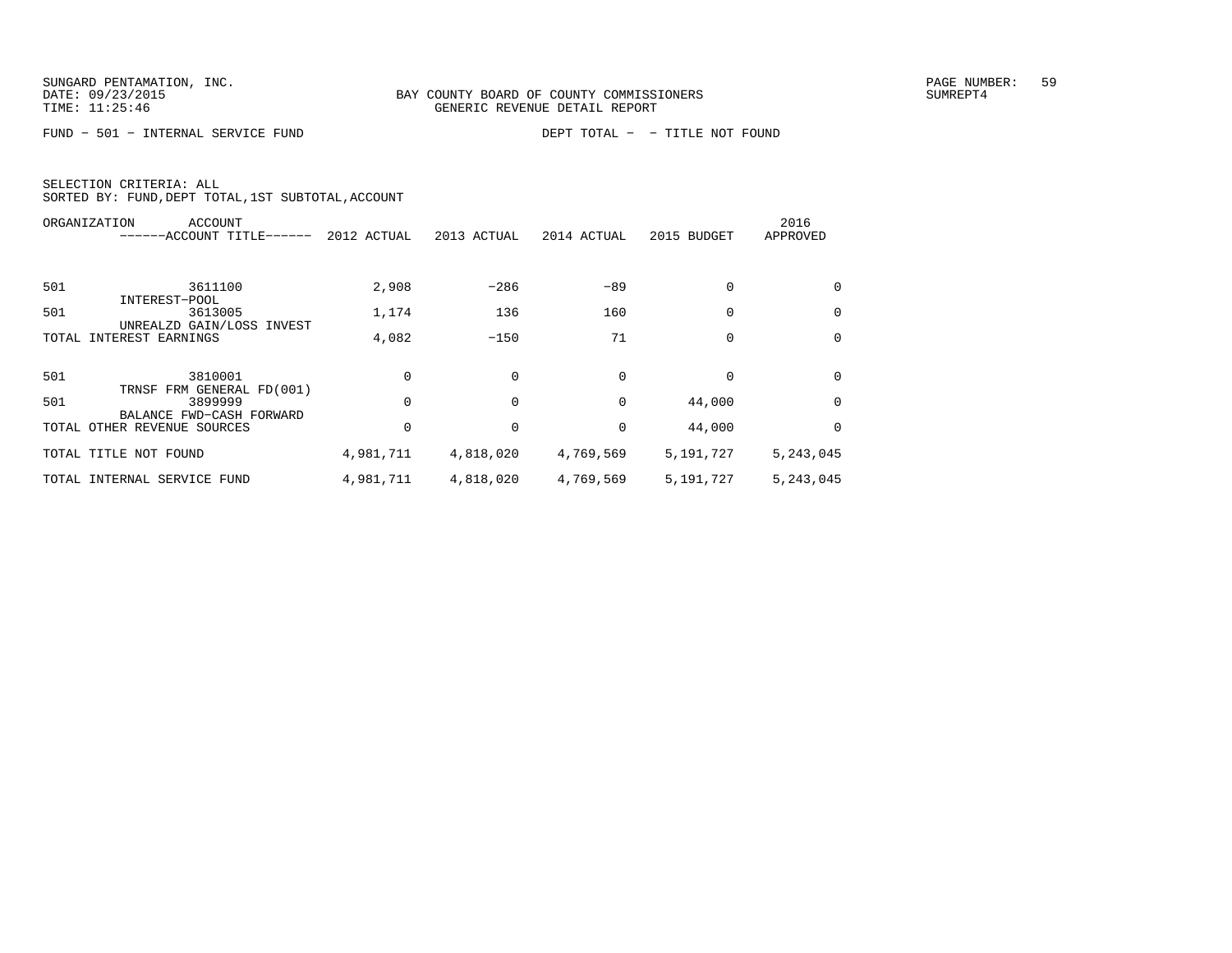FUND − 505 − WORKERS COMPENSATION DEPT TOTAL − − TITLE NOT FOUND

| SELECTION CRITERIA: ALL |                                                    |
|-------------------------|----------------------------------------------------|
|                         | SORTED BY: FUND, DEPT TOTAL, 1ST SUBTOTAL, ACCOUNT |

|     | ORGANIZATION<br><b>ACCOUNT</b><br>$----ACCOUNT$ TITLE $----2012$ ACTUAL |             | 2013 ACTUAL  | 2014 ACTUAL  | 2015 BUDGET | 2016<br>APPROVED |
|-----|-------------------------------------------------------------------------|-------------|--------------|--------------|-------------|------------------|
| 505 | 3412055<br>CHRGS FOR SRV-WORK COMP                                      | 669,164     | 747,172      | 665,614      | 1,194,381   | 1,194,381        |
|     | TOTAL CHARGES FOR SERVICES                                              | 669,164     | 747,172      | 665,614      | 1,194,381   | 1,194,381        |
| 505 | 3640010<br>SALE OF FIXED ASSETS                                         | $\mathbf 0$ | 0            | 0            | $\Omega$    | $\Omega$         |
| 505 | 3699001<br>OTHER MISC REVENUE                                           | 31,728      | $\Omega$     | <sup>0</sup> | $\Omega$    | $\Omega$         |
| 505 | 3699004<br>REFUND PRIOR YR EXPENSE                                      | 5,550       | $\Omega$     | 13,550       | $\Omega$    | $\Omega$         |
|     | TOTAL MISCELLANEOUS REVENUE                                             | 37,278      | $\Omega$     | 13,550       | $\Omega$    | $\Omega$         |
| 505 | 3611100<br>INTEREST-POOL                                                | 24,764      | 26,999       | 13,597       | 18,824      | 10,000           |
| 505 | 3613005<br>UNREALZD GAIN/LOSS INVEST                                    | 8,226       | 3,322        | $-7,685$     | $\Omega$    | $\Omega$         |
|     | TOTAL INTEREST EARNINGS                                                 | 32,989      | 30,322       | 5,912        | 18,824      | 10,000           |
| 505 | 3810001<br>TRNSF FRM GENERAL FD(001)                                    | $\Omega$    | $\Omega$     | $\Omega$     | $\Omega$    | $\Omega$         |
| 505 | 3899996                                                                 | $\Omega$    | $\Omega$     | $\Omega$     | $\Omega$    | $\Omega$         |
| 505 | RESERVE RELEASE<br>3899999                                              | $\Omega$    | $\Omega$     | $\Omega$     | $\Omega$    | $\Omega$         |
|     | BALANCE FWD-CASH FORWARD<br>TOTAL OTHER REVENUE SOURCES                 | $\Omega$    | <sup>0</sup> | $\Omega$     | $\Omega$    | $\Omega$         |
|     | TOTAL TITLE NOT FOUND                                                   | 739,431     | 777,494      | 685,076      | 1,213,205   | 1,204,381        |
|     | TOTAL WORKERS COMPENSATION                                              | 739,431     | 777,494      | 685,076      | 1,213,205   | 1,204,381        |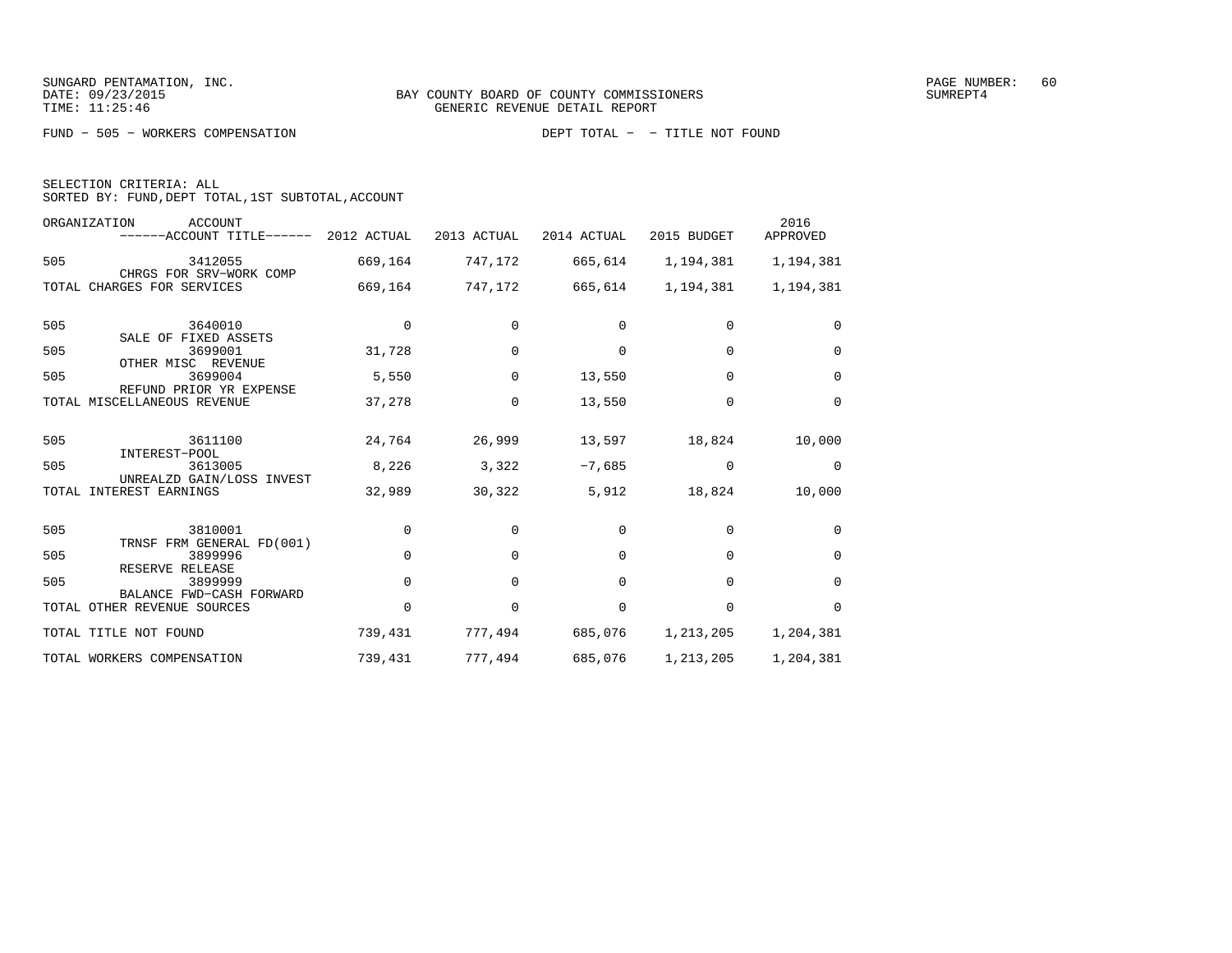FUND − 506 − INSURANCE FUND DEPT TOTAL − − TITLE NOT FOUND

| SELECTION CRITERIA: ALL |                                                    |
|-------------------------|----------------------------------------------------|
|                         | SORTED BY: FUND, DEPT TOTAL, 1ST SUBTOTAL, ACCOUNT |

|     | ORGANIZATION<br><b>ACCOUNT</b><br>------ACCOUNT TITLE------                           | 2012 ACTUAL | 2013 ACTUAL | 2014 ACTUAL | 2015 BUDGET | 2016<br>APPROVED |
|-----|---------------------------------------------------------------------------------------|-------------|-------------|-------------|-------------|------------------|
| 506 | 3412045                                                                               | 2, 263, 734 | 2,427,867   | 2,645,364   | 2,845,684   | 3,420,573        |
| 506 | CHRGS FOR SRV-INSUR TRUST<br>3412050<br>CHRGS FOR SRV-INSR OTHERS                     | 38,319      | 30,459      | 30,411      | 30,411      | 5,413            |
|     | TOTAL CHARGES FOR SERVICES                                                            | 2,302,052   | 2,458,326   | 2,675,775   | 2,876,095   | 3,425,986        |
| 506 | 3660001                                                                               | 0           | 175,000     | 150,000     | $\Omega$    | $\Omega$         |
| 506 | CONTRIBUTIONS-PRIVATE SRC<br>3699001                                                  | $\Omega$    | $\Omega$    | $\Omega$    | $\Omega$    | $\Omega$         |
| 506 | OTHER MISC REVENUE<br>3699012<br>INSURANCE PROCEEDS                                   | $\Omega$    | $\Omega$    | $\Omega$    | $\Omega$    | $\Omega$         |
|     | TOTAL MISCELLANEOUS REVENUE                                                           | $\Omega$    | 175,000     | 150,000     | $\Omega$    | $\Omega$         |
| 506 | 3611100                                                                               | 298         | $-1, 243$   | $-707$      | $\Omega$    | $\Omega$         |
| 506 | INTEREST-POOL<br>3613005                                                              | 179         | $-222$      | 572         | $\Omega$    | $\Omega$         |
|     | UNREALZD GAIN/LOSS INVEST<br>TOTAL INTEREST EARNINGS                                  | 477         | $-1,466$    | $-136$      | $\Omega$    | $\Omega$         |
| 506 | 3810001                                                                               | $\mathbf 0$ | 0           | $\Omega$    | $\Omega$    | $\Omega$         |
| 506 | TRNSF FRM GENERAL FD(001)<br>3899996                                                  | 0           | $\Omega$    | $\Omega$    | $\Omega$    | $\Omega$         |
| 506 | RESERVE RELEASE<br>3899999<br>BALANCE FWD-CASH FORWARD<br>TOTAL OTHER REVENUE SOURCES | $\Omega$    | 0           | 0           | 250,000     | $\Omega$         |
|     |                                                                                       | 0           | 0           | 0           | 250,000     | $\Omega$         |
|     | TOTAL TITLE NOT FOUND                                                                 | 2,302,529   | 2,631,860   | 2,825,639   | 3,126,095   | 3,425,986        |
|     | TOTAL INSURANCE FUND                                                                  | 2,302,529   | 2,631,860   | 2,825,639   | 3,126,095   | 3,425,986        |